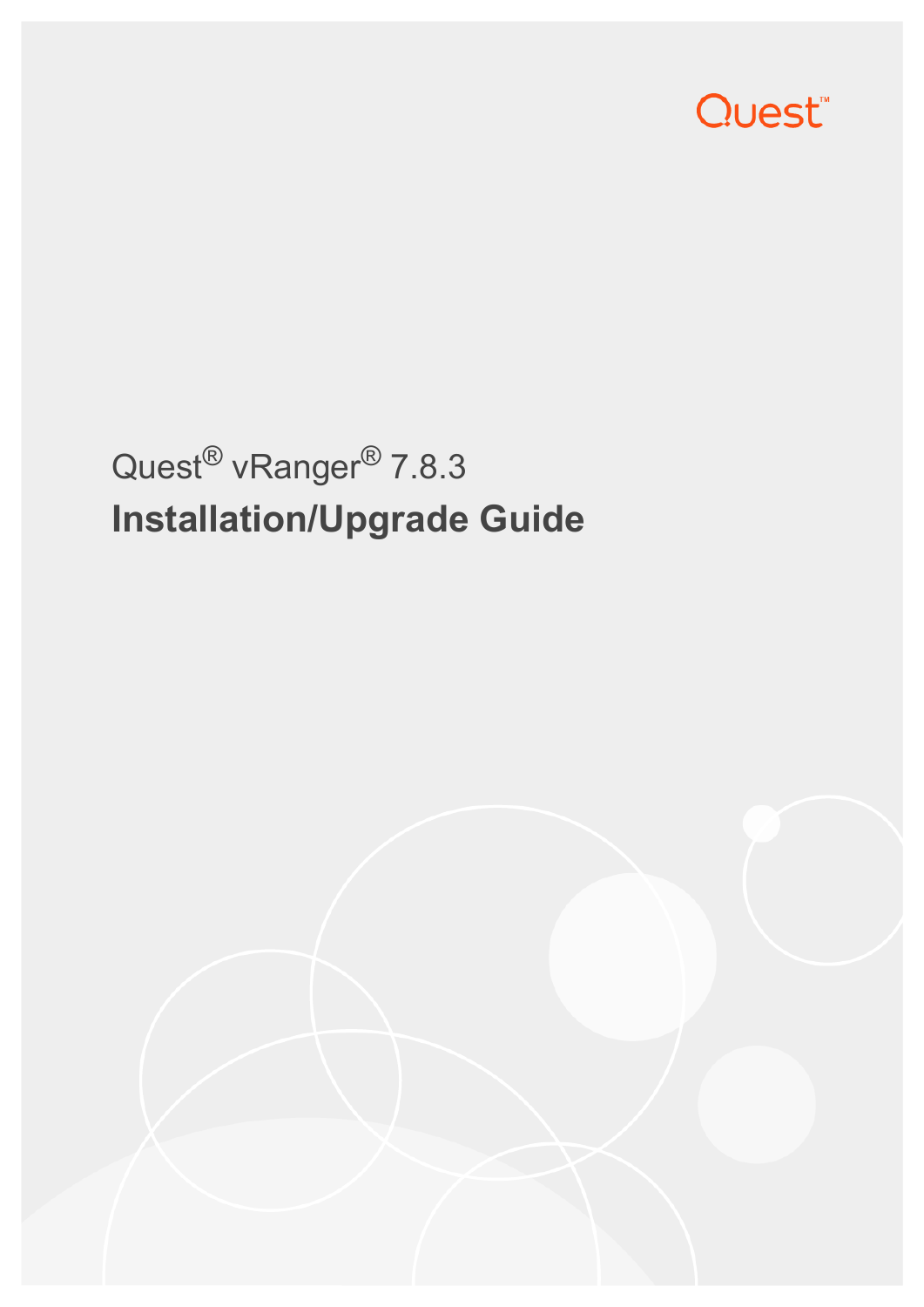#### **© 2021 Quest Software Inc.**

#### **ALL RIGHTS RESERVED.**

This guide contains proprietary information protected by copyright. The software described in this guide is furnished under a software license or nondisclosure agreement. This software may be used or copied only in accordance with the terms of the applicable agreement. No part of this guide may be reproduced or transmitted in any form or by any means, electronic or mechanical, including photocopying and recording for any purpose other than the purchaser's personal use without the written permission of Quest Software Inc.

The information in this document is provided in connection with Quest Software products. No license, express or implied, by estoppel or otherwise, to any intellectual property right is granted by this document or in connection with the sale of Quest<br>Software products. EXCEPT AS SET FORTH IN THE TERMS AND CONDITIONS AS SPECIFIED IN THE LICENSE<br>A EXPRESS, IMPLIED OR STATUTORY WARRANTY RELATING TO ITS PRODUCTS INCLUDING, BUT NOT LIMITED TO, THE IMPLIED WARRANTY OF MERCHANTABILITY, FITNESS FOR A PARTICULAR PURPOSE, OR NON-INFRINGEMENT. IN NO EVENT SHALL QUEST SOFTWARE BE LIABLE FOR ANY DIRECT, INDIRECT, CONSEQUENTIAL, PUNITIVE, SPECIAL OR INCIDENTAL DAMAGES (INCLUDING, WITHOUT LIMITATION, DAMAGES FOR LOSS OF PROFITS, BUSINESS<br>INTERRUPTION OR LOSS OF INFORMATION) ARISING OUT OF THE USE OR INABILITY TO USE THIS DOCUMENT, EVEN IF QUEST SOFTWARE HAS BEEN ADVISED OF THE POSSIBILITY OF SUCH DAMAGES. Quest Software makes no representations or warranties with respect to the accuracy or completeness of the contents of this document and reserves the right to make changes to specifications and product descriptions at any time without notice. Quest Software does not make any commitment to update the information contained in this document.

If you have any questions regarding your potential use of this material, contact:

Quest Software Inc. Attn: LEGAL Dept. 4 Polaris Way Aliso Viejo, CA 92656

Refer to our website [\(https://www.quest.com](https://www.quest.com)) for regional and international office information.

#### **Patents**

Quest Software is proud of our advanced technology. Patents and pending patents may apply to this product. For the most current information about applicable patents for this product, please visit our website at [https://www.quest.com/legal.](https://www.quest.com/legal)

#### **Trademarks**

Quest, the Quest logo, Foglight, NetVault, vRanger, and Join the Innovation are trademarks and registered trademarks of Quest Software Inc. vCenter, vSphere, vMotion, VMware, and ESXi are registered trademarks or trademarks of VMware, Inc. in the<br>United States and/or other jurisdictions. Active Directory, Hyper-V, SharePoint, SQL Server, Windows, registered trademarks of Microsoft Corporation in the United States and/or other countries. Data Domain and DD Boost are trademarks or registered trademarks of EMC Corporation in the United States and other countries. For a complete list of Quest marks, visit [https://www.quest.com/legal/trademark-information.aspx.](https://www.quest.com/legal/trademark-information.aspx) All other trademarks and registered trademarks are property of their respective owners.

#### **Legend**

**WARNING: A WARNING icon indicates a potential for property damage, personal injury, or death.**

**CAUTION: A CAUTION icon indicates potential damage to hardware or loss of data if instructions are not followed.** Ţ

**IMPORTANT NOTE**, **NOTE**, **TIP**, **MOBILE**, or **VIDEO:** An information icon indicates supporting information.i

vRanger Installation/Upgrade Guide Updated - July 2021 Software Version - 7.8.3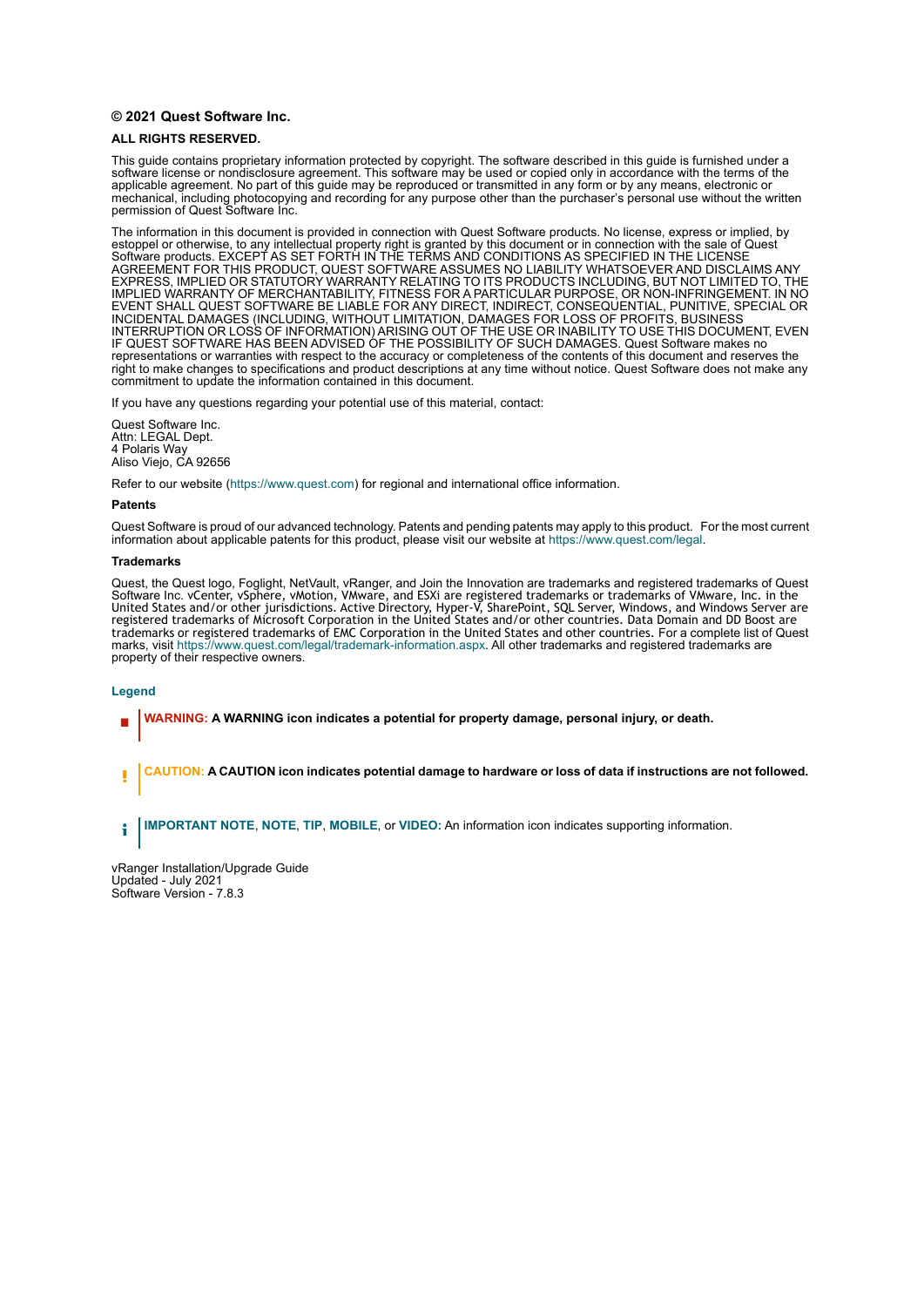## **Contents**

| Before you install in the contract of the contract of the set of the set of the set of the set of the set of t                                                                                                                |
|-------------------------------------------------------------------------------------------------------------------------------------------------------------------------------------------------------------------------------|
| Before installing vRanger (and accommodation of the contract of the set of the set of the set of the set of th                                                                                                                |
|                                                                                                                                                                                                                               |
|                                                                                                                                                                                                                               |
|                                                                                                                                                                                                                               |
|                                                                                                                                                                                                                               |
|                                                                                                                                                                                                                               |
|                                                                                                                                                                                                                               |
|                                                                                                                                                                                                                               |
| Installing vRanger on a physical server (and the content of the content of 14                                                                                                                                                 |
|                                                                                                                                                                                                                               |
|                                                                                                                                                                                                                               |
|                                                                                                                                                                                                                               |
| Installing the databases example and the contract of the state of the state of the state of the state of the state of the state of the state of the state of the state of the state of the state of the state of the state of |
|                                                                                                                                                                                                                               |
|                                                                                                                                                                                                                               |
|                                                                                                                                                                                                                               |
|                                                                                                                                                                                                                               |
|                                                                                                                                                                                                                               |
|                                                                                                                                                                                                                               |
|                                                                                                                                                                                                                               |
|                                                                                                                                                                                                                               |
|                                                                                                                                                                                                                               |
|                                                                                                                                                                                                                               |
|                                                                                                                                                                                                                               |
|                                                                                                                                                                                                                               |
|                                                                                                                                                                                                                               |
|                                                                                                                                                                                                                               |
|                                                                                                                                                                                                                               |
|                                                                                                                                                                                                                               |
| Supported platforms for physical machine backup 26                                                                                                                                                                            |
|                                                                                                                                                                                                                               |
|                                                                                                                                                                                                                               |
|                                                                                                                                                                                                                               |
|                                                                                                                                                                                                                               |
|                                                                                                                                                                                                                               |
| Quest vRanger 7.8.3 Installation/Upgrade Guide   2                                                                                                                                                                            |

Contents **<sup>3</sup>**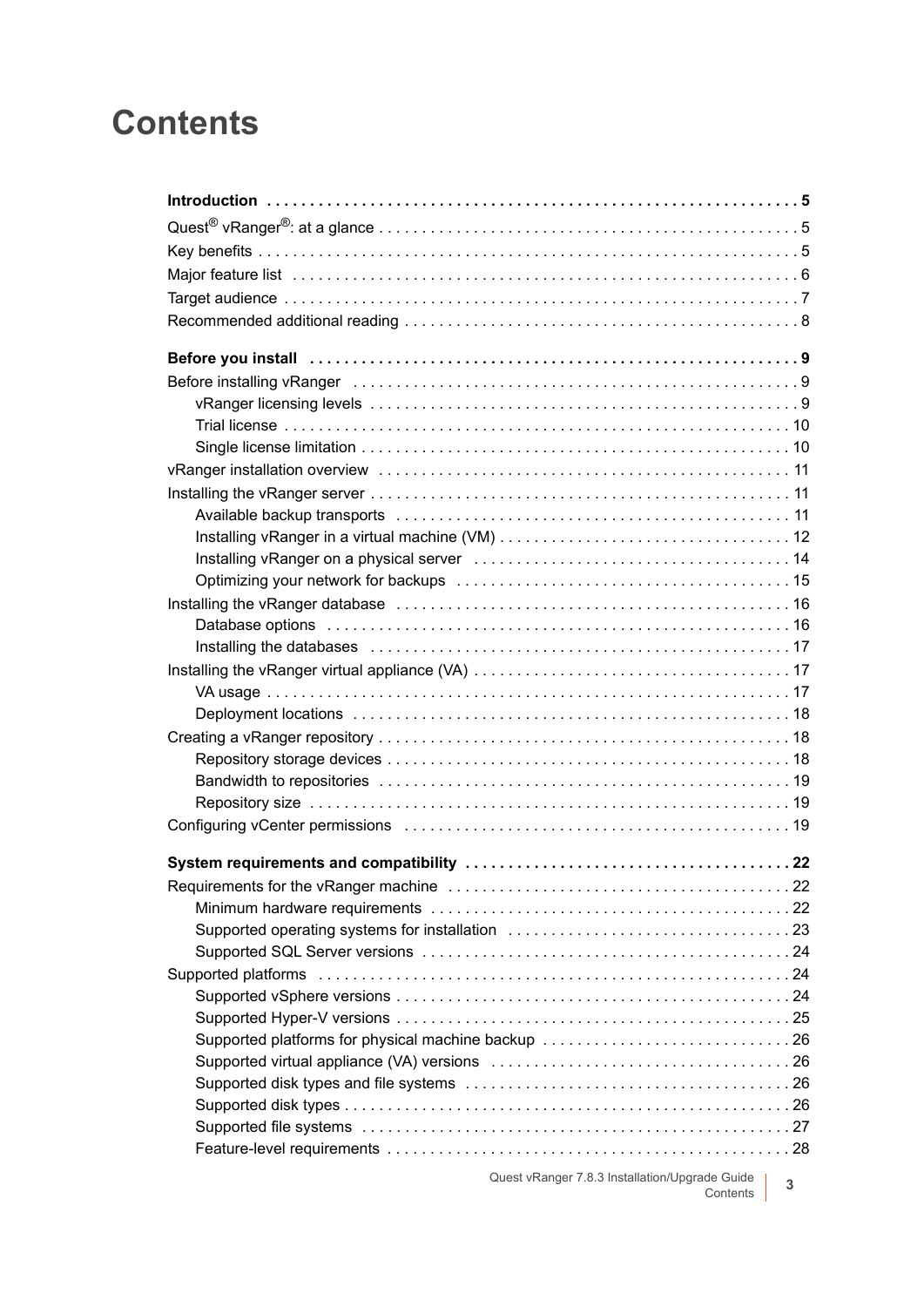| Entering vRanger database runtime credentials 35                                                                |  |
|-----------------------------------------------------------------------------------------------------------------|--|
| Completing the installation contained and contained a state of the installation of the contained a state of the |  |
|                                                                                                                 |  |
|                                                                                                                 |  |
|                                                                                                                 |  |
|                                                                                                                 |  |
|                                                                                                                 |  |
|                                                                                                                 |  |
|                                                                                                                 |  |
|                                                                                                                 |  |
|                                                                                                                 |  |
|                                                                                                                 |  |
|                                                                                                                 |  |
|                                                                                                                 |  |
|                                                                                                                 |  |
|                                                                                                                 |  |
|                                                                                                                 |  |
|                                                                                                                 |  |
|                                                                                                                 |  |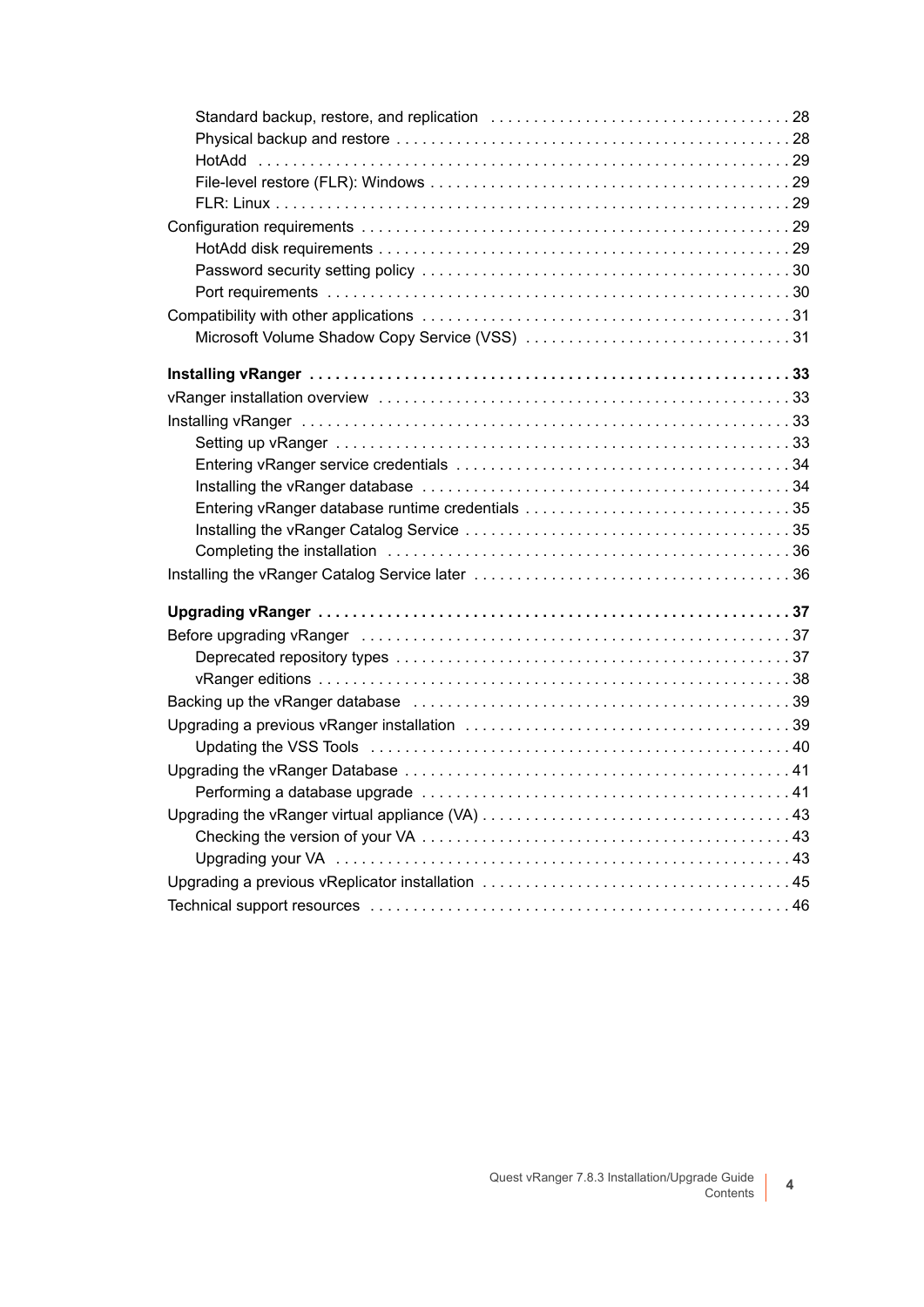# **Introduction**

**1**

- <span id="page-4-0"></span>**•** Quest[® vRanger®: at a glance](#page-4-1)
- **•** [Key benefits](#page-4-2)
- **•** [Major feature list](#page-5-0)
- **•** [Target audience](#page-6-0)
- **•**

# <span id="page-4-1"></span>**Quest® vRanger®: at a glance**

vRanger provides a simple, fast, and scalable data- protection solution that deploys seamlessly into virtual environments. vRanger provides high-speed backup and recovery of VMware®, Hyper-V®, and physical Windows Server<sup>®</sup> environments. It also provides high-speed replication for VMware. It protects entire virtual environments in minutes, detecting and backing up new virtual machines (VMs) automatically, and delivers safe, scalable data protection to even the largest VMware and Hyper-V environments. With vRanger, you can locate and restore individual files in seconds — even if they are buried in virtual and physical backups — from a single, intuitive interface.

vRanger supports enterprise deduplication and delivers disk-to-disk backup with Quest® QoreStor™, Quest® DR Series System appliances, EMC<sup>®</sup> Data Domain®, and Quest<sup>®</sup> NetVault™ SmartDisk to reduce backup storage costs and improve backup time with client-side deduplication.

vRanger scales with your virtual environment by maximizing resources through distributed processing, while simplifying management with central command and control.

vRanger capabilities include:

- **•** Protect entire VMware and Hyper-V environments in minutes.
- **•** Deliver high-speed, storage-thrifty backup and restore for VMware, Hyper-V, and physical Windows servers.
- **•** Quickly locate and restore individual files from virtual and physical backups.
- **•** Replicate key VMs for offsite disaster recovery preparedness.
- **•** Deploy scalable data protection for even the largest virtual infrastructures.

# <span id="page-4-2"></span>**Key benefits**

vRanger benefits include:

- **•** Exploits VMware vSphere® performance and scalability enhancements.
- **•** Provides high-speed, resource-efficient backup, replication, and recovery of VMware® and Hyper-V® VM images.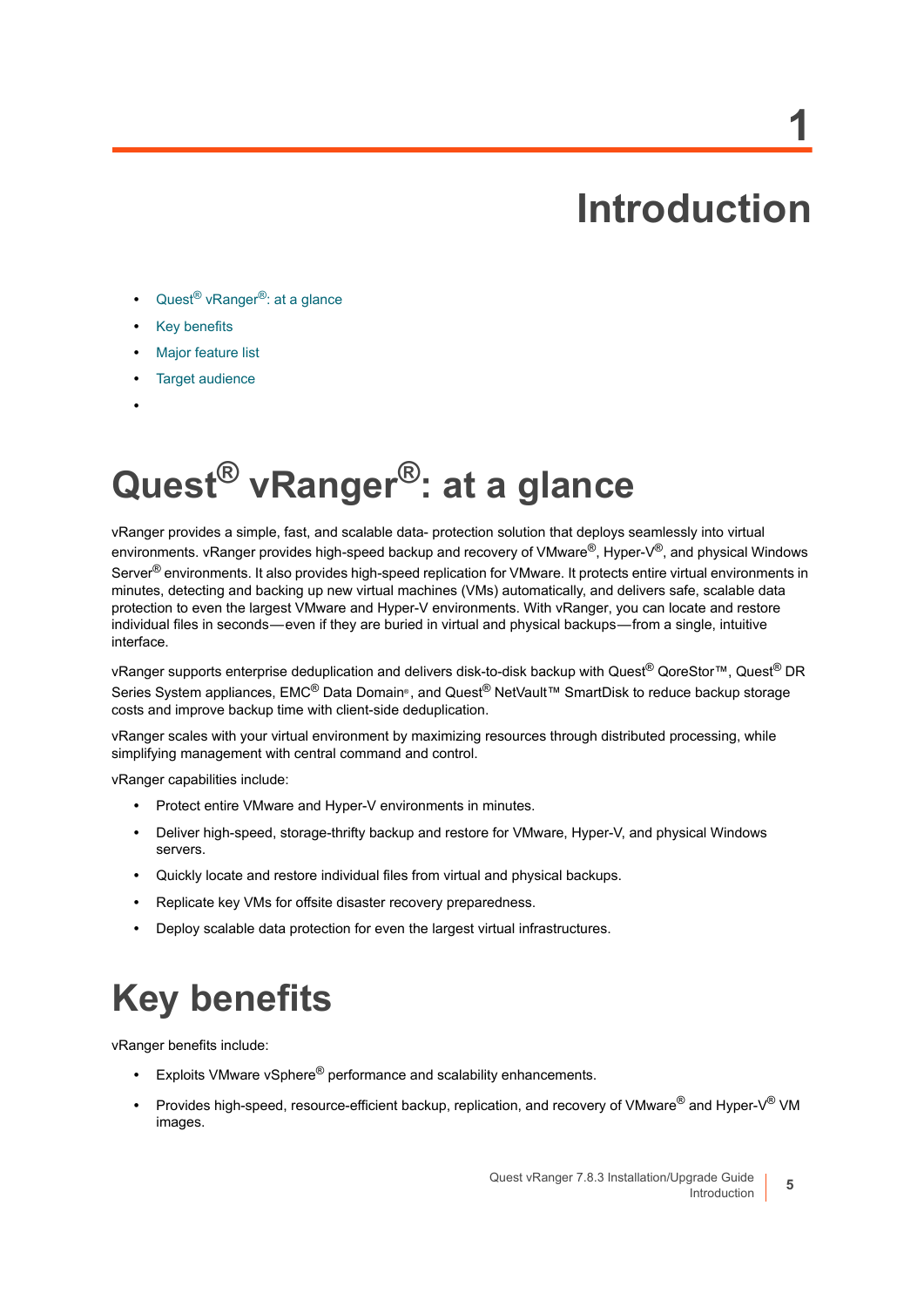- **•** Delivers maximum storage savings when paired with Quest® QoreStor™, Quest® DR Series System appliances, EMC<sup>®</sup> Data Domain®, and Quest<sup>®</sup> NetVault™ SmartDisk
- **•** Supports EMC Data Domain Boost and Quest QoreStor and DR Series RDA for optimized deduplication and replication.
- **•** Operates as an easy-to-deploy, low-resource consumption virtual appliance (VA) for low-impact scalability.
- **•** Improves VM backup and recovery performance with HotAdd support.
- **•** Optimizes use of critical resources in virtual environments, including hypervisor hosts, networks, and storage.
- **•** Includes a catalog for fast file searching and file-level restore.
- **•** Provides protection for the largest VM deployments.
- **•** Offers agent-less, maintenance-free deployment.
- **•** Delivers proven reliability.
- **•** Provides unmatched performance and scalability.
- **•** Comes with world-class service and support.

# <span id="page-5-0"></span>**Major feature list**

vRanger backs up and recovers physical environments with blazing speed, a minimum of backup storage, and can restore Windows servers and even individual files and folders. With vRanger, you get comprehensive protection for both your virtual and physical environments that you can manage from one simple interface.

- **VMware® Ready™ Certified for vSphere®**: Exploits the latest in vSphere 6.7 performance and scalability improvements.
- **VMware vSphere / ESXi / vCloud , Virtual Volumes, Storage Profiles, and DRS cluster support** Provides a wide range of backup and recovery and disaster recovery (DR) capabilities for VMware virtual infrastructures.
- **Microsoft Hyper-V 2019:** Protect the latest Hyper-V versions.
- **Virtual appliance (VA) architecture**: Through centralized and wizard-driven deployment and administration from the vRanger server, delivers scalable and cost-effective distributed data handling and throughput through VAs.
- **Disk-to-disk backup and deduplication**: Supports Quest DR Series system Rapid Data Access (RDA) for optimized client-side deduplication and replication.
- **EMC® Data Domain® (DD Boost™) support**: Supports distributed deduplication with EMC Data Domain appliances using the DD Boost API.
- **Disk-to-disk backup and deduplication:** Offers a Quest NetVault SmartDisk vRanger Edition add on for enterprise-class deduplication that reduces backup storage footprints by up to 90 percent.
- **VMware HotAdd support**: Performs LAN-free backups with vRanger installed inside a VM and from the vRanger VA. Additionally, HotAdd accelerates network backups of ESXi.
- **Patented Active Block Mapping (ABM)**: Eliminates inactive and white space blocks from protected Windows VMs to speed backup, replication, and recovery jobs as well as reduce network and storage requirements.
- **Change block tracking (CBT):** Eliminates the time required to scan for changed blocks in guest images on vSphere hypervisor systems to improve the speed of backup and replication jobs.
- **Instant file-level restore (FLR) for Windows and Linux**®: Lets you restore a single file from a backup image in the repository through a one-step process.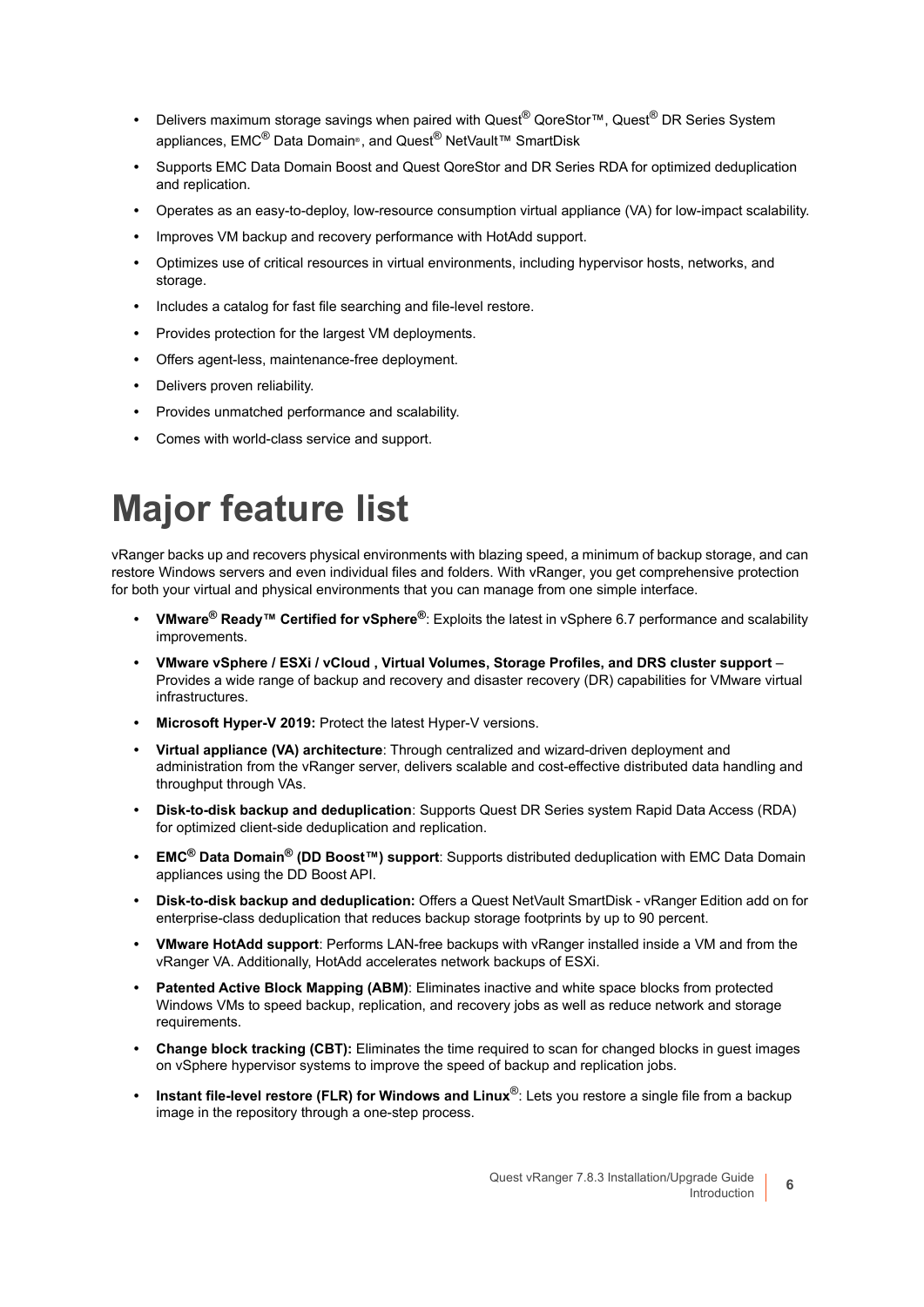- **Patented native, full catalog capability**: Provides a native, full catalog of every image in the backup repository, enabling immediate identification of available recovery positions, with one-click restore. Wildcard scanning feature locates backup repository files to be restored.
- **One-step catalog recovery**: Provides advanced search (including wildcards) and right-click recovery selection directly from the management console to speed restore of VMs, savepoints and hosts with native catalog.
- **Advanced Encryption Standard (AES)-256**: Secures protected images block-by-block on the VMware host as they are read so they are also secure over the network and in the backup repository.
- **Full, incremental, and differential backup:** Enables a complete backup cycle for protected images that is optimized for speed and resource efficiency.
- **Full and incremental replication:** Provides the full range of options required to replicate VMware VMs over LANs and WANs efficiently.
- **Replication:** Offers on and off-site options for flexible, reliable disaster recovery.
- **Supports backup and replication of encrypted VMware vSphere VMs**: Provides the full range of options required to backup, restore, replicate, failover, and failback encrypted virtual machines.
- **Physical Windows Server® support**: Supports backup and recovery of Windows physical servers, files, and folders.
- **Synthetic recovery**: Delivers single-pass restore, reading each required block only one time from multiple full, incremental, and differential backup images in the repository for the fastest, most efficient results.
- **VMware vSphere® vMotion® and Storage vMotion® support**: vSphere vMotion support ensures vRanger automatically protects VMware VMs as they move from one host to another, even when backup jobs are running. It also ensures vRanger follows VM storage disks when they are relocated to different data stores; locks VM storage disks when vRanger accesses the disks during a job.
- **Agent-less job execution, patent-pending:** Uses binary injection at run time on VMware ESXi hosts; eliminates burdens of license tracking and maintenance upgrades.
- **Advanced savepoint management**: Lets you manage and use multiple point-in-time copies of backup and replica images for precise image, file, and object restores.
- **Dynamic resource management**: Optimizes real-time use of critical resources; ensures efficiency and that jobs complete faster without exceeding resource capacity.
- **Job multi-streaming:** Lets you run multiple backup, restore, and replication jobs simultaneously for dramatic improvement in performance times.
- **Direct-to-target (D2T) architecture:** Distributes job execution and movement of data with optimal efficiency to improve data protection and ensure seamless scalability.
- **FIPS-compatible:** Address government data security requirements with vRanger Crypto Module, compatible with FIPS 140-2 Level.
- **Inline data validation:** Tests integrity of captured data on the source block-by-block as it is read; ensures image recovery from the backup repository and replica-image usability.
- **Remote management:** Lets you manage data protection jobs through a central console over LAN and WAN connections for control of all systems and sites in an environment.
- **PowerShell® access:** Automate scripts for protection jobs, reducing administrative burdens and human error.

# <span id="page-6-0"></span>**Target audience**

This guide is intended for backup administrators and other technical personnel who are responsible for designing and implementing a backup strategy for the organization. A good understanding of the operating system (OS) on which vRanger is running is assumed.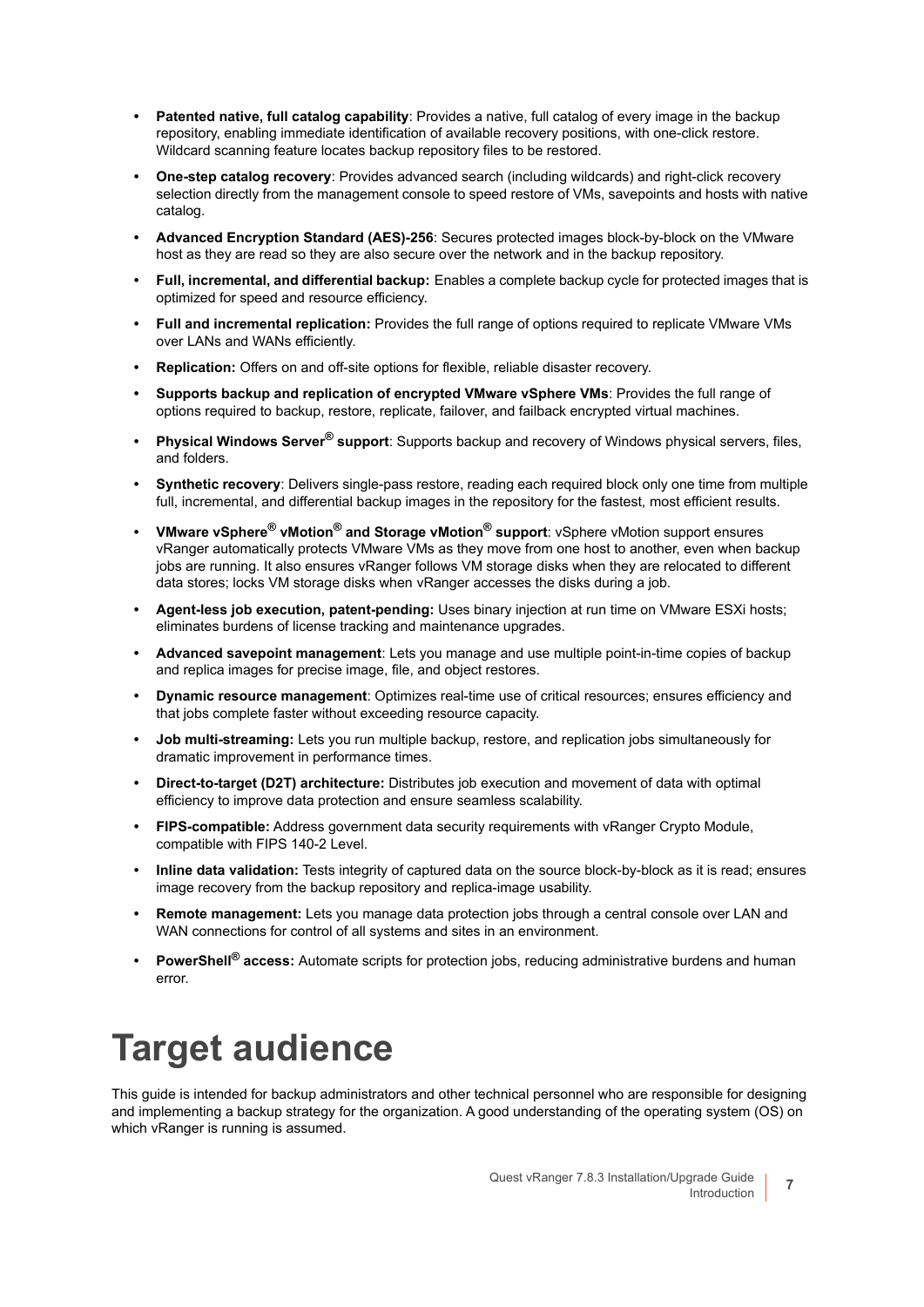# <span id="page-7-0"></span>**Recommended additional reading**

The following documentation is also available:

- **•** *Quest vRanger User's Guide*: This guide describes how to configure and work with vRanger.
- **•** *Quest vRanger Integration Guide for EMC® Data Domain® Boost (DD Boost™)*: This guide describes how to configure vRanger to work with a Data Domain Boost repository to achieve source-side deduplication of backup data.
- **•** *Quest vRanger Integration Guide for Quest NetVault SmartDisk vRanger Edition*: This guide describes how to configure vRanger to work with a NetVault SmartDisk - vRanger Edition repository to achieve deduplication of backup data.
- **•** *Quest vRanger Integration Guide for Quest DR Series Disk Backup Appliance*: This guide describes how to configure vRanger to work with a DR4x00 appliance to achieve deduplication of backup data.
- **•** *Quest vRanger Integration Guide for Quest QoreStor*: This guide describes how to configure vRanger to work with QoreStor to achieve deduplication of backup data.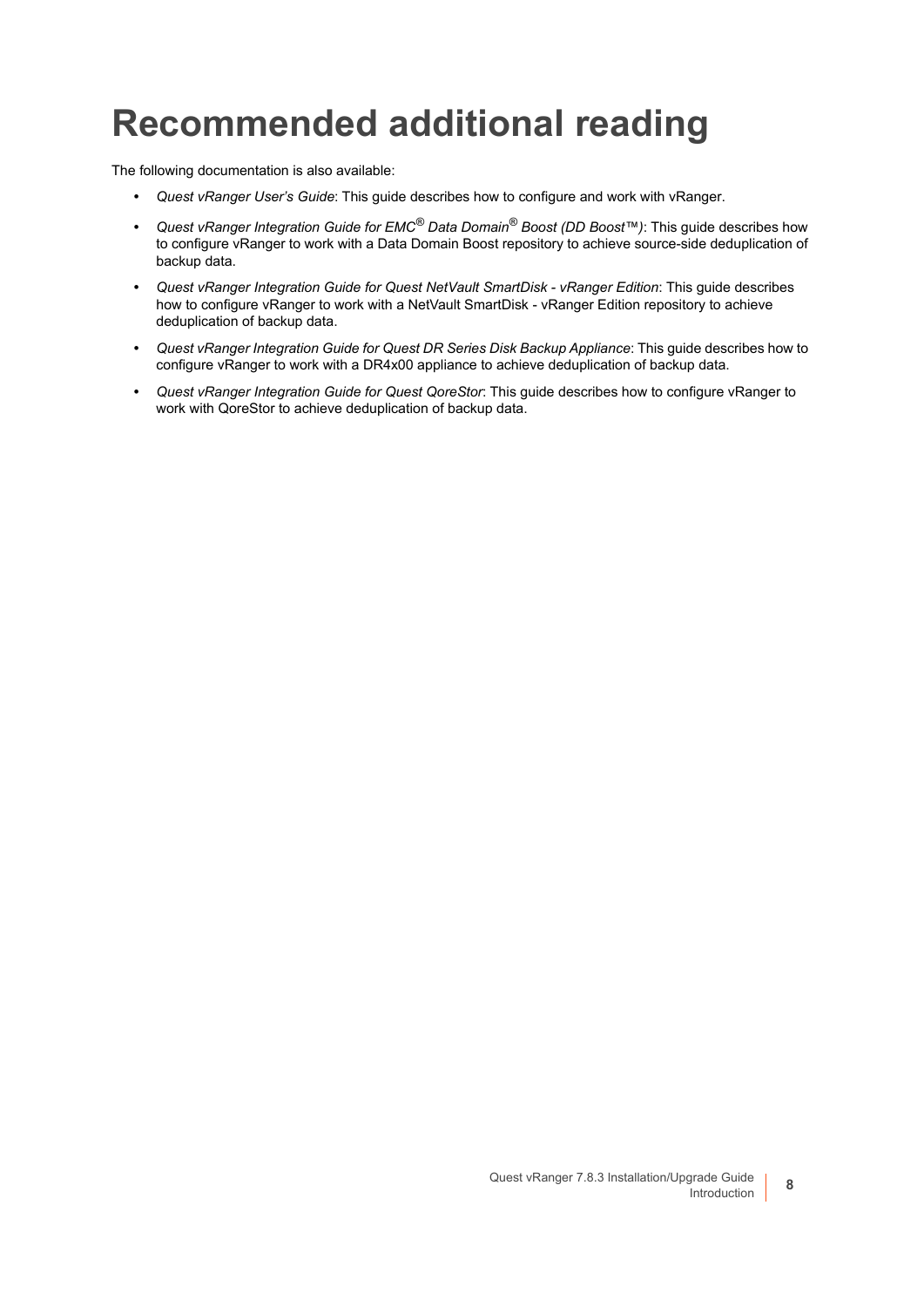# **Before you install**

- <span id="page-8-0"></span>**•** [Before installing vRanger](#page-8-1)
- **•** [vRanger installation overview](#page-10-0)
- **•** [Installing the vRanger server](#page-10-1)
- **•** [Installing the vRanger database](#page-15-0)
- **•** [Installing the vRanger virtual appliance \(VA\)](#page-16-1)
- **•** [Creating a vRanger repository](#page-17-1)
- **•** [Configuring vCenter permissions](#page-18-2)

# <span id="page-8-1"></span>**Before installing vRanger**

Before installing vRanger, you must decide the best architectural option for your environment. In addition, there are some preliminary configurations that should be made to get the most out of vRanger. The following topics provide some basic information that you must decide where and how to deploy vRanger.

- **•** [vRanger licensing levels](#page-8-2)
- **•** [Trial license](#page-9-0)
- **•** [Single license limitation](#page-9-1)
- **i** | NOTE: If you are upgrading a previous vRanger version, see [Upgrading vRanger](#page-36-3).

### <span id="page-8-2"></span>**vRanger licensing levels**

There are three levels of vRanger Licensing, each with different available features:

- **•** vRanger Standard Edition (SE)
- **•** vRanger Backup & Replication
- **•** vReplicator

**Table 1. Available features**

|                                       | vRanger Backup &<br><b>Replication</b> | vRanger Backup &<br><b>Replication - Physical Backup</b> |
|---------------------------------------|----------------------------------------|----------------------------------------------------------|
| VM backup                             | х                                      | х                                                        |
| Virtual and physical machine restores | х                                      | х                                                        |
| VA-based backup and restore           | х                                      | х                                                        |
| Physical machine backup               |                                        | х                                                        |
| Replication                           | х                                      | X                                                        |
| Changed Block Tracking (CBT)          | x                                      | х                                                        |
| Active Block Mapping (ABM)            | x                                      | х                                                        |

**9**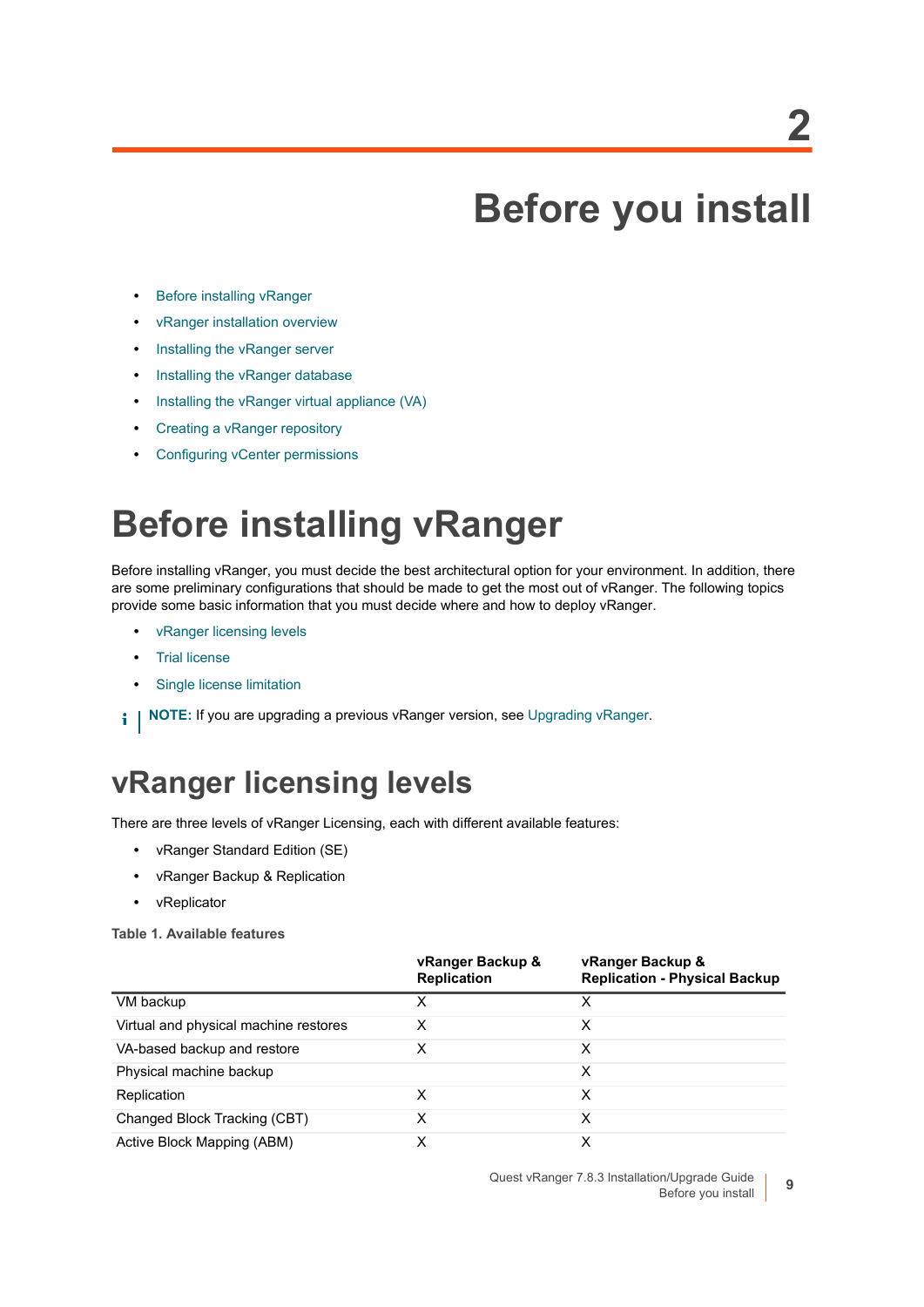**Table 1. Available features**

|                                               | vRanger Backup &<br><b>Replication</b> | vRanger Backup &<br><b>Replication - Physical Backup</b> |
|-----------------------------------------------|----------------------------------------|----------------------------------------------------------|
| LAN-free (SAN)                                |                                        |                                                          |
| LAN-free (HotAdd)                             |                                        |                                                          |
| Catalog                                       | x                                      | х                                                        |
| Windows <sup>®</sup> file-level restore (FLR) | х                                      |                                                          |
| Linux <sup>®</sup> FLR                        |                                        |                                                          |

For VM backup, a license for vRanger controls the number of source CPUs that you can configure for backup. For licensing purposes, a multi-core processor is counted as a single CPU. For physical backup, each server protected consumes one physical backup license.

**i** | NOTE: Virtual and physical machine backup functions are licensed separately.

## <span id="page-9-0"></span>**Trial license**

You may evaluate vRanger using the trial license included with the product. The trial provides the following vRanger functionality:

- **•** Virtual machine (VM) backup: 30 CPUs for 30 days
- **•** VM replication: 30 CPUs for 30 days
- **•** Physical machine backup: 10 physical machines for 30 days

To continue using vRanger past the trial period, you must purchase a license and import the new license key provided to you by Quest. If you do not receive your license key, visit [https://support.quest.com/licensing](https://support.quest.com/licensing-assistance)[assistance](https://support.quest.com/licensing-assistance).

#### <span id="page-9-2"></span>**Extended trial licenses**

Sometimes, it may be necessary to expand the scope of a trial license (add more CPUs for replication for example), extend the duration of a trial, or test a new feature with an already licensed version of vRanger. Starting with vRanger 6.1, you may add an extended trial license to temporarily augment the duration or scope of your existing license.

When using an extended trial license, there are a few key points to remember:

- **•** When applying an extended license over an existing or trial license, the highest license count is used.
- **•** Extended trial licenses make all vRanger features available during the duration of the extended trial. For more information, see the table in [vRanger licensing levels.](#page-8-2)
- **•** When an extended trial license expires, or is removed, the primary license is applied.
- **•** When applying an extended trial license, the list of licensed hosts and physical servers is not maintained. When the extended trial license expires or is removed, you may need to reconfigure host or server licensing to match your original configuration.

## <span id="page-9-1"></span>**Single license limitation**

vRanger is available in three versions: vRanger SE, vRanger Backup & Replication, and vReplicator. Outside of an extended trial period — for more information, see [Extended trial licenses](#page-9-2) — only one version of vRanger can be licensed on a machine at any one time. For example, you cannot license vRanger SE and vReplicator on the same machine.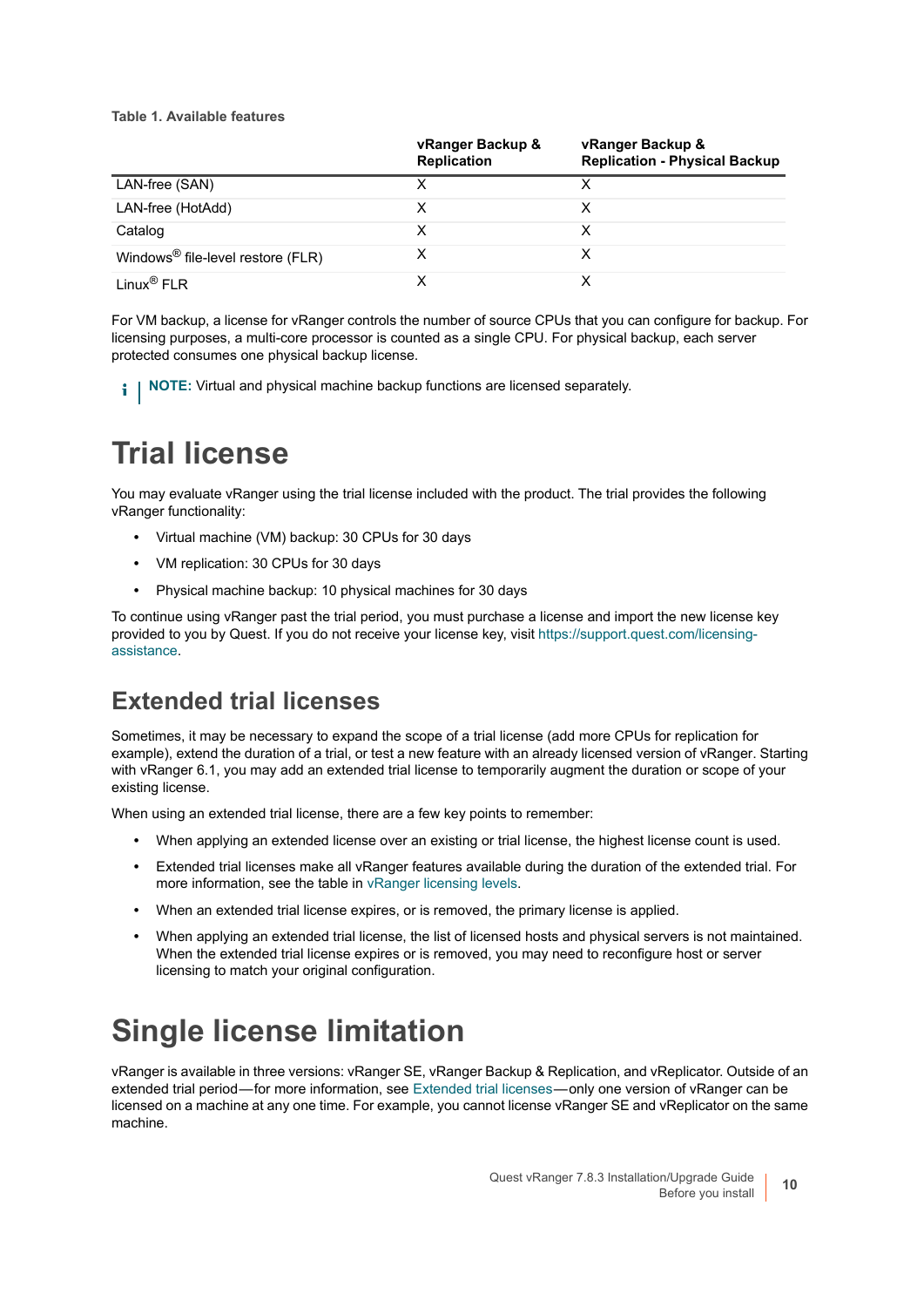# <span id="page-10-0"></span>**vRanger installation overview**

A complete vRanger installation includes four components: the vRanger server, the vRanger database, the vRanger virtual appliances (VAs), and at least one repository. The following topics provide information on the options available for each component.

- **•** [Installing the vRanger server](#page-10-1)
- **•** [Installing the vRanger database](#page-15-0)
- **•** [Installing the vRanger virtual appliance \(VA\)](#page-16-1)
- **•** [Creating a vRanger repository](#page-17-1)
- **•** [Configuring vCenter permissions](#page-18-2)

# <span id="page-10-1"></span>**Installing the vRanger server**

vRanger can be installed either on a physical server or in a VM. As long as the vRanger machine meets the specifications detailed in [System requirements and compatibility](#page-21-2), application performance should be similar regardless of which option is chosen.

- **Virtual machine (VM)**: When installing vRanger in a VM, you eliminate the need for dedicated hardware while maintaining high performance. Due to the lower cost and increased flexibility, this approach is recommended. For information on installing in a VM, see [Installing vRanger in a virtual machine \(VM\)](#page-11-0).
- **Physical machine**: The primary benefit of installing vRanger on a physical server is that the resource consumption of backup activity is off-loaded from the virtual environment to the physical proxy. For more information on installing on a physical server, see [Installing vRanger on a physical server](#page-13-0).

Regardless of which approach you chose, vRanger can leverage the vRanger VAs to perform backup, restore, and replication tasks. This option provides greater scalability while distributing the resource consumption of data protection activities across multiple hosts. For more information, see [Installing the vRanger virtual appliance \(VA\)](#page-16-1).

## <span id="page-10-2"></span>**Available backup transports**

vRanger supports multiple data transport options for backup and restore tasks. The vRanger backup and restore wizards automatically selects the best transport option available based on your configuration. The available transports are:

**• VA-based HotAdd**: Mounts the source VM's disk to the vRanger VA deployed on the source host or cluster. This method allows vRanger to have direct access to the VM data through the VMware<sup>®</sup> I/O stack rather than the network.

This method is the preferred transport method, and is available regardless of where vRanger is installed. The vRanger VA must be deployed to the source host or cluster for this transport to be available.

**NOTE:** If the host is not properly licensed, or the VA cannot access the storage for the source VM, f HotAdd is not available. If a VA is configured and HotAdd is not available, a network backup is performed from the VA.

- **Machine-based HotAdd**: If vRanger is installed in a VM, this method mounts the source VM's disk to the vRanger VM. This method allows vRanger to have direct access to the VM data through the VMware I/O stack rather than the network. With this method, the backup processing activity occurs on the vRanger server.
- **VA-based LAN**: Transfers the source VM's data from the source disk to the vRanger VA over the network. With this method, the backup processing activity occurs on the vRanger VA.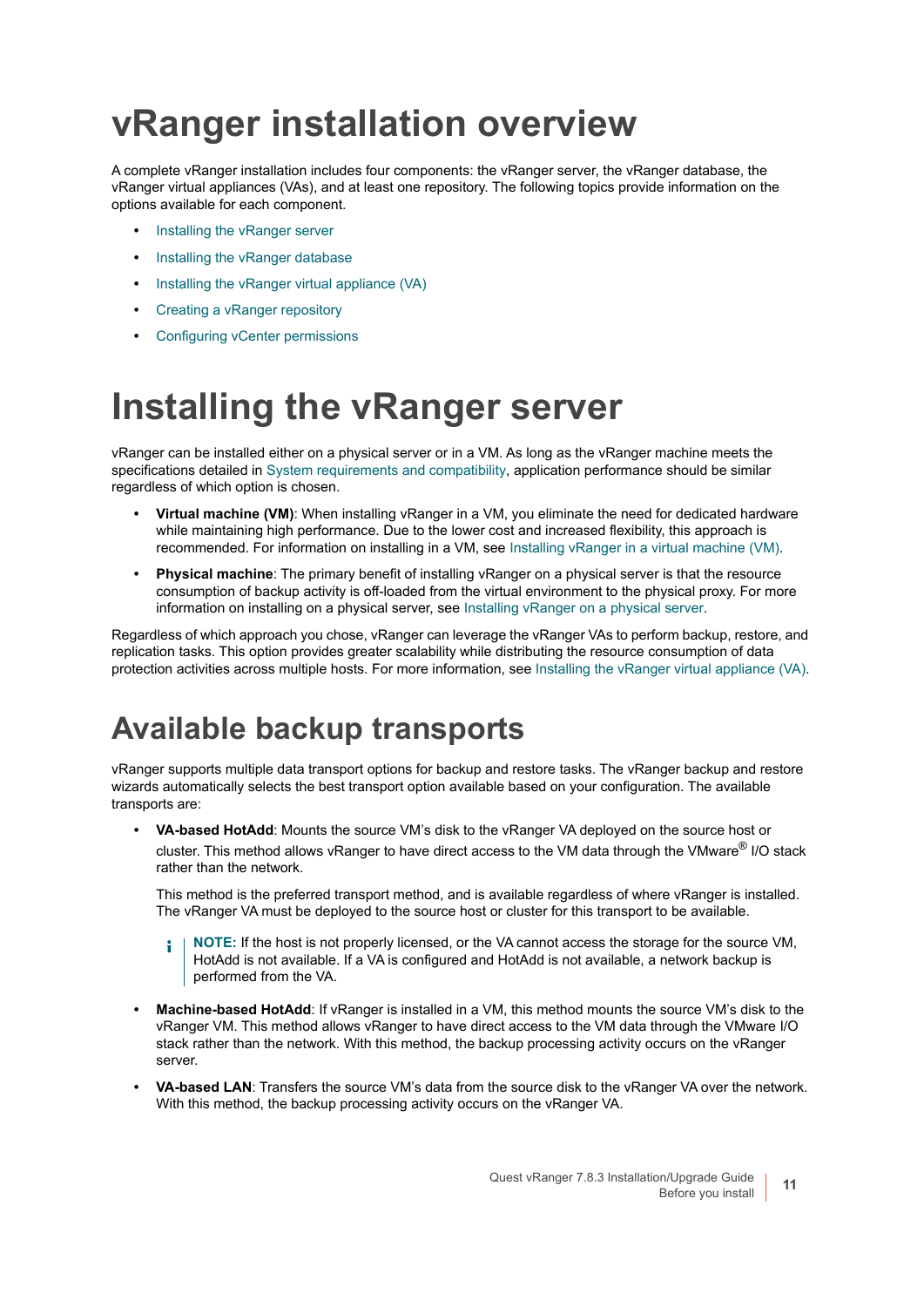- Machine-based LAN: If there is no vRanger VA deployed, vRanger transfers the source VM's data from the source disk to the vRanger machine over the network. With this method, the backup processing activity occurs on the vRanger server.
- **Machine-based SAN**: If there is no VA configured, vRanger determines whether the vRanger server is configured for SAN backups. This method is a high performance configuration that requires vRanger to be connected to your fibre or iSCSI network. In addition, the VMFS volumes containing the VMs to be protected must also be properly zoned and mapped to the vRanger server.

**NOTE:** For machine-based transports, the "machine" referenced is the vRanger machine — physical ÷ or virtual.

The transport method describes only how data is read from the source server, not how the data is sent to the repository.

## <span id="page-11-0"></span>**Installing vRanger in a virtual machine (VM)**

When vRanger is installed in a VM, you can perform backups and restores either over the network or in a LAN-free mode which uses the SCSI HotAdd functionality on VMware® ESXi™. The following topics provide a summary of each method. Replication and physical backup tasks are always performed over the network.

**NOTE:** The backup transport method describes only how data is read from the source server, not how the f data is sent to the repository.

#### **Available transports**

The transports available when vRanger is installed in a VM include the following:

- **•** With vRanger VA:
	- **▪** VA-based HotAdd
	- **▪** VA-based LAN
	- **▪** Machine-based HotAdd
	- **▪** Machine-based LAN
	- **•** Without the vRanger VA:
		- **▪** Machine-based HotAdd
		- **▪** Machine-based LAN

#### **HotAdd backups (VMs only)**

When vRanger is installed in a VM, LAN-free backups are made possible by the VMware® HotAdd disk transport.

During backups with HotAdd, the source VM's disks are mounted to the vRanger VM, allowing vRanger direct access to the VM's data through the VMware I/O stack. Backup processing occurs on the vRanger VM, with the data then being sent to the configured repository.

#### <span id="page-11-1"></span>**Requirements for a HotAdd configuration**

To use vRanger with HotAdd, vRanger must meet the following requirements:

- **•** vRanger must be installed in a VM, and that VM must be able to access the target VM's datastores.
- **•** All hosts that the vRanger VM could be vMotioned to must be able to see the storage for all VMs that vRanger is configured to back up.
- **•** You must use a version of VMware vSphere® that supports VMware vSphere Storage APIs Data Protection (formerly known as vStorage APIs for Data Protection or VADP).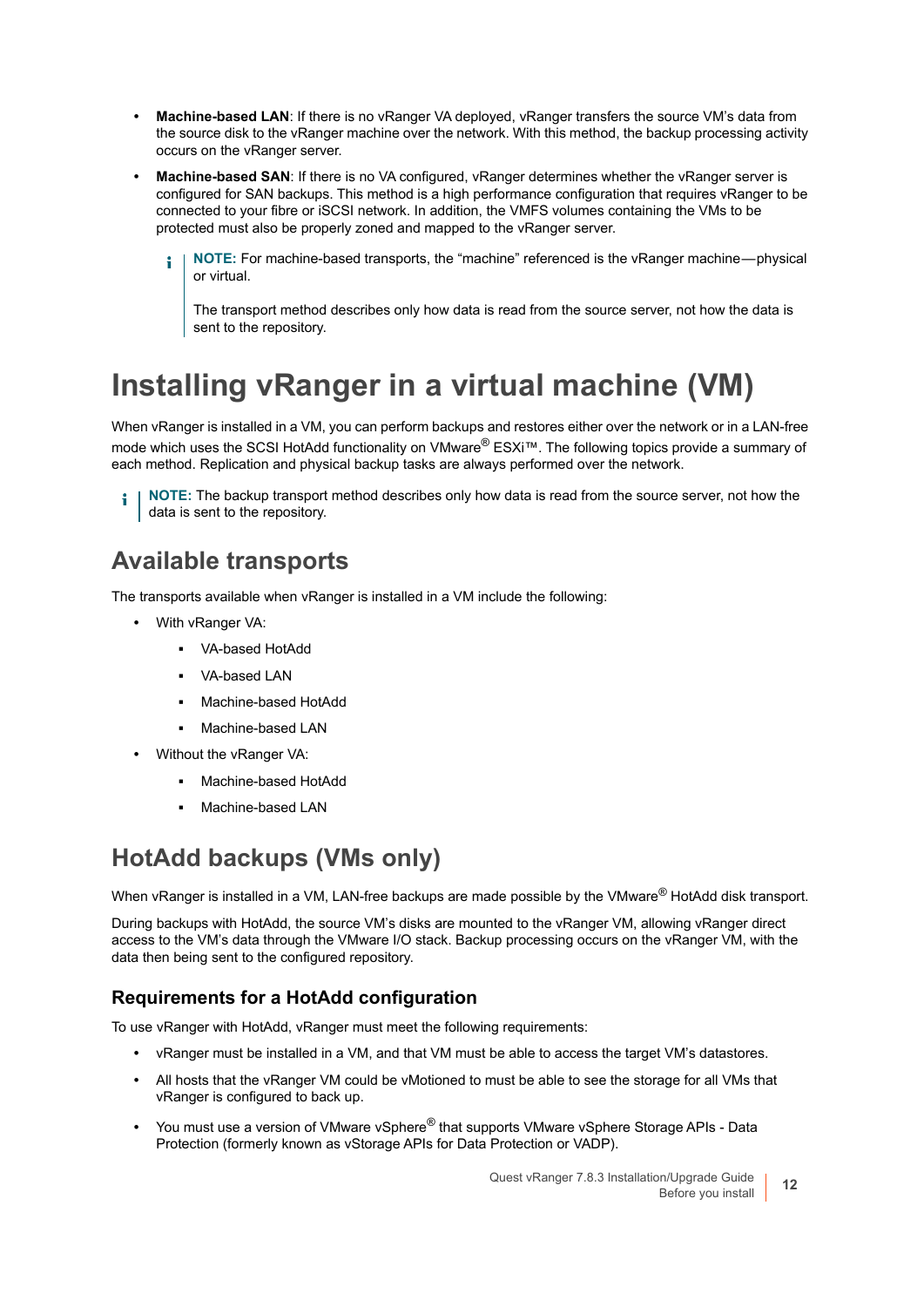- **•** When using vRanger with machine based HotAdd to backup encrypted VMs, the vRanger VM must also be encrypted.
- **•** When using vRanger with VA-based HotAdd to backup and replicate encrypted VMs, the VA must also be encrypted.

#### **Configuring vRanger for HotAdd**

When using HotAdd, make sure to disable automount on the vRanger machine. This step prevents Windows<sup>®</sup> on the vRanger VM from assigning a drive letter to the target VMDK.

#### *To configure vRanger for HotAdd:*

- 1 Click **Start > Run**, and then enter **diskpart**.
- 2 To disable automatic drive letter assignment, run the **automount disable** command.
- 3 If you are using a SAN, verify that the SAN policy is set to Online All by typing **san** and pressing **Enter**.

If it is not, set it to **online all** by typing **san policy=onlineAll**.

4 To clean any registry entries pertaining to volumes that were previously mounted, run the **automount scrub** command.

#### **LAN backups**

vRanger can perform LAN backups one of two ways — either through the vRanger machine, or by using the vRanger VA.

- **VA-based LAN:** This option transfers the source VM's data from the source disk to the vRanger VA over the network using the VMware® VDDK LAN transport. The backup processing activity occurs on the vRanger VA, and then the data is sent to the repository directly.
- **Machine-based LAN:** If there is no vRanger VA deployed, vRanger transfers the source VM's data from the source disk to the vRanger VM over the network. With this method, the backup processing activity occurs on the vRanger server. The backup data flows "direct to target" from the source server to the target repository, which means that the vRanger server does not process the backup traffic.
- **NOTE:** Generally, this configuration yields the slowest performance, and should be avoided if possible. A  $\blacksquare$ better option is to deploy a VA to any VMware® ESXi™ servers, and use that VA for backup and restore tasks.

#### **Considerations for installing vRanger in a VM**

Read the following notes regarding limitations and considerations about installing vRanger in a VM:

- **•** When installing vRanger in a VM, it is not supported to perform a machine-based backup of the vRanger VM. In other words, the vRanger VM cannot back itself up. You may, however, perform a VA-based backup of the vRanger VM.
- **•** When using vRanger with machine based HotAdd to backup encrypted VMs, the vRanger VM must also be encrypted.

When using vRanger with VA-based HotAdd to backup and replicate encrypted VMs, the VA must also be encrypted.

**•** When creating the VM for vRanger, Quest recommends that you create a fresh VM rather than cloning an existing VM or template.

In recent versions of Windows<sup>®</sup>, volumes are recognized by a serial number assigned by Windows. When VMs are cloned, the serial number for each VM volume is cloned as well. During normal operations, this cloning is not an issue; however, when vRanger is cloned from the same source or template as a VM being backed up, the vRanger volume has the same serial number as the source volume.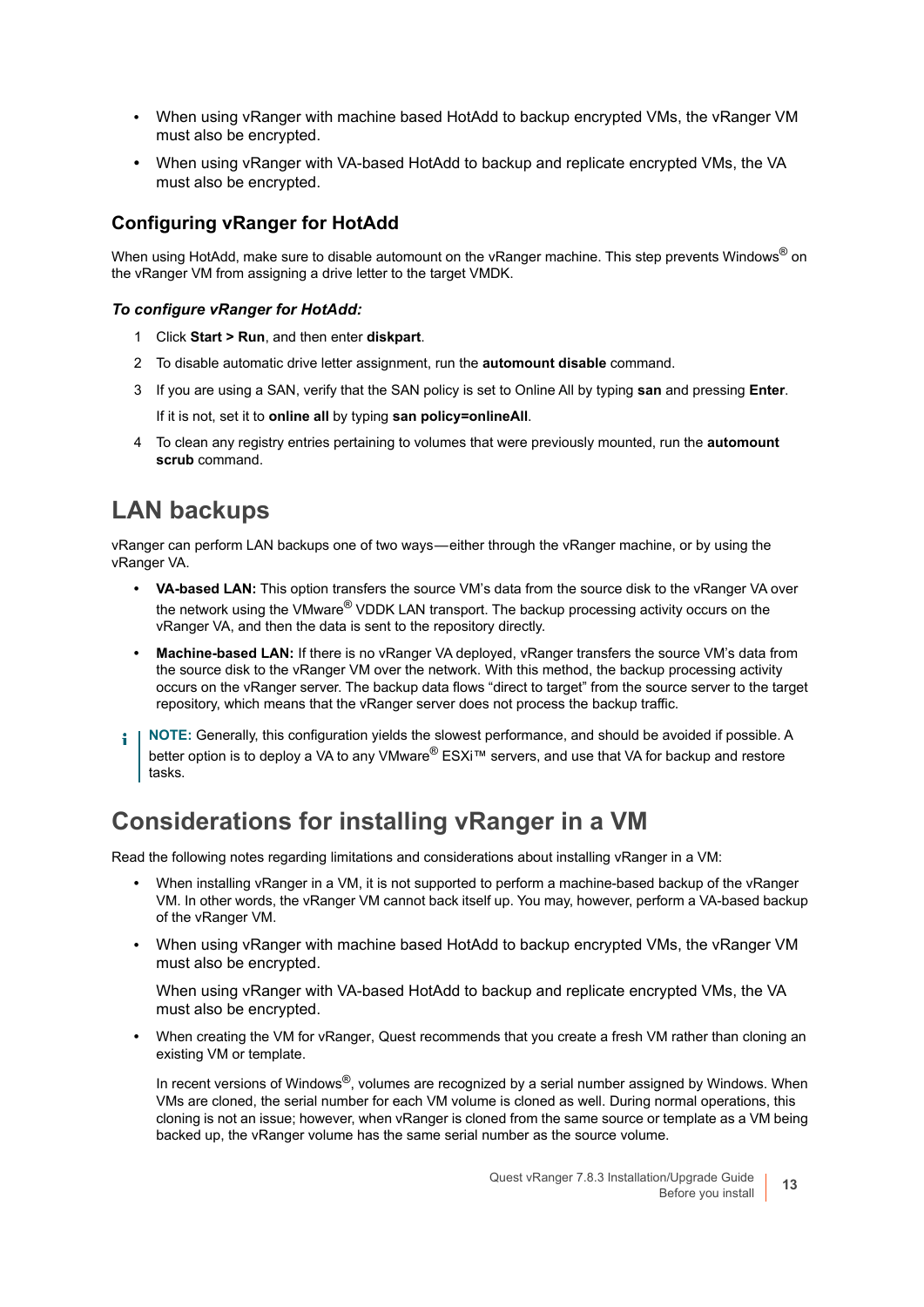For backup operations using HotAdd, source disk volumes are mounted to the vRanger VM. If the source VM volumes have the same disk serial number as the vRanger volume, which is the case with cloned VMs, the source VM's serial number is changed by Windows when mounted to the vRanger VM. When restoring from these backups, the boot manger does not have the expected serial number, causing the restored VM not to boot until the boot information is corrected.

### <span id="page-13-0"></span>**Installing vRanger on a physical server**

Installing vRanger on a physical server provides a method to off-load backup resource consumption from the VMware® ESXi™ host and network. While you can perform Machine-based LAN in this configuration, LAN-free backups are the primary driver for using vRanger in a physical server. For more information, see [LAN-free](#page-13-1)  [backups \(VM backups only\)](#page-13-1) and [LAN backups.](#page-14-1)

**NOTE:** With vRanger installed on a physical server, you can still take advantage of the vRanger VAs for backup, restore, and replication activity. For more information, see [Installing the vRanger virtual appliance](#page-16-1)   $\mathsf{I}$  [\(VA\)](#page-16-1).

#### **Available transports**

The transports available when vRanger is installed in a physical machine include the following:

- **•** With vRanger VA:
	- **▪** VA-based HotAdd
	- **▪** VA-based LAN
	- **▪** Machine-based SAN
	- **▪** Machine-based LAN
- **•** Without the vRanger VA:
	- **▪** Machine-based SAN
	- **▪** Machine-based LAN

#### <span id="page-13-1"></span>**LAN-free backups (VM backups only)**

With vRanger installed on a physical machine, you may perform LAN-free backups with either the VA-Based HotAdd or Machine-based SAN transports.

**• VA-based HotAdd:** This transport mounts the source VM's disk to the vRanger VA deployed on the source host or cluster. This method allows vRanger—through the VA—to have direct access to the VM data through the VMware® I/O stack rather than the network. In this configuration, data is sent directly from the VA to the repository.

This method is the recommended transport option due to the simplicity and flexibility of the configuration. To use this option, you must have a vRanger VA deployed on every host or cluster for which you want to configure backups. For more information on HotAdd, see [Requirements for a HotAdd configuration.](#page-11-1)

**• Machine-based SAN:** This transport option uses your fibre-channel infrastructure or iSCSI network to transport backup data to the vRanger machine.

To perform machine-based SAN backups, vRanger must be installed on a physical system attached to your SAN environment. This setup is a high performance configuration that requires vRanger to be connected to your fibre or iSCSI network. In addition, the VMFS volumes containing the VMs to be protected must also be properly zoned and mapped to the vRanger server.

#### **Configuring vRanger for machine-based SAN backups**

With vRanger installed on a physical server, the following configurations must be made: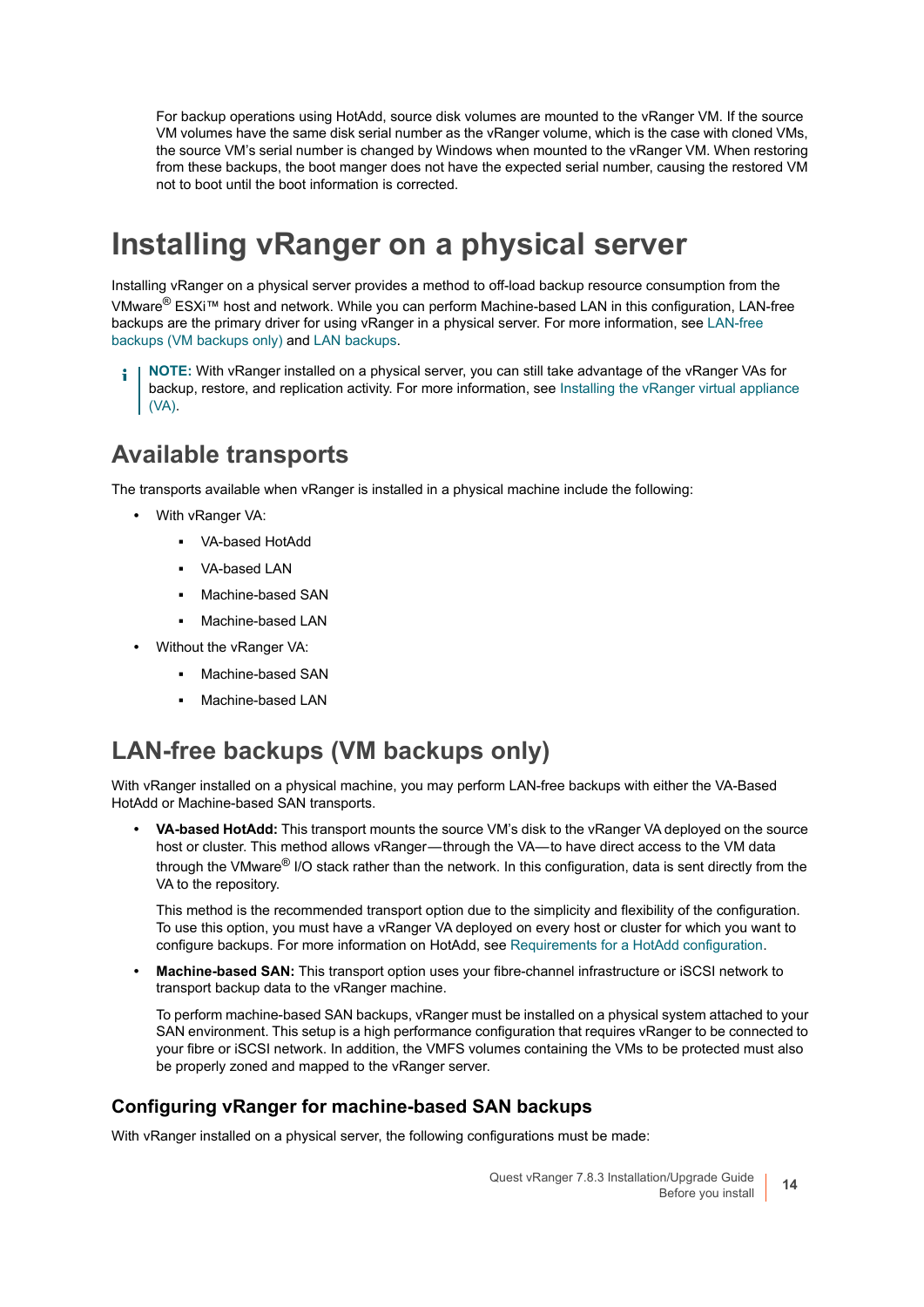**•** Disable automount on the vRanger machine:

Click **Start > All Programs**, and enter **diskpart**.

Run the **automount disable** command to disable automatic drive letter assignment.

- **•** Run the **automount scrub** command to clean any registry entries pertaining to previously mounted volumes.
- **•** On your storage device, zone your LUNs so that the vRanger HBA or iSCSI initiator can see and read them.
- **•** Only one vRanger server should see a set of VMFS LUNs at one time. For backups only, The vRanger server should have only **read-only** access to the LUNs. To perform LAN-free restores, ensure that the vRanger server has **Read + Write** access to any zoned VMFS LUNs to which you want to restore.

#### <span id="page-14-1"></span>**LAN backups**

vRanger can perform LAN backups one of two ways — either through the vRanger machine, or by using the vRanger VA.

- **VA-based LAN:** This option transfers the source VM's data from the source disk to the vRanger VA over the network using the VMware<sup>®</sup> VDDK LAN transport. The backup processing activity occurs on the vRanger VA, and then the data is sent to the repository directly.
- **Machine-based LAN:** If there is no vRanger VA deployed, vRanger transfers the source VM's data from the source disk to the vRanger machine over the network. With this method, the backup processing activity occurs on the vRanger server. The backup data flows "direct to target" from the source server to the target repository, which means that the vRanger server does not process the backup traffic.
- **NOTE:** Generally, this configuration yields the slowest performance, and should be avoided if possible. A ÷ better option is to deploy a VA to any VMware<sup>®</sup> ESXi™ servers, and use that VA for backup and restore tasks.

#### **Installing with other applications**

Customers often want to install vRanger on the same server as another application. Due to the wide variety of factors that may affect performance, it is impossible to make blanket recommendations. Some key concerns to keep in mind:

- **•** Many customers, to maximize their hardware investment, want to install vRanger on the same server as VMware® vCenter™. This practice is not recommended.
- **•** During testing, many customers install vRanger with other Quest products. In this case, Quest does not recommend installing vRanger on the same machine as Quest Foglight.
- **•** Only one version of vRanger may be installed on a machine at one time. For example, you may not install vRanger SE and vReplicator on the same machine.

## <span id="page-14-0"></span>**Optimizing your network for backups**

vRanger pushes much data through the network quickly. While this performance is good for minimizing your backup window, if not configured properly it can degrade your production network.

An important best practice is to separate the backup traffic from the production network by configuring a dedicated backup network.

**NOTE:** This approach requires that each VMware® ESXi™ host and the vRanger machine have two NICs i installed.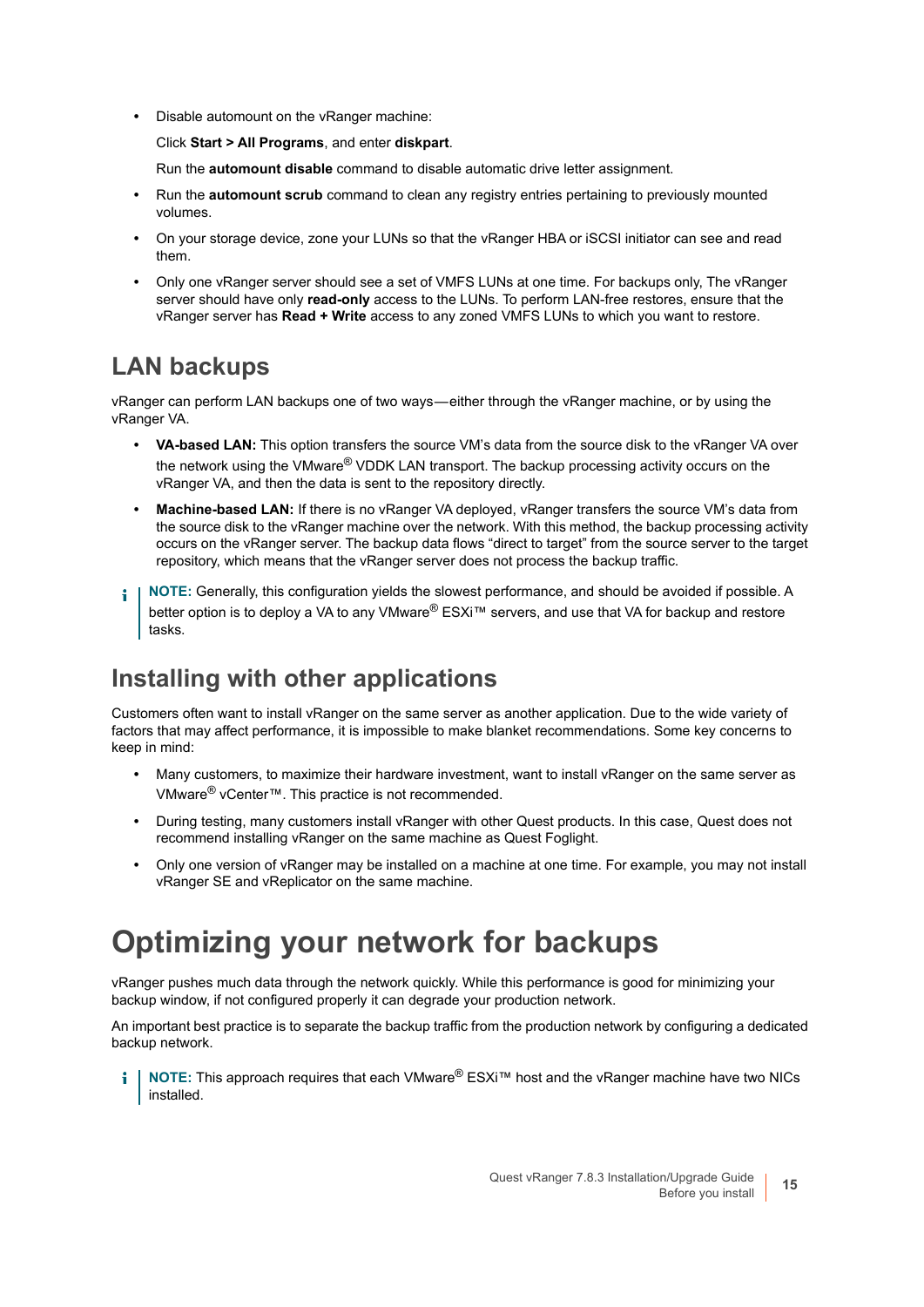- 1 Using the first (primary) network interface card (NIC), connect the vRanger server, the vRanger VAs, the VMware® vCenter™ Server, and Management Network of each ESXi server host to the production network.
- 2 Create a virtual switch, connecting it to a dedicated physical NIC on each ESXi host.

This setup becomes the dedicated backup network.

- 3 On the vRanger server, each VA, and each repository, configure a second virtual NIC.
- 4 Connect this second NIC to the dedicated backup network.

#### **Using NIC teaming**

NIC teaming is a feature of VMware<sup>®</sup> Infrastructure that allows you to connect a single virtual switch to multiple physical Ethernet adapters. To utilize NIC teaming, two or more network adapters must be up-linked to a virtual switch. The main advantage of NIC teaming is increased network capacity for the virtual switch hosting the team.

When bonding NICs into a team, it is important to use NICs from the same vendor as different NIC vendors achieve bonding differently. When using teamed NICs with vRanger, it is critical that the NICs are teamed for performance rather than load balancing. vRanger backups are streamed as a continuous file — changing NICs during a data stream causes backup errors.

**NOTE:** For more information on NIC teaming, see [VMware KB article 1004088](http://kb.vmware.com/selfservice/microsites/search.do?language=en_US&cmd=displayKC&externalId=1004088). i I

# <span id="page-15-2"></span><span id="page-15-0"></span>**Installing the vRanger database**

vRanger utilizes a SQL Server® database to store application and task configuration data. The database can be either the embedded SQL Server Express instance—the default—or a SQL Server database running on your own SQL Server or SQL Server Express instance.

## <span id="page-15-1"></span>**Database options**

The database deployment occurs during the initial installation of vRanger. The default installs a SQL Server® Express database on the vRanger server. You can also install vRanger using a separate SQL Server instance. If you intend to use your own SQL Server instance and want to use the vRanger cataloging feature, the SQL Server instance must be installed on the vRanger server. For more information, see [Installing the databases](#page-16-0).

- **Default:** By default, the Installation Wizard uses the selection to install vRanger with the embedded SQL Server<sup>®</sup> 2014 SP3 Express database. The SQL Server Express database can only be installed on the vRanger server.
	- **NOTE:** While the embedded SQL Server Express database is free and simple to install, there is a ÷. size limit of 10 GB per database.
- **External SQL Server Instance:** The Installation Wizard guides you through configuring vRanger with an external SQL Server<sup>®</sup> database. There is also an option in the Install Wizard to configure the database connection manually, but the guided approach is recommended.
	- **IMPORTANT:** For a list of supported SQL Server database versions, see System requirements and f. [compatibility](#page-21-2).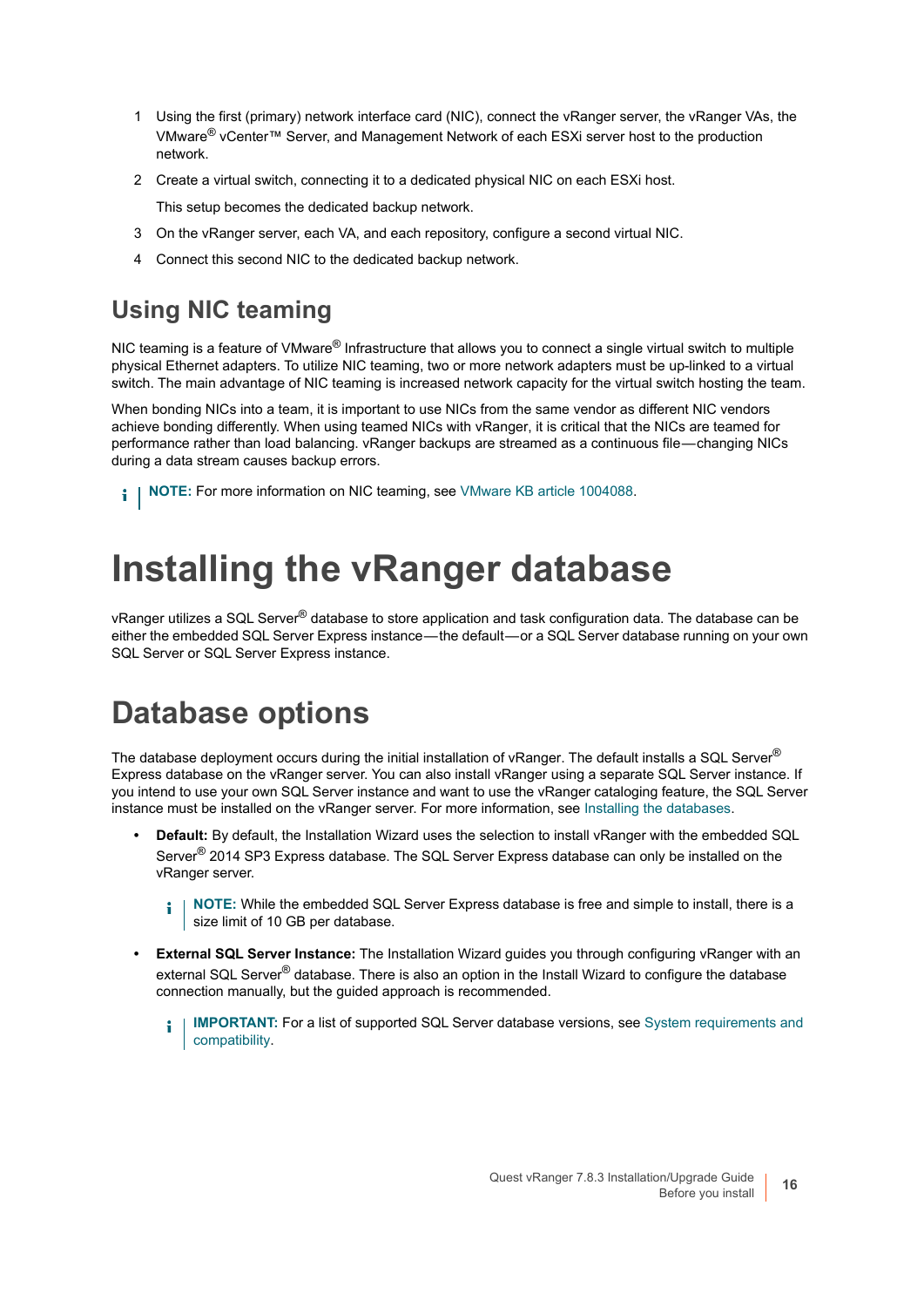## <span id="page-16-0"></span>**Installing the databases**

When installing vRanger, consider the database selection carefully as migrating from a SQL Server® Express installation to an external SQL Server database carries a risk of corrupting application data.

If you do *not* intend to use cataloging, to provide the most flexibility, Quest recommends that you install vRanger using an external SQL Server database server. This step allows you to relocate the vRanger installation simply by installing the application in another location, and pointing the Install Wizard to the existing database.

#### **Sizing the catalog database**

The vRanger catalog process collects and records metadata and path information for files updated since the last backup and catalog entry. Depending on the number of VMs protected, and the number of files in each VM, the catalog database may grow rapidly.

Actual database growth varies depending on the Guest OS and the number of files changed between backups, but the following information can be used as an approximate guide.

- **•** With default filtering, the full catalog of a generic Windows Server® 2008 VM is approximately 500 files, or approximately 0.2 MB.
- **NOTE:** Many Windows® files are not cataloged due to filtering; for more information about catalog filtering, ÷ see the *Quest vRanger User's Guide*. An amount of data equal to a standard Windows Server® 2008 installation results in a larger catalog footprint.
	- **•** Incremental and differential backups only catalog changed files, making the catalog record for these backups considerably smaller. Using incremental or differential backups, or both, allows you to store catalog data for many more savepoints than if you used only full backups.

# <span id="page-16-1"></span>**Installing the vRanger virtual appliance (VA)**

The vRanger VA can process backup and restore tasks in addition to replication tasks. This setup allows you to scale backup, restore, and replication activity across multiple hosts or clusters, while maintaining central scheduling and reporting control from a single vRanger server.

While the deployment and configuration of the VA are covered in the *Quest vRanger User's Guide*, the following information might help you understand the usage of the VA.

## <span id="page-16-2"></span>**VA usage**

The vRanger VA can be used to perform the following operations. For each of these operations, the processing activity occurs on the VA.

- **•** Backup: network and LAN-free (HotAdd)
- **•** Restore: network and LAN-free (HotAdd)
- **•** Linux® file-level restore
- **•** Replication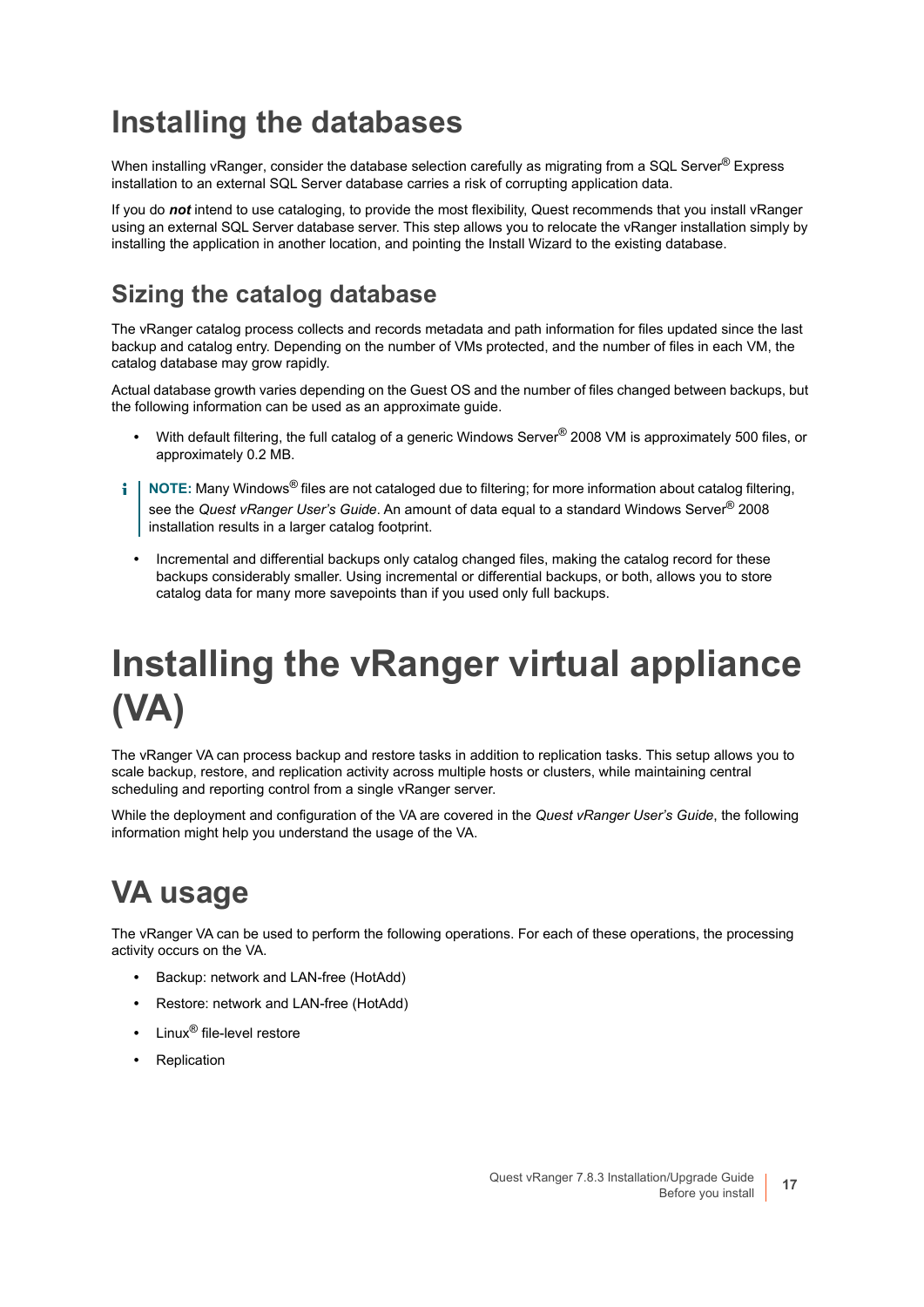## <span id="page-17-0"></span>**Deployment locations**

The locations to which the vRanger VA or VAs should be deployed depend on the specifics of the virtual environment in question. Some general guidelines for VA deployment are:

- **•** You may share a single VA among the hosts within a cluster. You may install a VA to some or all hosts within a cluster as well. If a VA is not detected on the host, vRanger determines whether the host is part of a cluster, and then if that cluster has a VA available.
- **•** You must have a VA deployed on any VMware® ESXi™ host or cluster that is used for replication and backup. This requirement is true regardless of whether the host or cluster is used as the source or target of the replication task.
- **•** When using the VA for replication, both the source and target host or cluster must use a VA.
- **NOTE:** The vRanger VA is now bundled with vRanger, and can be found in: **C:\Program**  f **Files\Quest\vRanger**

## <span id="page-17-1"></span>**Creating a vRanger repository**

Designed for ease-of-use in recovery operations, repositories eliminate the need for countless backup locations and endless configurations. With vRanger, you can configure a repository once, and use it forever.

vRanger supports the following options for repository connections.

- **NOTE:** Any storage device or appliance that supports CIFS or NFSv3 is expected to be compatible with ÷ vRanger.
	- **•** Common Internet File System (CIFS)
	- **•** Network File System (NFS) (version 3)
	- **•** NetVault SmartDisk
	- **•** EMC® Data Domain® Boost (DD Boost™)
	- **•** Quest DR Series Disk Backup Appliance (Quest Rapid Data Access [RDA])
	- **•** Quest QoreStor (Quest Rapid Data Access [RDA])

A repository is essentially a directory on a supported file system that vRanger uses to store savepoints — backup archives. When viewed from outside vRanger, through Windows<sup>®</sup> Explorer, for example, a repository consists of a configuration file — **GlobalManifest.metadata** — and directories for each savepoint.

Any time you add a repository in vRanger a **GlobalManifest.Metadata** XML file is created in the selected folder. It is the presence of that manifest file that tells vRanger that a repository exists in that folder.

Repository location, along with the configuration of jobs to those repositories, plays a significant role in the performance of vRanger. Use the following recommendations to aid on planning your repository configuration.

## <span id="page-17-2"></span>**Repository storage devices**

Slow disk performance has been shown to negatively impact the backup performance of vRanger. When configuring repositories, special attention should be paid to the type of storage devices used.

The use of SAS (Serial Attached SCSI) disk drives are recommended. SAS drives typically offer a 30% performance improvement over SATA drives.

The use of external USB drives or low quality NAS devices is not recommended. If these types of storage are used, the vRanger configuration settings must be adjusted to accommodate the slow devices. Recommended configuration settings for slower repositories are shown in the following list. These configurations can be made on the **vRanger Configuration Options** dialog box, available on the **Tools > Options** menu.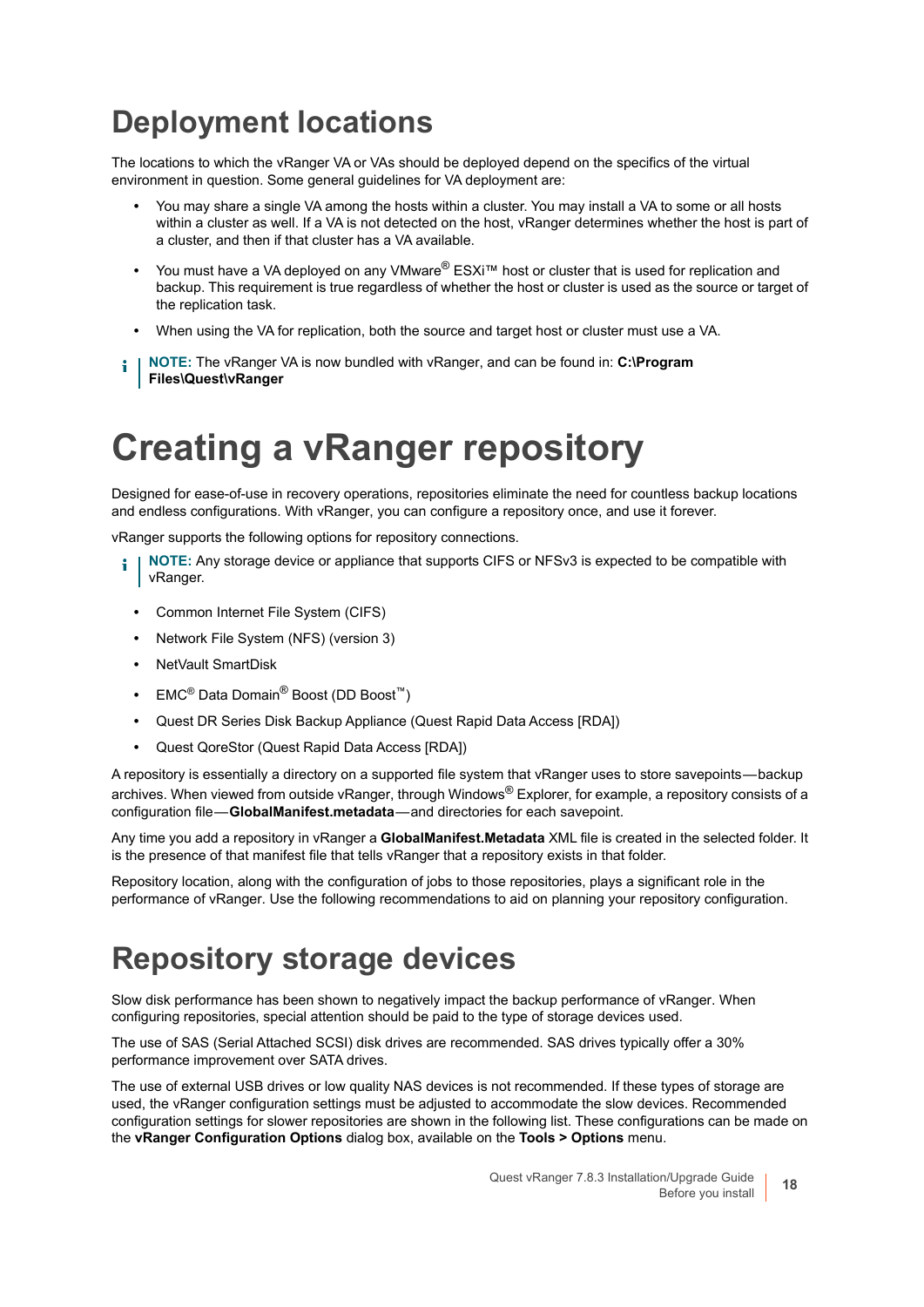- **•** Maximum number of tasks running off a LUN = **3**
- **•** Maximum number of tasks running off a host = **1**
- **•** Maximum number of tasks running per repository = **2**

If no errors are received with these settings, increment the tasks per repository value by 1 to find the best fit for your environment.

## <span id="page-18-0"></span>**Bandwidth to repositories**

While performance varies based on environmental factors, data throughput during a single backup task can reach up to 100 MB/s. If you assume a standard case of a repository connected by using a Gigabit network, as little as 10 concurrent jobs can saturate the link to that repository.

Although there is no ability to throttle data transmissions from a source server, vRanger can limit the number of simultaneous backup tasks on a per-repository level.

**NOTE:** This configuration is a global configuration, meaning that it applies to all repositories. i I

## <span id="page-18-1"></span>**Repository size**

There is no limit to the number of savepoints that can be stored in a vRanger repository. There are, however, environmental limits on the size of a single directory. The available options, and their limits, are described in the following list.

- **NOTE:** The volume limitations described in this topic are limitations within the Windows® environment. $\mathbf{i}$ 
	- **Default configuration**: A standard volume, with an MBR partition on a basic disk, has a limit of 2 TB. This configuration is the default for Windows Server<sup>®</sup> 2003. In this configuration, the vRanger repository cannot exceed 2 TB.
	- **Dynamic disks**: Dynamic disks contain dynamic volumes, including simple volumes, spanned volumes, striped volumes, mirrored volumes, and RAID-5 volumes. A repository on dynamic disk volumes can be as large as 64 TB.
	- **GPT volumes**: GUID partition table (GPT) volumes provide a more flexible mechanism for partitioning disks than the older Master Boot Record (MBR) partitioning scheme that has been common to PCs. GPT partitions are supported on Windows Server 2003, SP1 and later, and can reach up to 256 TB. For more information, see [http://www.microsoft.com/whdc/device/storage/GPT\\_FAQ.mspx](http://www.microsoft.com/whdc/device/storage/GPT_FAQ.mspx)

# <span id="page-18-2"></span>**Configuring vCenter permissions**

vRanger requires a VMware® vCenter™ account to function properly. To comply with security best practices, Quest recommends creating a vCenter user account with the minimum required permissions for vRanger to use.

#### *To create a vRanger user on vSphere 6 or later:*

- 1 Navigate to **Administration > Roles**.
- 2 Select **Add Role**.
- 3 Enter a name for the role, such as **vRanger Non-Admin**.
- 4 In the **Privileges** section, set the permissions according to the following table: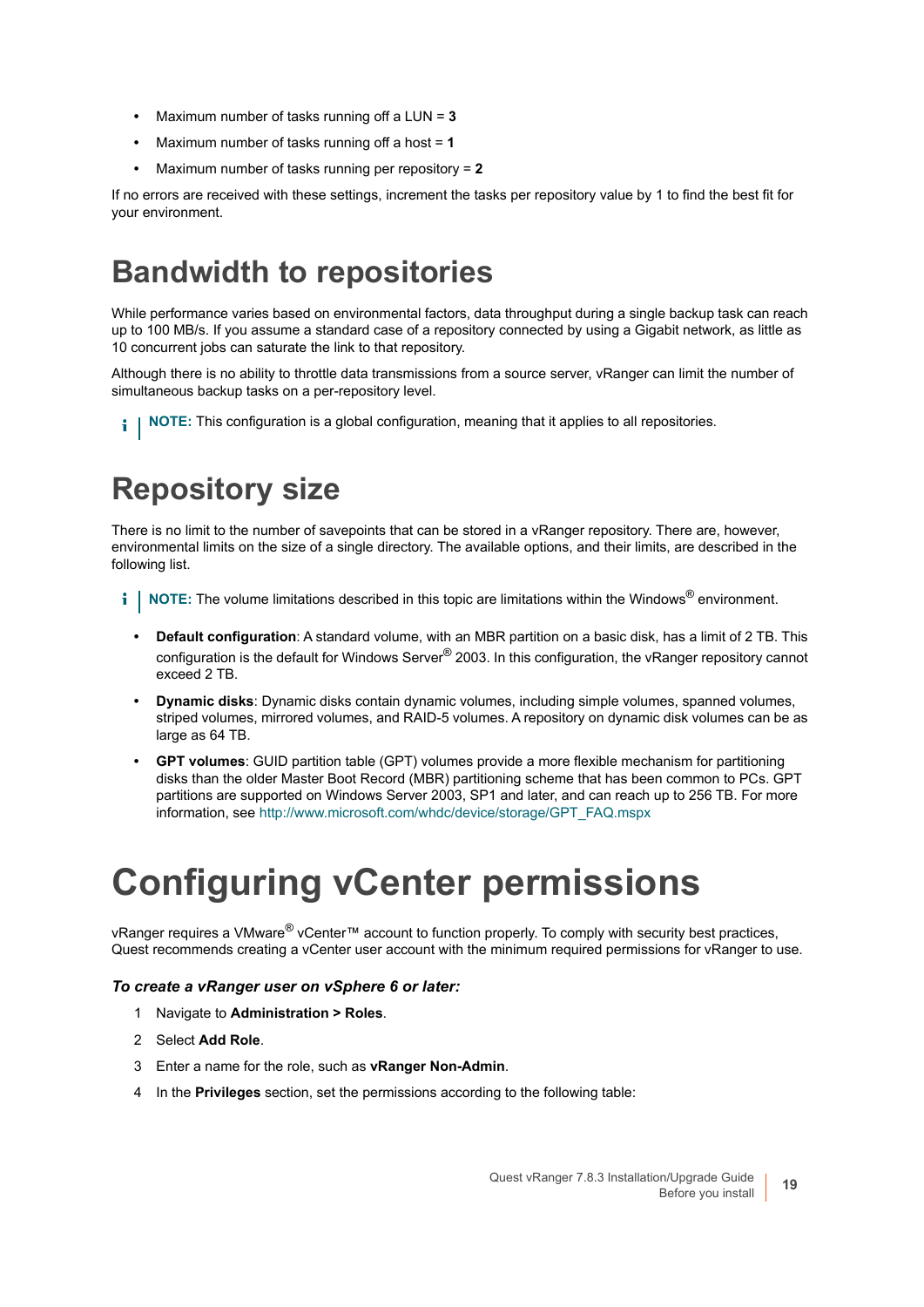| <b>Section</b>                  | <b>Privileges</b>                                  |  |  |
|---------------------------------|----------------------------------------------------|--|--|
| Cryptographic operations        | Add disk<br>٠                                      |  |  |
|                                 | <b>Direct Access</b><br>$\bullet$                  |  |  |
|                                 | Encrypt<br>$\bullet$                               |  |  |
|                                 | <b>Encrypt New</b><br>$\bullet$                    |  |  |
|                                 | Manage KMS<br>$\bullet$                            |  |  |
|                                 | Manage encryption policies<br>$\bullet$            |  |  |
|                                 | Migrate<br>$\bullet$                               |  |  |
| Datastore                       | Allocate space<br>$\bullet$                        |  |  |
|                                 | Browse datastore<br>$\bullet$                      |  |  |
|                                 | Low level file operations<br>$\bullet$             |  |  |
|                                 | Remove file<br>$\bullet$                           |  |  |
| Global                          | $\bullet$                                          |  |  |
|                                 | Licenses<br>$\bullet$                              |  |  |
|                                 | Log event<br>٠                                     |  |  |
| Host > Local Operations         | Create virtual machine<br>$\bullet$                |  |  |
|                                 | Reconfigure virtual machine<br>٠                   |  |  |
| Host > Inventory                | <b>Modify Cluster</b><br>$\bullet$                 |  |  |
| <b>Network</b>                  | Assign network<br>$\bullet$                        |  |  |
|                                 | Configure<br>$\bullet$                             |  |  |
| Profile-driven storage          | Profile-driven storage view<br>$\bullet$           |  |  |
| Resource                        | Assign vApp to resource pool<br>$\bullet$          |  |  |
|                                 | Assign virtualmachine to resource pool<br>٠        |  |  |
| vApp                            | Add virtual machine<br>$\bullet$                   |  |  |
|                                 | Assign resource pool<br>$\bullet$                  |  |  |
|                                 | Create                                             |  |  |
|                                 | <b>Delete</b><br>$\bullet$                         |  |  |
|                                 | Import<br>$\bullet$                                |  |  |
|                                 | Move                                               |  |  |
|                                 | Power Off                                          |  |  |
|                                 | Power On                                           |  |  |
|                                 | Rename<br>٠                                        |  |  |
| Virtual Machine > Configuration | Select all privileges in this section<br>$\bullet$ |  |  |
| Virtual Machine > Interaction   | Configure CD media<br>$\bullet$                    |  |  |
|                                 | Configure floppy media<br>$\bullet$                |  |  |
|                                 | Console interaction<br>$\bullet$                   |  |  |
|                                 | Device connection<br>$\bullet$                     |  |  |
|                                 | Power Off<br>$\bullet$                             |  |  |
|                                 | Power On<br>$\bullet$                              |  |  |
|                                 | <b>VMware Tools Install</b>                        |  |  |
| Virtual Machine > Inventory     | Create new<br>$\bullet$                            |  |  |
|                                 | Remove<br>$\bullet$                                |  |  |
|                                 | ٠                                                  |  |  |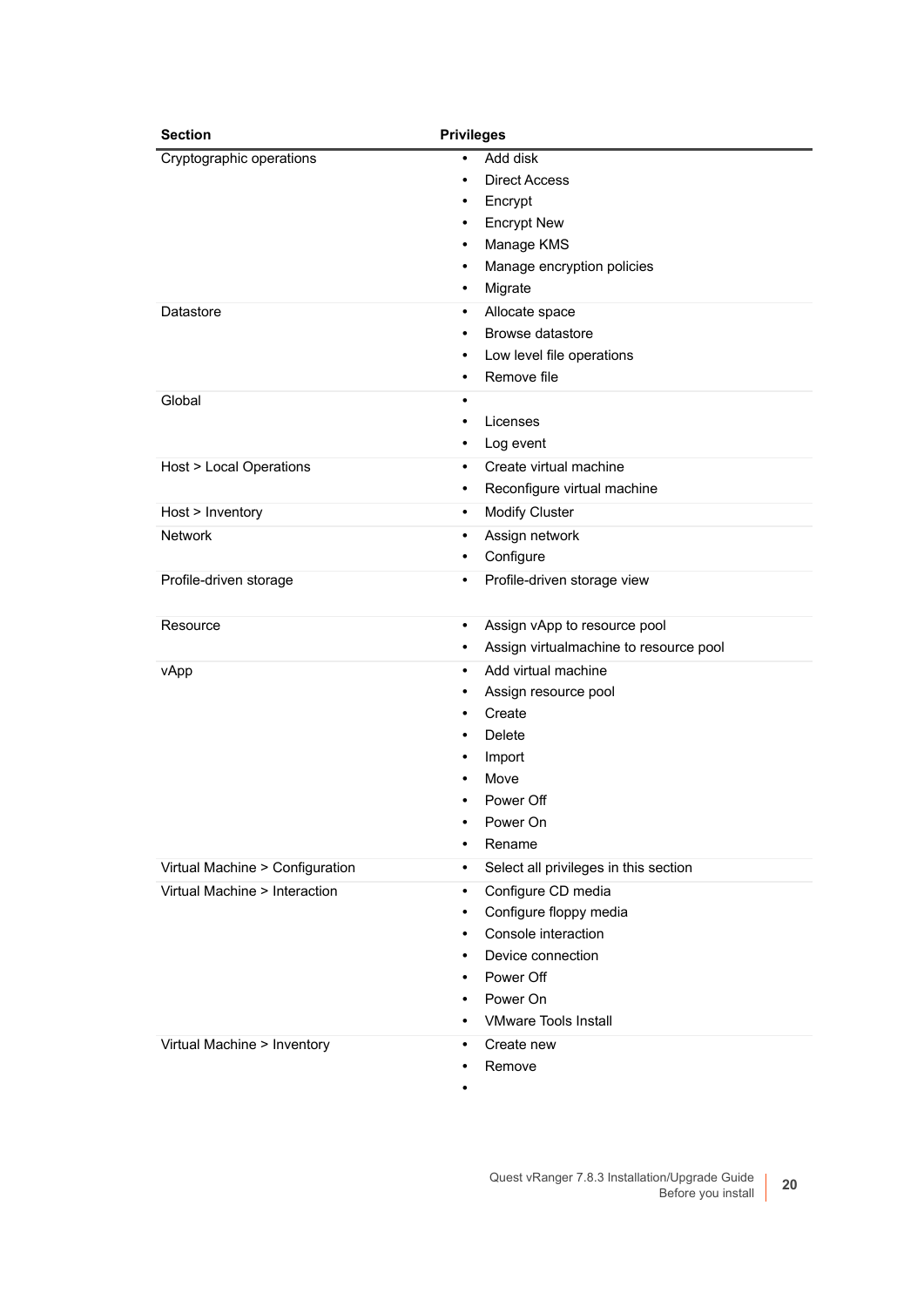| <b>Section</b>                          | <b>Privileges</b>                          |
|-----------------------------------------|--------------------------------------------|
| Virtual Machine > Provisioning          | Allow disk access<br>٠                     |
|                                         | Allow read-only disk access<br>$\bullet$   |
|                                         | Allow virtualmachine download<br>$\bullet$ |
|                                         | • Allow virtualmachine files upload        |
|                                         | Clone template<br>٠                        |
|                                         |                                            |
| Virtual Machine > Service Configuration | Modify service configuration<br>٠          |
|                                         | ٠                                          |
| Virtual Machine > Snapshot management   | Select all privileges in this section      |

#### 5 Navigate to the **Inventory** view.

- 6 Right-click the applicable level to grant user permission, such as the main vCenter level, and click **Add Permission**.
- 7 Add and locate the applicable user account, select the recently created User Role, and click **Add**.

#### 8 Click **OK**.

**i** | NOTE: When you add the vCenter to the vRanger inventory, use this account for authentication.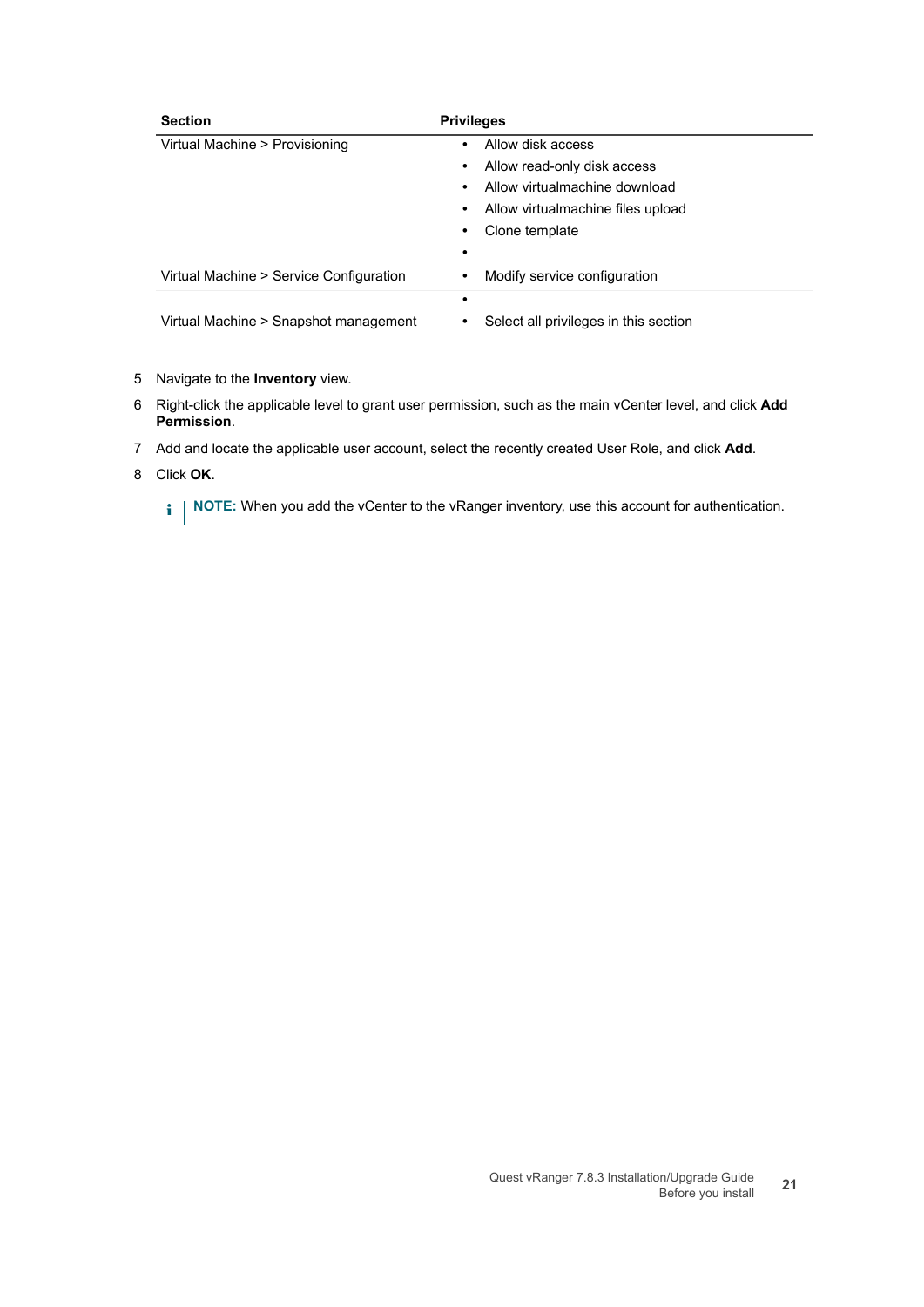# <span id="page-21-2"></span>**System requirements and compatibility**

- <span id="page-21-0"></span>**•** [Requirements for the vRanger machine](#page-21-1)
- **•** [Supported platforms](#page-23-1)
- **•** [Feature-level requirements](#page-27-0)
- **•** [Configuration requirements](#page-28-3)
- **•** [Compatibility with other applications](#page-30-0)

# <span id="page-21-1"></span>**Requirements for the vRanger machine**

To maximize application performance, and to ensure error-free operation, you must ensure that the machine on which vRanger is installed meets the requirements as documented in this topic.

Requirements for the vRanger machine are divided among these topics:

- **•** [Minimum hardware requirements](#page-21-3)
- **•** Supported operating systems for installation

Review each of these topics thoroughly before installing vRanger.

**NOTE:** For LAN-free and HotAdd installation requirements, see [Physical backup and restore](#page-27-2). i I

### <span id="page-21-3"></span>**Minimum hardware requirements**

The minimum hardware requirements to run vRanger can vary widely based on several factors. Therefore, you should not do a large-scale implementation without first completing a scoping and sizing exercise.

#### **vRanger: physical machine**

The following describes the hardware recommendations for the vRanger physical machine:

**Table 1. Requirements for a installing vRanger on a physical machine**

| <b>CPU</b> | Any combination equaling four cores of CPUs are recommended. Example one quad-core<br>CPU; two dual-core CPUs. |
|------------|----------------------------------------------------------------------------------------------------------------|
| <b>RAM</b> | 4 GB RAM is required.                                                                                          |
| Storage    | At least 4 GB free hard disk space on the vRanger machine.                                                     |
| <b>HBA</b> | For LAN-free, Quest recommends that you use two HBAs—one for read operations and one<br>for writing.           |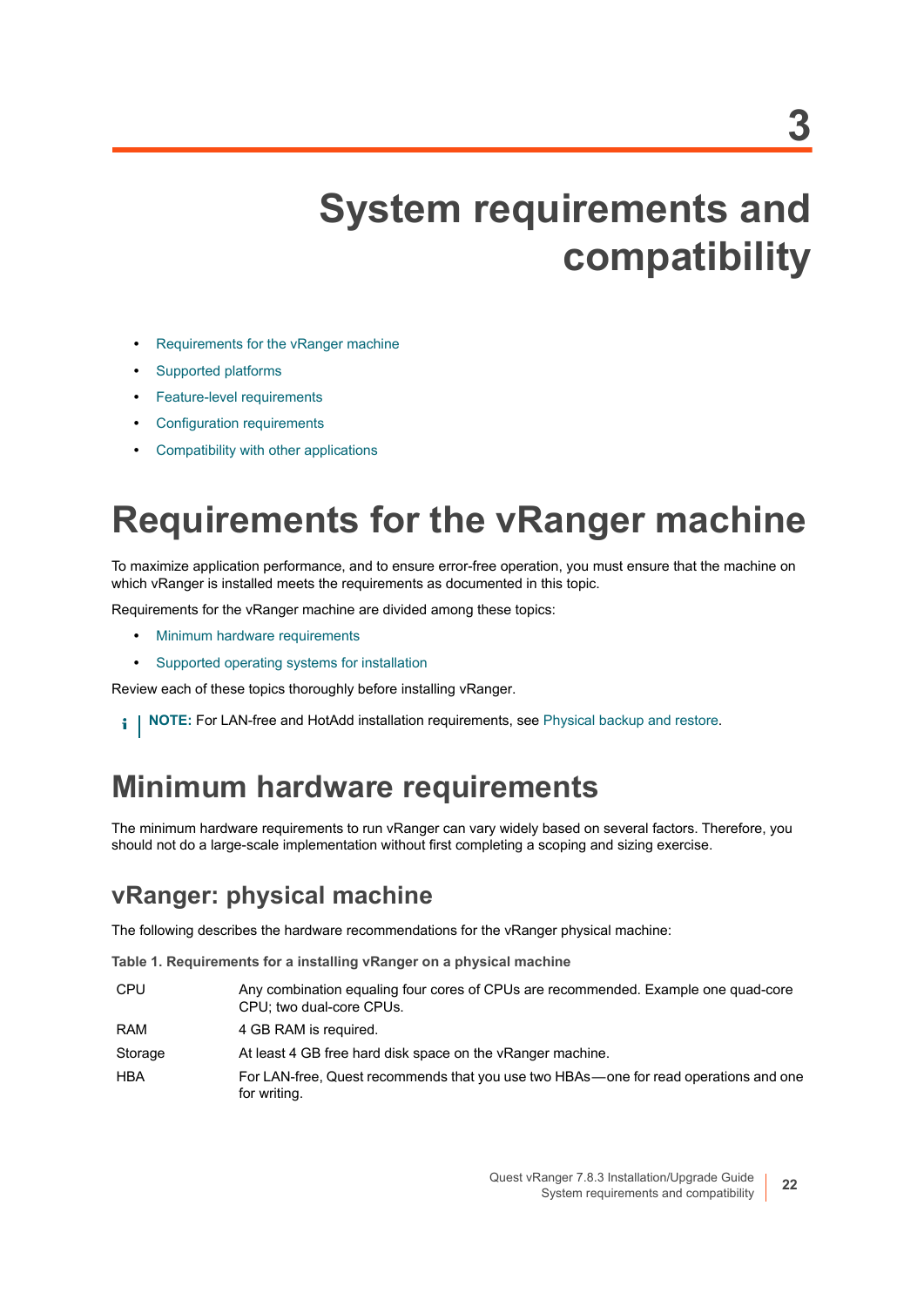#### **vRanger: virtual machine (VM)**

The following describes the hardware recommendations for using vRanger in a VM:

**Table 2. Requirements for a installing vRanger on a virtual machine**

| CPU     | Four vCPUs.                                                |
|---------|------------------------------------------------------------|
| RAM     | 4 GB RAM is recommended.                                   |
| Storage | At least 4 GB free hard disk space on the vRanger machine. |

#### **Requirements for physical backup and restore**

When backing up from and restoring to a physical server, vRanger uses a client run on that server to perform backup and restore operations. To process the backup workload effectively, the physical server must meet the following requirements:

**Table 3. Requirements for physical backup and restore**

| CPU | Any combination equaling four cores of CPUs are recommended. Example one quad-core |
|-----|------------------------------------------------------------------------------------|
|     | CPU: two dual-core CPUs.                                                           |

RAM 2 GB RAM is required.

## **Supported operating systems for installation**

The following operating systems are supported for installation of vRanger.

**Table 4. Supported operating systems**

| <b>Operating system</b>              | Service pack level | <b>Bit level</b> |  |
|--------------------------------------|--------------------|------------------|--|
| Windows Server 2008 R2 <sup>ab</sup> | SP1 or later       | x64              |  |
| Windows Server 2012 <sup>b</sup>     | All service packs  | x64              |  |
| Windows Server 2012 R2 <sup>bc</sup> | All service packs  | x64              |  |
| Windows Server 2016 <sup>b</sup>     | All service packs  | x64              |  |
| Windows Server 2019 <sup>b</sup>     | All service packs  | x64              |  |

a. Windows 2008 R2 SP1 requires Windows Management Framework 3.0. Refer to Known Issue VR-177 in the vRanger Release Notes for more information.

b. The Windows Storage Server edition is not supported as an installation platform for vRanger.

c. Before installing vRanger on Windows Server 2012 R2, the updates listed in Additional required software must be installed.

#### **Additional required software**

In addition to a supported version of Windows<sup>®</sup> and a supported VMware<sup>®</sup> Infrastructure, you may need some additional software components, depending on your configuration.

- **Microsoft® .NET Framework**: vRanger requires the .NET Framework 4.5. The vRanger installer installs it if not detected.
- **SQL Server**: [Optional] vRanger utilizes two SQL Server® databases for application functionality. vRanger can install a local version of SQL Express 2014 SP3 or you can choose to install the vRanger databases on your own SQL instance.
- **Windows PowerShell 3 or above.**If you are installing vRanger on Windows 2008 R2 SP1, you will need to install Windows PowerShell 3 or above before installing vRanger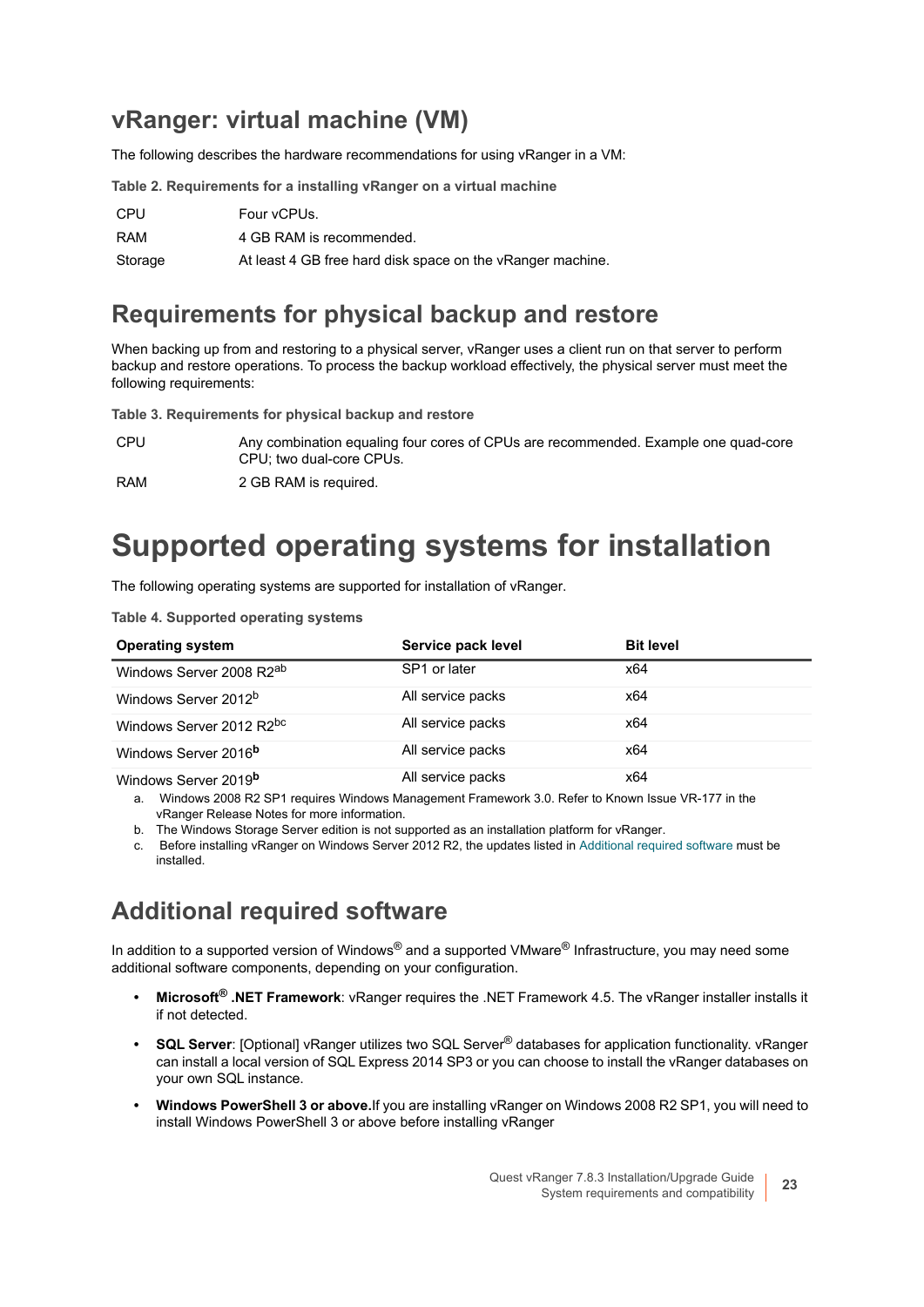- **vRanger virtual appliance (VA)**: The vRanger VA is a small, pre-packaged Linux® distribution that serves as a platform for vRanger operations away from the vRanger server. vRanger uses the VA for the following functions:
	- **▪** Replication to and from VMware® ESXi™ hosts.
	- **▪** File-level restore (FLR) from Linux machines.
	- **▪** Optionally for backups and restores.
- **Updates for Windows Server 2012 R2**: Before installing vRanger on Windows Server 2012 R2, ensure that the Windows updates listed below are installed:
	- **▪** KB2939087
	- **▪** KB2975061
	- **▪** KB2919355
	- **▪** KB2999226

### <span id="page-23-0"></span>**Supported SQL Server versions**

The default is to install vRanger with the SQL Server<sup>®</sup> Express 2014 SP3 database, but you may use your own SQL Server instance if you prefer.

If you chose to use your own SQL Server instance, and want to use the vRanger Cataloging function, you must install the SQL Server instance on the vRanger server as the Catalog database must be local to vRanger. The following versions of Microsoft SQL Server are supported by vRanger.

**Table 5. Supported versions of SQL Server**

| <b>Version</b>                            | Service pack level |
|-------------------------------------------|--------------------|
| SQL Server 2012 (all editions)            | All service packs  |
| SQL Server 2014 Express (embedded option) | SP <sub>3</sub>    |
| SQL Server 2014 (all editions)            | All service packs  |
| SQL Server 2016 (all editions)            | All service packs  |
| SQL Server 2017 (all editions)            | All service packs  |

# <span id="page-23-1"></span>**Supported platforms**

The following topics list the platforms and operating systems supported for backup, restore, and replication operations.

## <span id="page-23-2"></span>**Supported vSphere versions**

vRanger supports backup, restore, and replication operations against the following versions of VMware<sup>®</sup> Infrastructure: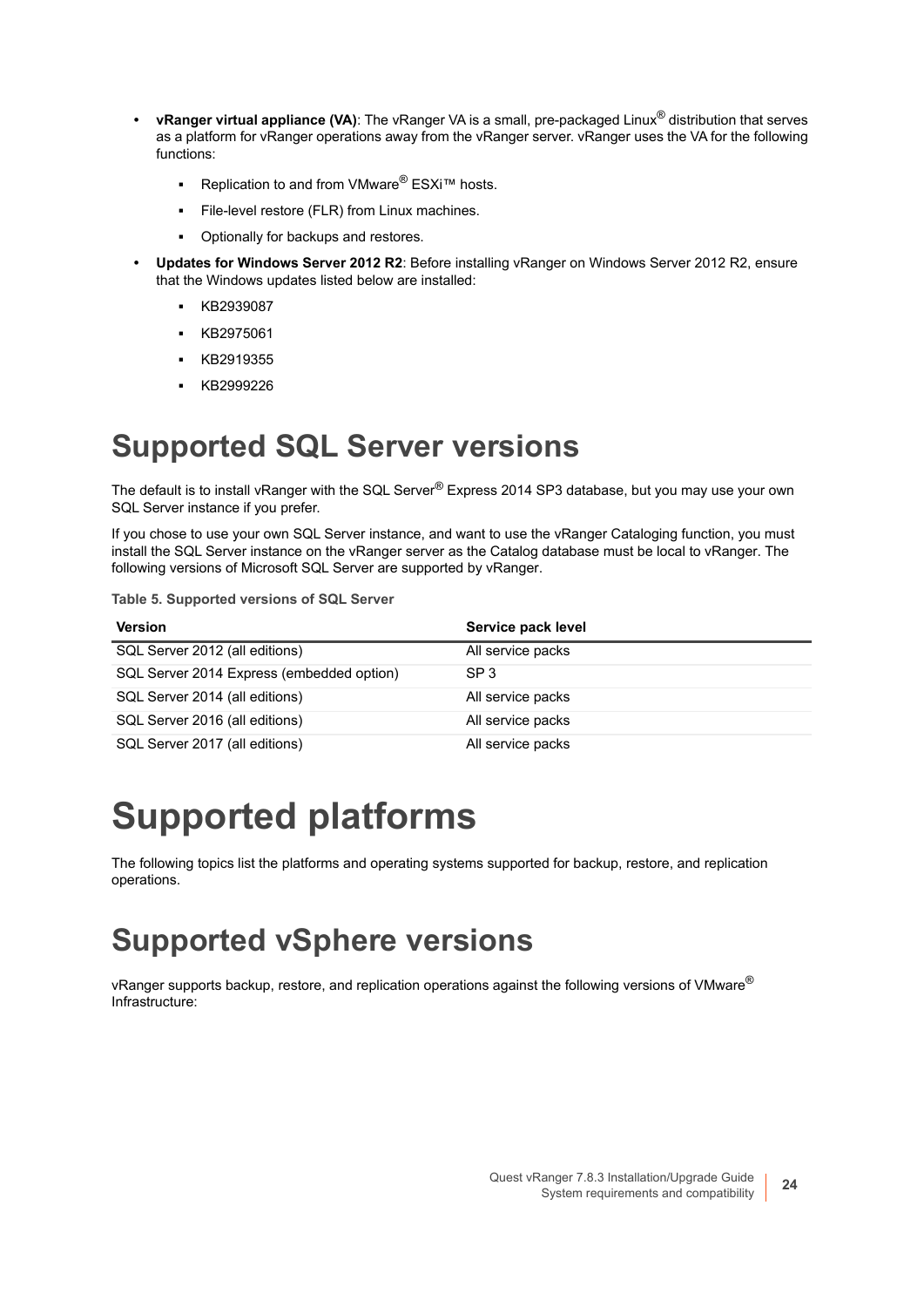|  |  | Table 6. vSphere versions |  |
|--|--|---------------------------|--|
|--|--|---------------------------|--|

| Component                                        | <b>Supported versions</b>                                                                                                                                   |
|--------------------------------------------------|-------------------------------------------------------------------------------------------------------------------------------------------------------------|
| VMware <sup>®</sup> ESXi™                        | 6.0<br>$\bullet$                                                                                                                                            |
|                                                  | 6.5                                                                                                                                                         |
|                                                  | $\cdot$ 6.7                                                                                                                                                 |
|                                                  | $\cdot$ 7.0                                                                                                                                                 |
|                                                  | <b>NOTE:</b> ESXI replication requires the use of the vRanger virtual appliance<br>(VA).                                                                    |
| VMware <sup>®</sup> vCenter™                     | 6.0<br>$\bullet$                                                                                                                                            |
|                                                  | $\cdot$ 6.5                                                                                                                                                 |
|                                                  | $\cdot$ 6.7                                                                                                                                                 |
|                                                  | $\cdot$ 7.0                                                                                                                                                 |
| VMware <sup>®</sup> vSphere <sup>®</sup> license | vRanger supports all vSphere editions except for the free versions of ESXi.<br>The free versions do not provide the necessary APIs for vRanger to function. |

#### **Equivalent version support policy**

In addition to what is listed in this document, vRanger supports VMware<sup>®</sup> versions where the following criteria have been met:

- **NOTE:** The naming convention used in this policy topic follows the standard product release version scheme f of Major.Minor.Update.Patch.
	- **•** VMware updates or patches to a supported major or minor release are also supported, unless otherwise stated.
	- **•** Major or minor versions that are newer than what is listed in this documentation are not supported and require a separate qualification effort, unless otherwise stated.

#### **vRanger and VM snapshots**

The vRanger backup and replication functionality requires the ability to create a snapshot. In certain circumstances, the creation of VM snapshots is not supported by VMware®. In these cases, backup and replication of these VMs or disks is not possible. Some common examples are:

- **•** RDM Disks in physical compatibility mode
- **•** Disks in independent mode
- **•** Fault-tolerant VMs
- **NOTE:** This list is not exhaustive. Any configuration in which snapshots are not supported by VMware, or not i. possible, is not supported by vRanger.

### <span id="page-24-0"></span>**Supported Hyper-V versions**

vRanger supports backup and restore operations against the following versions of Hyper-V® Server: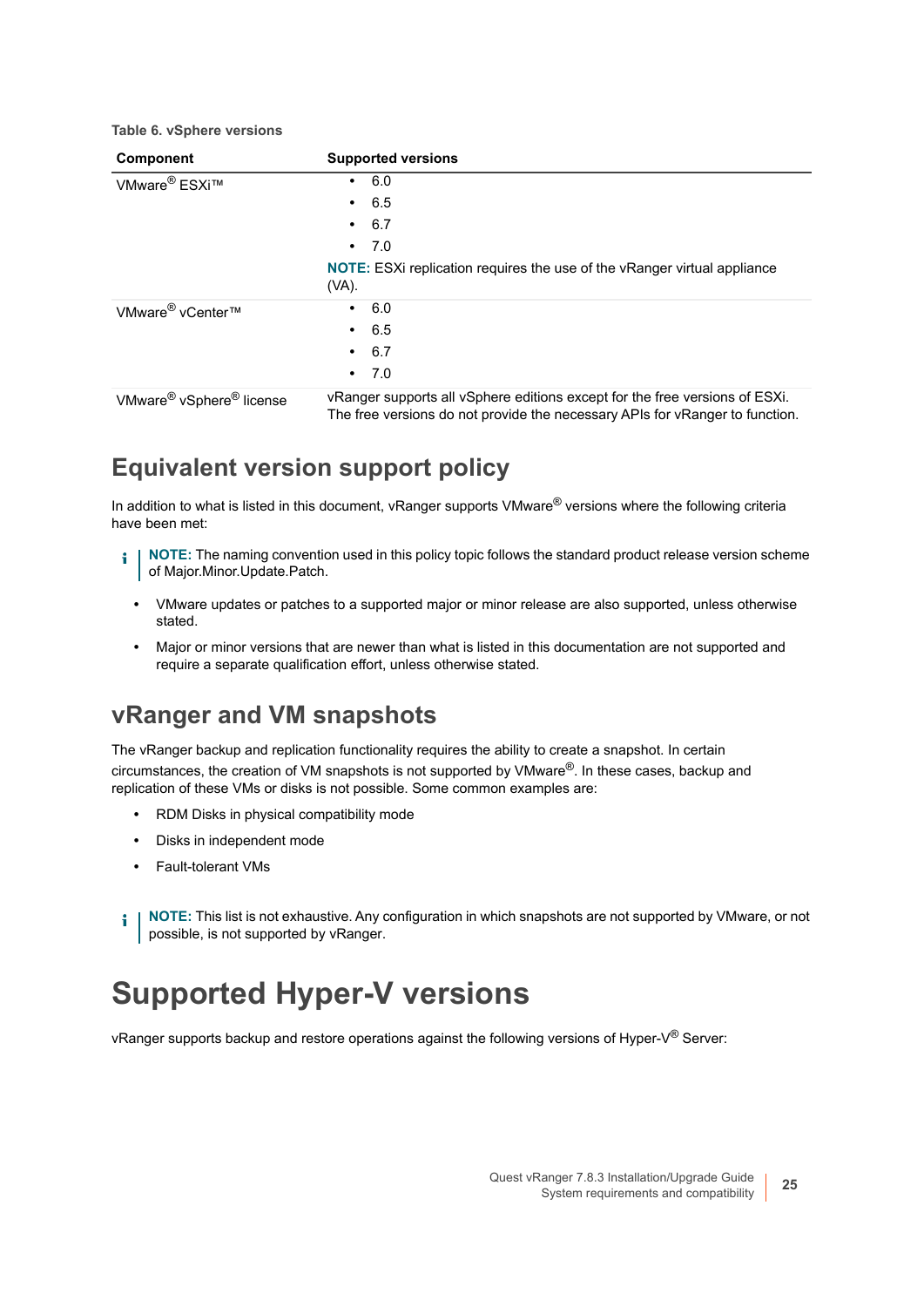**Table 7. Hyper-V versions**

| Component                                      | <b>Supported versions</b>                          |
|------------------------------------------------|----------------------------------------------------|
| Hyper-V Servers                                | Windows Server 2012 Full Server and Server Core    |
|                                                | Windows Server 2012 R2 Full Server and Server Core |
|                                                | Windows Server 2016 Full Server and Server Core    |
|                                                | Windows Server 2019 Full Server                    |
| System Center Virtual Machine Manager<br>(VMM) | Windows Server 2012 Full Server and Server Core    |
|                                                | Windows Server 2012 R2 Full Server and Server Core |
|                                                | Windows Server 2016 Full Server and Server Core    |
| Support for Microsoft Storage Spaces           | Windows Server 2019 Full Server                    |

Direct (S2D)<sup>a</sup>

a. Microsoft Storage Spaces Direct (S2D) is supported in virtual environments only.

## <span id="page-25-2"></span>**Supported platforms for physical machine backup**

vRanger supports backup and restore operations against the following operating systems:

**Table 8. Supported platforms**

| <b>Operating system</b>              | <b>Bit level</b> |
|--------------------------------------|------------------|
| Windows Server 2008 R2 SP1 and above | x64              |
| Windows Server 2012                  | x64              |
| Windows Server 2012 R2               | x64              |
| Windows Server 2016                  | x64              |
| Windows Server 2019                  | x64              |

### <span id="page-25-4"></span><span id="page-25-0"></span>**Supported virtual appliance (VA) versions**

vRanger 7.8.3 supports VA 7.6.3 or later.

**I IMPORTANT:** For more information on upgrading your virtual appliance to the latest version, see Upgrading f. [the vRanger virtual appliance \(VA\)](#page-42-3).

### <span id="page-25-1"></span>**Supported disk types and file systems**

The following topics list the disk types and file systems supported by vRanger.

### <span id="page-25-3"></span>**Supported disk types**

The following table details the support status of the listed disk types for the documented vRanger functions.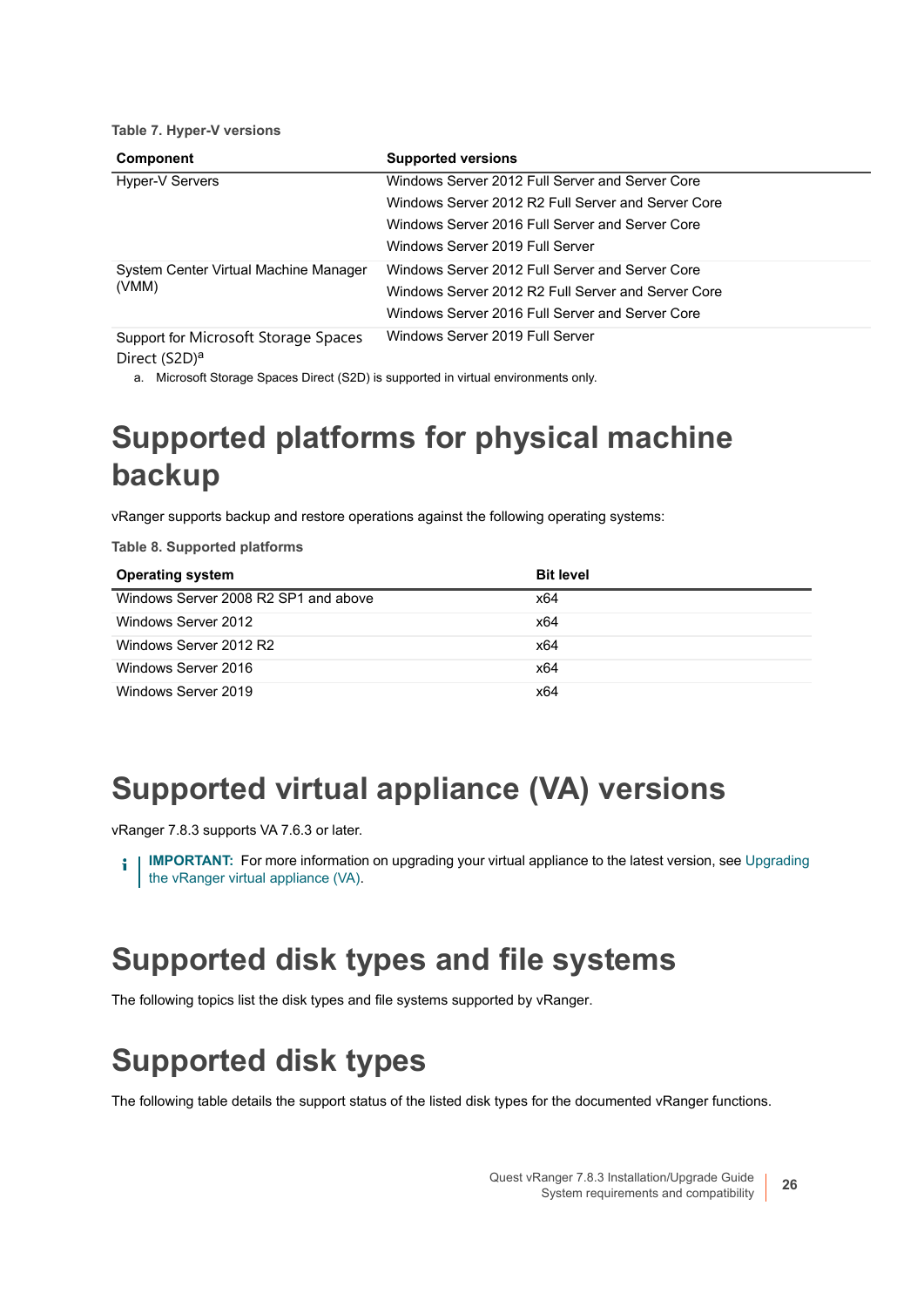**Table 9. Supported disk types**

| Disk types                                                         | <b>Backup and restore</b> | Catalog       | File-level restore (FLR) |  |  |  |
|--------------------------------------------------------------------|---------------------------|---------------|--------------------------|--|--|--|
| Windows <sup>®</sup> virtual machines (VMs)                        |                           |               |                          |  |  |  |
| <b>MBR</b>                                                         | Supported                 | Supported     | Supported                |  |  |  |
| <b>GPT</b>                                                         | Supported                 | Supported     | Supported <sup>a</sup>   |  |  |  |
| Dynamic                                                            | Supported                 | Not supported | Not supported            |  |  |  |
| Windows physical machines                                          |                           |               |                          |  |  |  |
| <b>MBR</b>                                                         | Supported                 | Supported     | Supported                |  |  |  |
| <b>GPT</b>                                                         | Supported                 | Supported     | Supported <sup>a</sup>   |  |  |  |
| Dynamic                                                            | Not supported             | Not supported | Not supported            |  |  |  |
| Linux <sup>®</sup> virtual machines (VMs) <sup>b</sup>             |                           |               |                          |  |  |  |
| <b>LVM</b>                                                         | Supported                 | Not supported | Supported                |  |  |  |
| <b>MBR</b>                                                         | Supported                 | Not supported | Not supported            |  |  |  |
| <b>GPT</b>                                                         | Supported                 | Not supported | Supported                |  |  |  |
| Dynamic<br>$\sim$ $\sim$ $\sim$ $\sim$ $\sim$ $\sim$ $\sim$ $\sim$ | Supported                 | Not supported | Not supported            |  |  |  |

a. FLR supported for 2012 or later systems only when performing FLR on 2012 or newer systems. Older systems may not show data on GPT disks.

b. FLR for Hyper-V<sup>®</sup> Linux VMs is not supported.

## **Supported file systems**

The following table details the support status of the listed file systems for the documented vRanger functions.

| File system types                           | <b>Backup and restore</b> | Catalog       | File-level restore (FLR) |  |  |  |  |
|---------------------------------------------|---------------------------|---------------|--------------------------|--|--|--|--|
| Windows <sup>®</sup> virtual machines (VMs) |                           |               |                          |  |  |  |  |
| <b>NTFS</b>                                 | Supported                 | Supported     | Supported                |  |  |  |  |
| FAT32                                       | Supported                 | Not supported | Not supported            |  |  |  |  |
| exFAT                                       | Supported                 | Not supported | Not supported            |  |  |  |  |
| ReiserFS <sup>a</sup>                       | Supported                 | Not supported | Supported <sup>ab</sup>  |  |  |  |  |
| Windows physical machines                   |                           |               |                          |  |  |  |  |
| <b>NTFS</b>                                 | Supported                 | Supported     | Supported                |  |  |  |  |
| FAT32                                       | Supported                 | Not supported | Not supported            |  |  |  |  |
| exFAT                                       | Supported                 | Not supported | Not supported            |  |  |  |  |
| ReiserFS <sup>a</sup>                       | Supported                 | Not supported | Supported <sup>ab</sup>  |  |  |  |  |
| Linux <sup>®</sup> virtual machines (VMs)   |                           |               |                          |  |  |  |  |
| ext <sub>2</sub>                            | Supported                 | Not supported | Supported                |  |  |  |  |
| ext <sub>3</sub>                            | Supported                 | Not supported | Supported                |  |  |  |  |
| ext4                                        | Supported                 | Not supported | Supported                |  |  |  |  |
| <b>JFS</b>                                  | Supported                 | Not supported | Supported                |  |  |  |  |
| <b>XFS</b>                                  | Supported                 | Not supported | Supported                |  |  |  |  |
| <b>ReiserFS</b>                             | Supported                 | Not supported | Supported                |  |  |  |  |
| LVM (one physical disk)                     | Supported                 | Not supported | Supported                |  |  |  |  |

#### **Table 10. Supported file systems**

a. FLR is not supported on ReFS on Windows Server 2019.

÷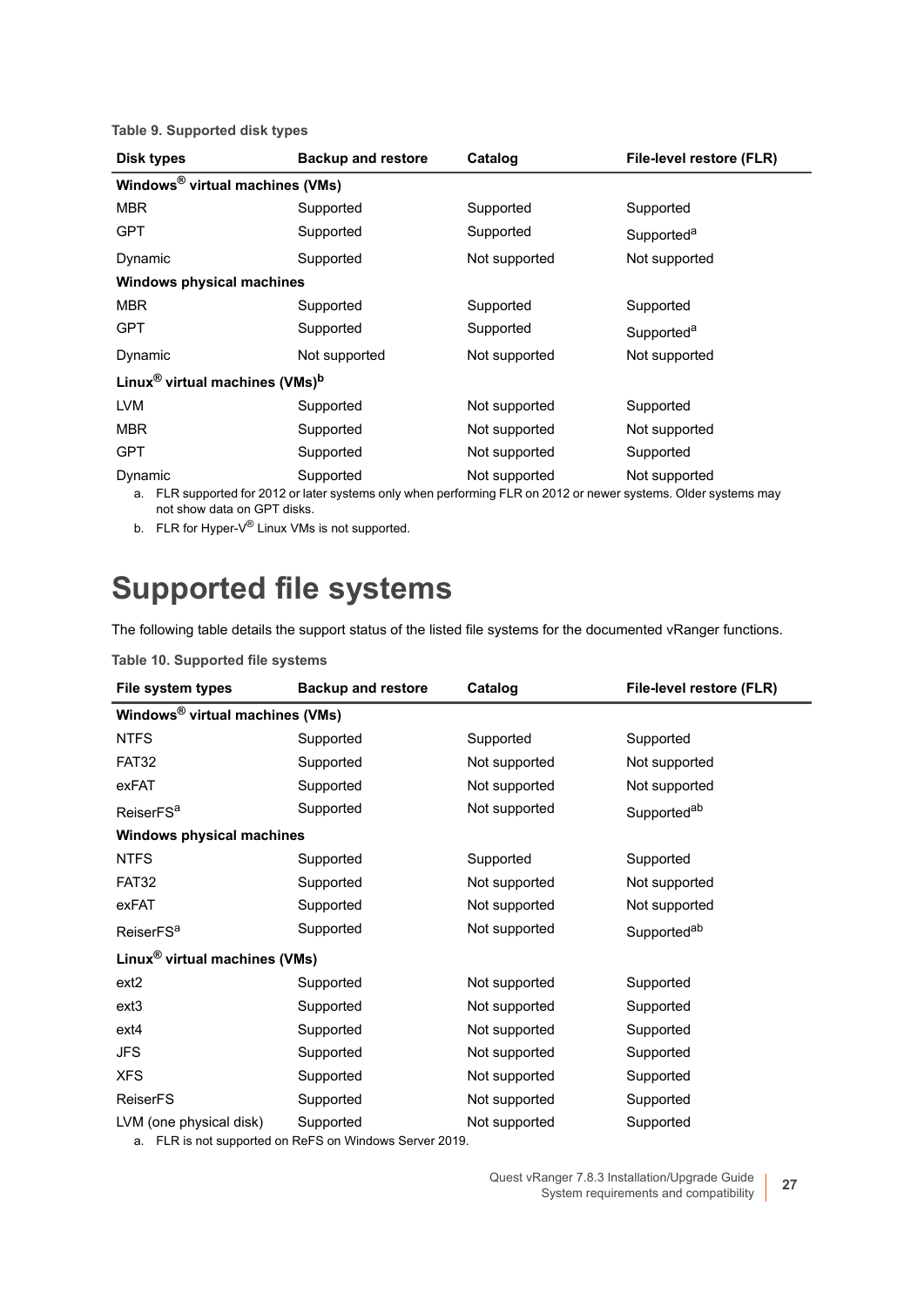b. FLR supported for 2012 and 2016 systems only when performing FLR on 2012 or 2016 systems.

### <span id="page-27-0"></span>**Feature-level requirements**

Some vRanger features and functions have requirements or limitations that do not apply to the rest of the product. Review this list to ensure that all requirements are understood. The features and functions described here are:

- **•** [Standard backup, restore, and replication](#page-27-1)
- **•** [Physical backup and restore](#page-27-2)
- **•** [HotAdd](#page-28-0)
- **•** [File-level restore \(FLR\): Windows](#page-28-1)
- **•** [FLR: Linux](#page-28-2)
- **•** [Microsoft Volume Shadow Copy Service \(VSS\)](#page-30-1)

### <span id="page-27-1"></span>**Standard backup, restore, and replication**

For basic backup and replication functions, vRanger supports any Guest OS that is supported by VMware. For a complete list, see the VMware *Guest Operating System Installation Guide*.

For advanced functions, such as file-level restore (FLR) or additional application consistency, see the requirements in the following topics:

- **•** [File-level restore \(FLR\): Windows](#page-28-1)
- **•** [FLR: Linux](#page-28-2)
- **•** [Microsoft Volume Shadow Copy Service \(VSS\)](#page-30-1)

#### **Additional replication requirements**

The following limitations and requirements apply to replication:

- **•** vRanger replication does not operate with servers that are behind a network address translation (NAT) firewall. To replicate through a NAT firewall properly, you must have an IP tunnel in place between two NATed subnets. Contact your ISP provider to see if this option is available to you.
- **•** The VM hardware cannot be changed during replication. For this reason, the VM must be at a hardware version level that is compatible with both the source and target servers. The VMware® ESXi™ version of the source and target hosts does not matter, as long as the VM hardware is supported on both ESXi versions. For more information on VM hardware versions and compatibility, see the VMware documentation at [https://www.vmware.com/support/pubs/.](https://www.vmware.com/support/pubs/)
- **•** A continuous connection between source and target sites is required when replication is taking place.
- **•** Excessive network packet loss could result in replication failure. Replication does work with links having average packet loss of less than 2%. Replication is not designed to work in replication environments where packet loss exceeds commercially accepted limits.
- **•** Networks having 99% uptime and availability generally provide for good Replication performance.

### <span id="page-27-2"></span>**Physical backup and restore**

- **•** Ensure that the physical server is running a supported operating system. Refer to [Supported platforms for](#page-25-2)  [physical machine backup](#page-25-2) for more information.
- **•** Ensure that the physical server is not booting into UEFI. The vRanger Boot CD does not support UEFI.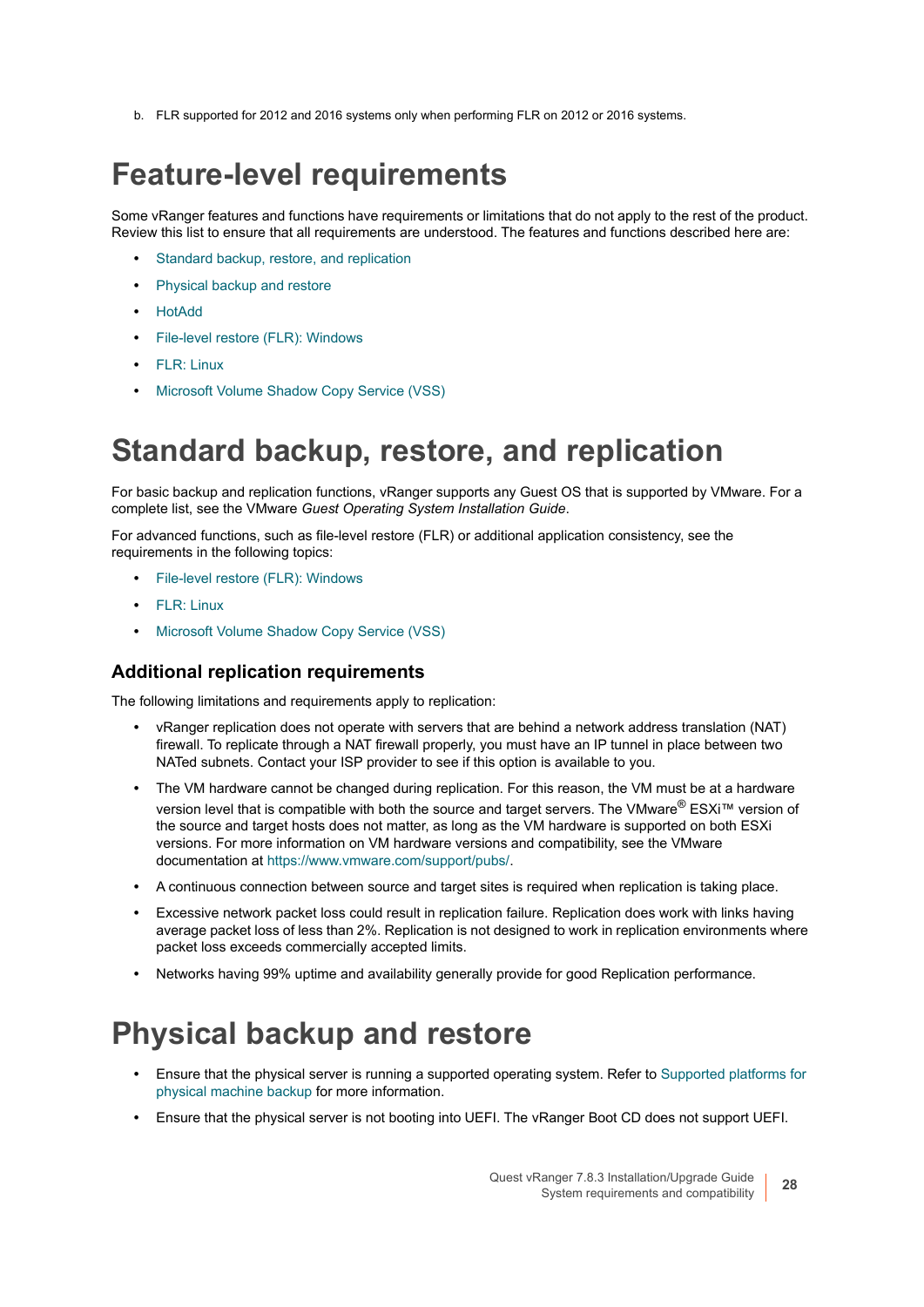## <span id="page-28-0"></span>**HotAdd**

To perform backup/restore/replication tasks using HotAdd, vRanger must be installed on a VM. Also:

- **•** HotAdd only works on SCSI and SATA disks. IDE disks and vRDMs are not supported.
- **•** Datastores for the target VMs must be accessible to the vRanger VM.
- **•** vRanger can only perform operations on VMs within the same data center.
- **•** HotAdd cannot be used if the VMFS block size of the datastore containing the VM folder for the target VM does not match the VMFS block size of the datastore containing the vRanger VM. For example, if you back up a virtual disk on a datastore with 1 MB blocks, the proxy must also be on a datastore with 1 MB blocks.
- **•** Backing up thick disk requires the maximum disk size to be available. When backing up a thick disk, the vRanger VM's datastore must have at least as much space available as the maximum configured disk size for the VM to be backed up.
- **•** When using vRanger with machine based HotAdd to backup encrypted VMs, the vRanger VM must also be encrypted.
- **•** When using vRanger with VA-based HotAdd to backup and replicate encrypted VMs, the VA must also be encrypted.

## <span id="page-28-1"></span>**File-level restore (FLR): Windows**

To perform FLR from a Windows<sup>®</sup> VM, the VM must be a supported disk type. For more information, see [Supported disk types.](#page-25-3)

## <span id="page-28-2"></span>**FLR: Linux**

Review the following information to understand the functions and limitations of the vRanger Linux® FLR feature.

- **•** Linux FLR requires the vRanger VA.
- **•** vRanger requires you to recover the Linux files to an intermediate Windows® machine. When you recover Linux files to a Windows machine, you lose the file permissions.
- **•** The source VM properties need to show the operating system (OS) type as Linux. If this feature is not configured properly, vRanger cannot identify the savepoint as a Linux VM.
- **•** For a list of supported file systems, see [Supported disk types and file systems.](#page-25-1)

# <span id="page-28-3"></span>**Configuration requirements**

## <span id="page-28-4"></span>**HotAdd disk requirements**

When using the HotAdd transport, the following disk restrictions and requirements apply.

- **•** HotAdd only works on SCSI and SATA disks. IDE disks and vRDMs are not supported.
- **•** HotAdd cannot be used if the VMFS block size of the datastore containing the VM folder for the target VM does not match the VMFS block size of the datastore containing the vRanger VM. For example, if you back up a virtual disk on a datastore with 1 MB blocks, the proxy must also be on a datastore with 1 MB blocks.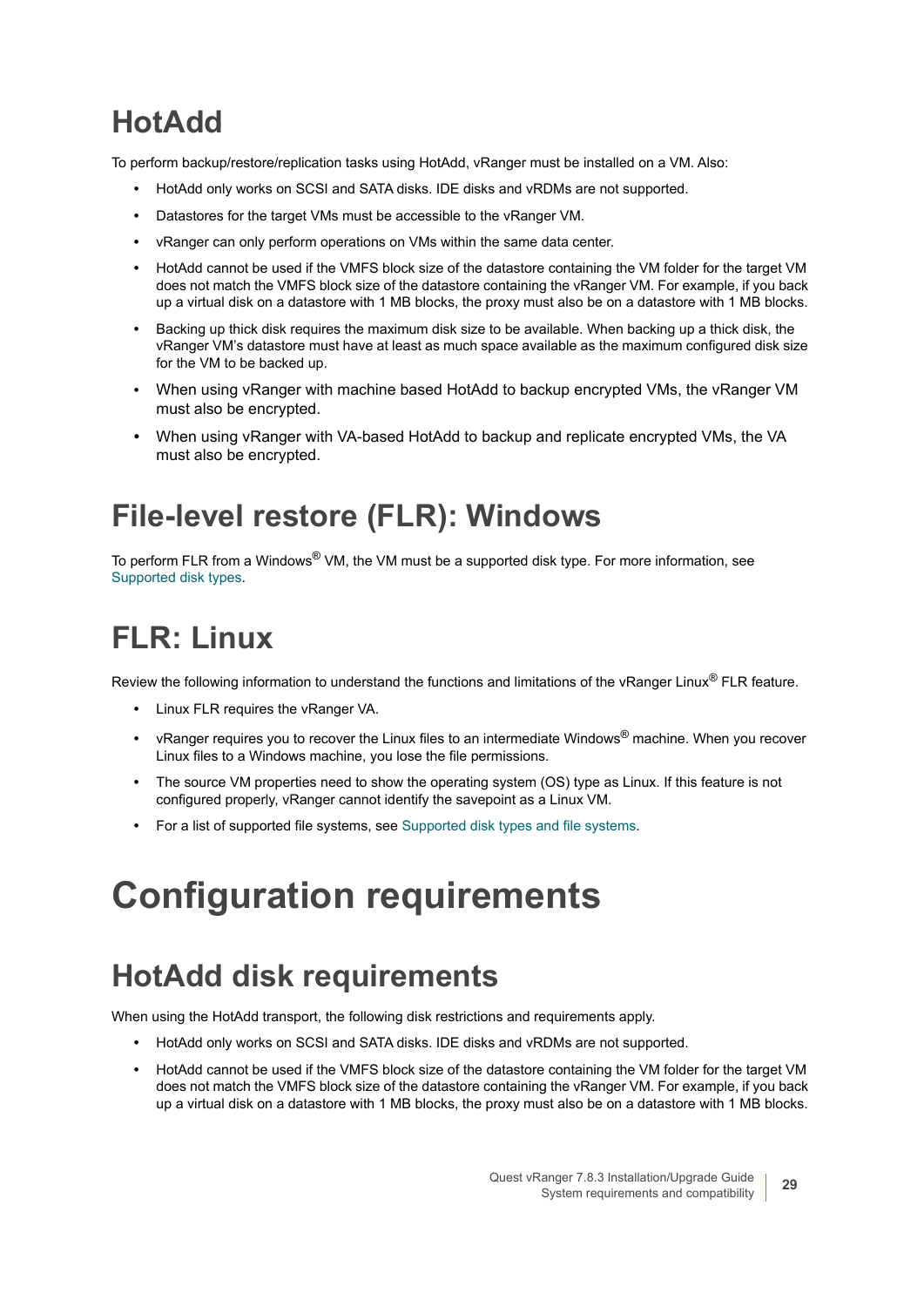## <span id="page-29-0"></span>**Password security setting policy**

Weak passwords compromise system security. When you create and update passwords in vRanger, follow as many of these guidelines as your environment allows:

- **•** A password should not include a significant portion of a user or account name. A password should be at least six characters long and should contain several characters from these categories:
	- **▪** Uppercase letters in English A to Z
	- **▪** Lowercase letters in English a to z
	- **▪** Digits 0 to 9
	- **▪** Non-alphabetic characters for example, \$, !, #, %

## <span id="page-29-1"></span>**Port requirements**

The following table lists the ports used by each of the vRanger components.

**Table 11. Ports**

| Port number          | Protocol   | <b>Direction</b>                                                           |
|----------------------|------------|----------------------------------------------------------------------------|
| 22                   | <b>TCP</b> | vRanger to VMware® ESXi™ Host                                              |
|                      |            | vRanger to VA                                                              |
|                      |            | VA to VA                                                                   |
| 53                   | <b>TCP</b> | vRanger/VA/ESXi Host to DNS Server                                         |
| 135                  | <b>TCP</b> | vRanger server to guest VM. Used for push install of vRanger<br>VSS tools. |
| 137                  | <b>TCP</b> | vRanger/VA/ESXi Host to CIFS Repository                                    |
| 137                  | <b>UDP</b> | vRanger/VA/ESXi Host to CIFS Repository                                    |
| 138                  | <b>UDP</b> | vRanger/VA/ESXi Host to CIFS Repository                                    |
| 139                  | <b>TCP</b> | vRanger/VA/ESXi Host to CIFS Repository                                    |
| 443                  | <b>TCP</b> | vRanger and VA to ESXi hosts                                               |
|                      |            | vRanger and VA to VMware® vCenter™                                         |
| 445                  | <b>TCP</b> | vRanger/VA/ESXi Host to CIFS Repository                                    |
|                      |            | vRanger to VA                                                              |
| 445                  | <b>TCP</b> | vRanger server to guest VM. Used for push install of vRanger<br>VSS tools. |
| 902                  | <b>TCP</b> | vRanger to Hosts                                                           |
|                      |            | VA to Hosts                                                                |
| 2049                 | <b>TCP</b> | vRanger/VA/ESXi Host to NFS Repository                                     |
| 2049                 | <b>UDP</b> | vRanger/VA/ESXi Host to NFS Repository                                     |
| 37453                | <b>TCP</b> | vRanger/VA/ESXi Host to NetVault SmartDisk Repository                      |
| 10011                | <b>TCP</b> | <b>RDA Control Channel</b>                                                 |
| 11000                | <b>TCP</b> | <b>RDA Data Channel</b>                                                    |
| 49152-65535          | <b>TCP</b> | vRanger server to guest VM. Used for push install of vRanger               |
| (Dynamic Port Range) |            | VSS tools.                                                                 |
| 51000                | <b>TCP</b> | Physical Backup: vRanger to physical server                                |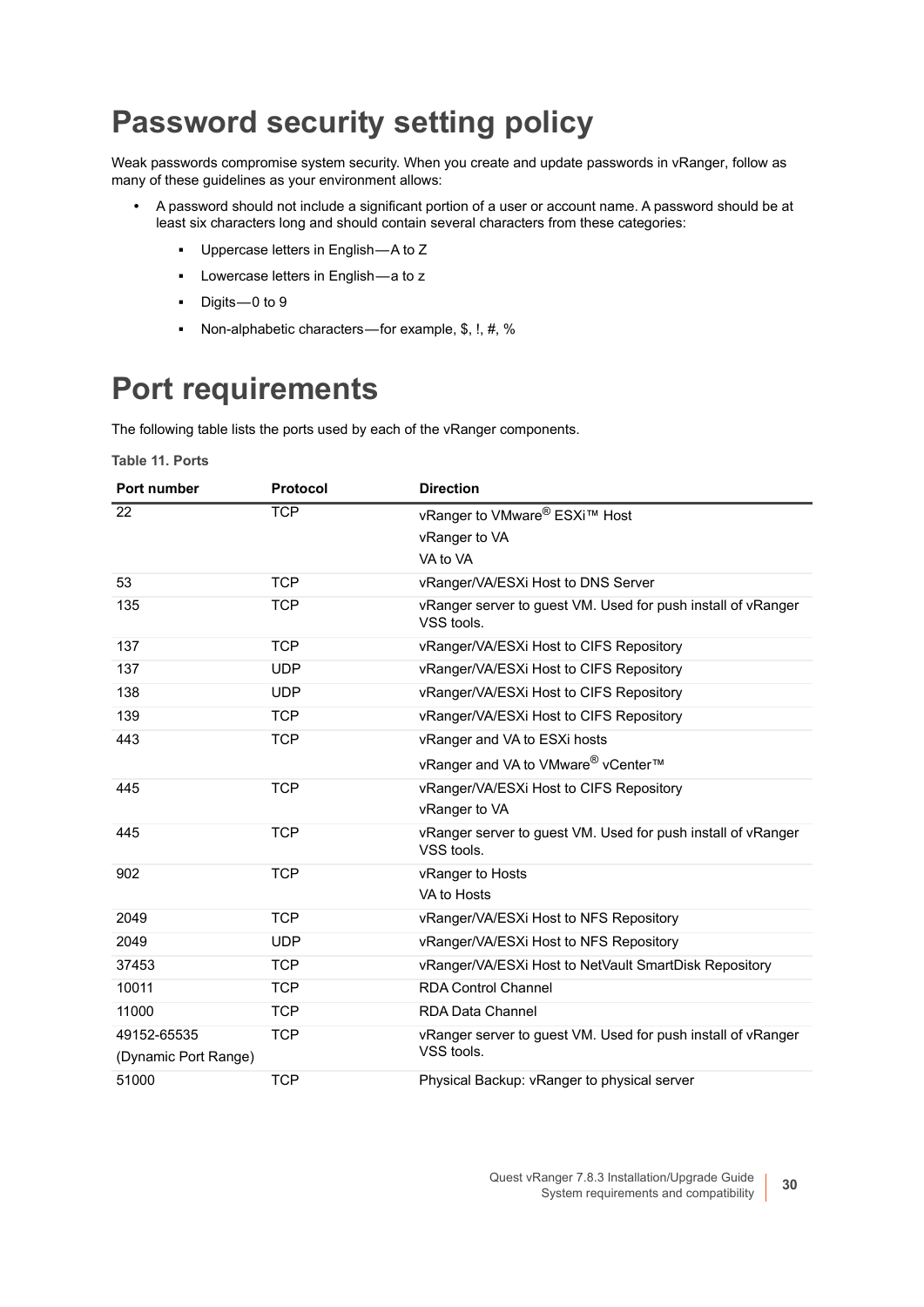#### **Additional port requirements**

- **•** For the VA designated for Linux® FLR, the firewall must be configured to allow ICMP (ping) packets.
- **•** For physical backups to function correctly, the firewall must be configured to allow WMI connections.

# <span id="page-30-0"></span>**Compatibility with other applications**

vRanger can be used with various applications to provide additional functionality. The following table summarizes which applications are supported by the most recent versions of vRanger.

**Table 12. Compatibility**

|                   | <b>Company Application</b>                          | <b>Application</b> | vRanger version |                                   |   |   |   |                                |     |                                                                                     |
|-------------------|-----------------------------------------------------|--------------------|-----------------|-----------------------------------|---|---|---|--------------------------------|-----|-------------------------------------------------------------------------------------|
|                   |                                                     | version            |                 | 7.6.3 7.6.4 7.6.5 7.6.6 7.7 7.7.1 |   |   |   |                                | 7.8 | <b>Support details</b>                                                              |
| Quest             | <b>NetVault</b><br>SmartDisk                        | 2.0.1              |                 |                                   |   |   |   |                                |     |                                                                                     |
|                   |                                                     | 10.0               | X               |                                   |   |   |   |                                |     |                                                                                     |
|                   |                                                     | 11.4.5             |                 | X                                 | X | X | X | $\times$                       | X   |                                                                                     |
|                   | DR OS <sup>a</sup>                                  | 3.2                | X               |                                   |   |   |   |                                |     | RDA Plug-in versions                                                                |
|                   |                                                     | 3.4                | X               |                                   |   |   |   |                                |     | 4.0.3 and 4.1 are<br>supported.                                                     |
|                   |                                                     | 4.0                |                 | X                                 | X | X | X | $\mathsf{x}$                   | X   |                                                                                     |
|                   |                                                     | 4.1                |                 |                                   |   |   |   |                                | X   |                                                                                     |
|                   | QoreStor                                            |                    |                 |                                   |   |   |   | <b>Interoperability Guide.</b> |     | For QoreStor and vRanger interoperability information, please refer to the QoreStor |
| $EMC^{\circledR}$ | DD OS <sup>b</sup>                                  | 5.5                |                 |                                   |   |   |   |                                |     |                                                                                     |
|                   |                                                     | 5.6                |                 |                                   |   |   |   |                                |     |                                                                                     |
|                   |                                                     | 5.7                | X               | X                                 | X | X | X | X                              | X   |                                                                                     |
|                   |                                                     | 6.0                |                 | X                                 | X | X | X | X                              | X   |                                                                                     |
|                   |                                                     | 6.1                |                 | X                                 | X | X | X | X                              | X   |                                                                                     |
|                   |                                                     | 6.2                |                 |                                   |   |   |   |                                | X   |                                                                                     |
| a.                | Operating system for the Quest DR Series appliance. | 7.2                |                 |                                   |   |   |   |                                | X   |                                                                                     |

b. Data Domain<sup>®</sup> operating system

## <span id="page-30-1"></span>**Microsoft Volume Shadow Copy Service (VSS)**

vRanger uses the Microsoft Volume Shadow Copy Service (VSS) to provide application consistency. To leverage VSS, the following conditions must be met:

The source server must be running an operating system that supports VSS quiescing. The following lists the supported guest operating systems:

- **▪** Windows Server 2008 R2 SP1
- **▪** Windows Server 2012
- **▪** Windows Server 2012 R2
- **▪** Windows Server 2016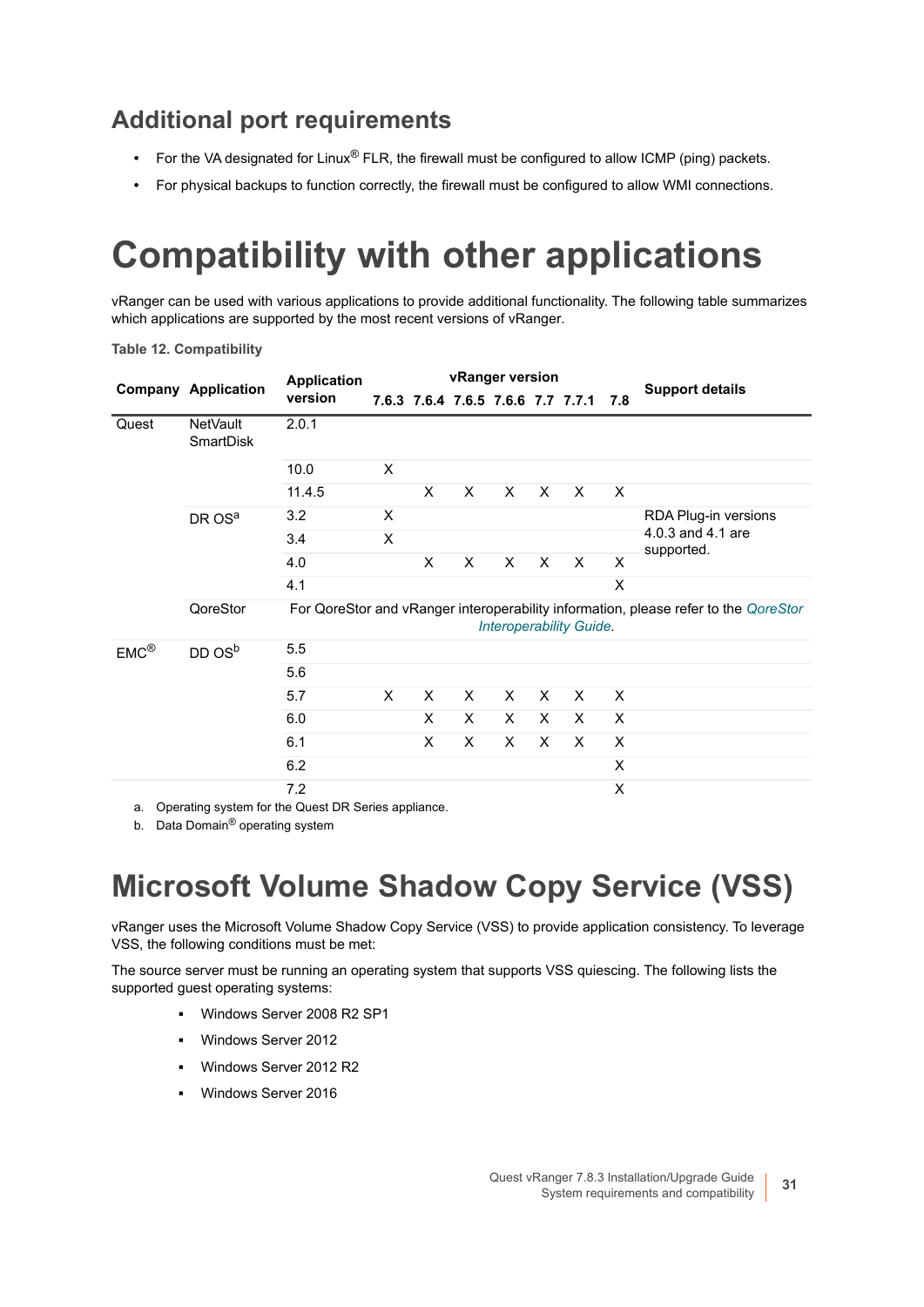- **▪** Windows Server 2019
	- **NOTE:** As per [VMware KB article 60395,](http://kb.vmware.com/s/article/60395) quiescing is not supported for Windows Server  $\ddot{\mathbf{I}}$ 2019.
- **•** For VM backups, you must be running VMware® ESXi™ 6.0 or later with updated VMware Tools.
- **•** For application consistency, the application must support VSS quiescing. As shown in the following table, application consistency is not always available with the basic quiescing options. In these situations, you may use the vRanger VSS Tools for application-level consistency.

**Table 13. File-level quiescing**

| <b>Server version</b>                                | ESXi 6.0    | <b>ESXI 6.5</b> | <b>ESXi 6.7</b>   | <b>ESXi 7.0</b>   |
|------------------------------------------------------|-------------|-----------------|-------------------|-------------------|
| Windows Server 2008 R2 SP1                           | VMware VSS  | VMware VSS      | <b>VMware VSS</b> | VMware VSS        |
| <b>Windows Server 2012</b><br>Windows Server 2012 R2 | VMware VSS. | VMware VSS      | <b>VMware VSS</b> | VMware VSS        |
| <b>Windows Server 2016</b>                           | VMware VSS. | VMware VSS      | <b>VMware VSS</b> | <b>VMware VSS</b> |

#### **Table 14. Application-level quiescing**

| <b>Server version</b>                                | ESXi 6.0     | <b>ESXi 6.5</b> | <b>ESXi 6.7</b> | <b>ESXi 7.0</b>   |
|------------------------------------------------------|--------------|-----------------|-----------------|-------------------|
| Windows Server 2008 R2 SP1                           | vzShadow.exe | vzShadow.exe    | vzShadow.exe    | <b>VMware VSS</b> |
| <b>Windows Server 2012</b><br>Windows Server 2012 R2 | vzShadow.exe | vzShadow.exe    | vzShadow.exe    | <b>VMware VSS</b> |
| <b>Windows Server 2016</b>                           | vzShadow.exe | vzShadow.exe    | vzShadow.exe    | <b>VMware VSS</b> |

**i** | IMPORTANT: Application-consistent backups and replications are not available for encrypted VMs.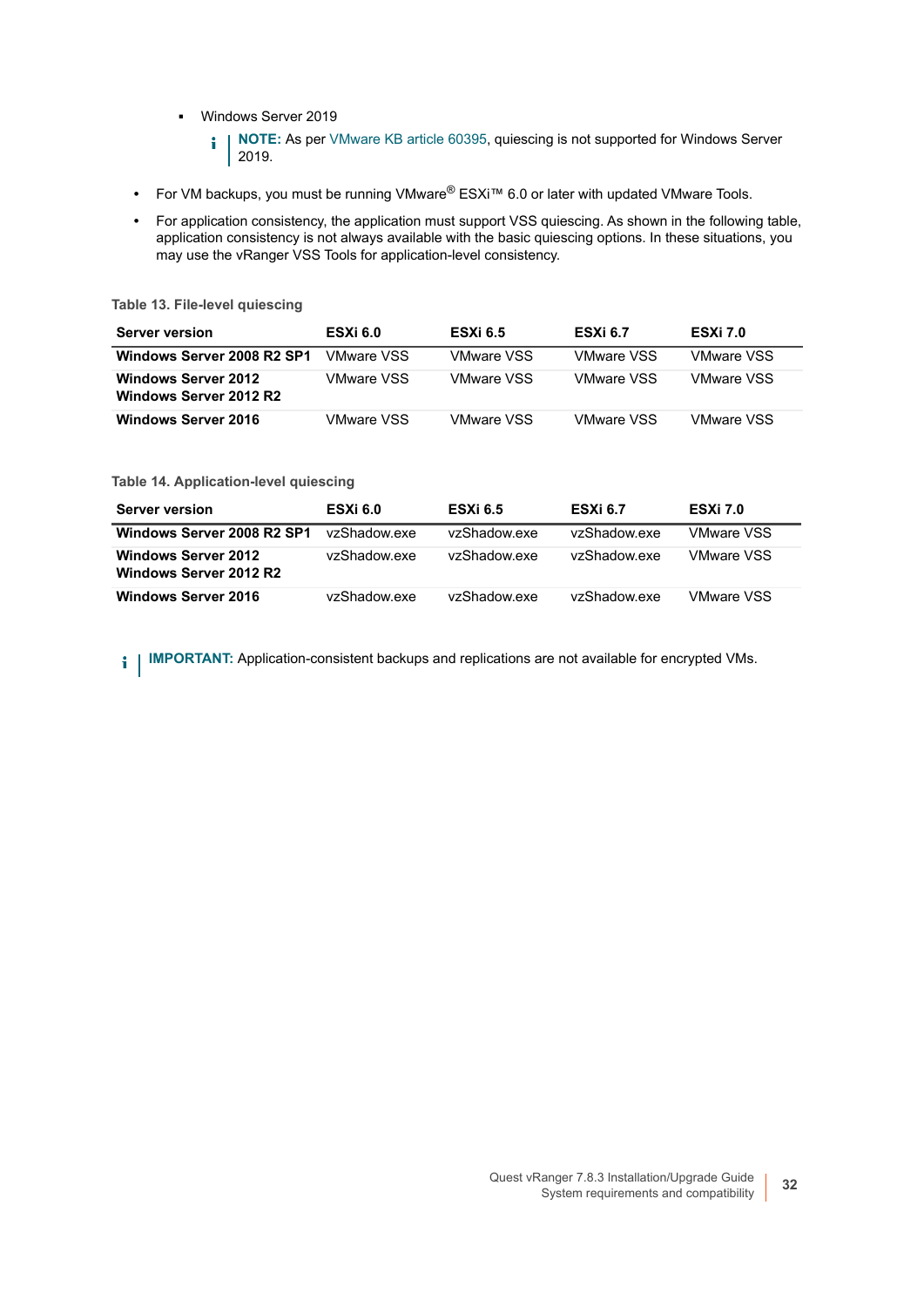# **Installing vRanger**

- <span id="page-32-0"></span>**•** [vRanger installation overview](#page-32-1)
- **•** [Installing vRanger](#page-32-2)
- **•** [Installing the vRanger Catalog Service later](#page-35-1)

## <span id="page-32-1"></span>**vRanger installation overview**

This version of the software can be installed on a physical or virtual machine (VM). When you complete one of these processes, three services are installed: Quest vRanger Service, Quest vRanger API Service, and Quest vRanger File Level Restore Service. The optional Quest vRanger Catalog Service may also be installed, based on your selections.

You need the following to install vRanger:

- **•** A physical machine or VM to host the installation.
- **•** Administrator access to the machine on which the software is installed.

# <span id="page-32-4"></span><span id="page-32-2"></span>**Installing vRanger**

The processes described in the following topics assume that you have already downloaded the vRanger software and saved it to an accessible location.

- **•** [Setting up vRanger](#page-32-3)
- **•** [Entering vRanger service credentials](#page-33-0)
- **•** [Installing the vRanger database](#page-33-1)
- **•** [Entering vRanger database runtime credentials](#page-34-0)
- **•** [Installing the vRanger Catalog Service](#page-34-1)
- **•** [Completing the installation](#page-35-0)

### <span id="page-32-3"></span>**Setting up vRanger**

- 1 Double-click the vRanger installation executable.
- 2 When the **vRanger Backup & Replication** dialog box appears, select the language for the interface from the **Language** list, and click **Next**.

**i** | NOTE: This setting applies to both the vRanger installation process and the product interface.

3 When the **License Agreement** dialog box appears, read the license terms, accept the agreement, and click **Next**.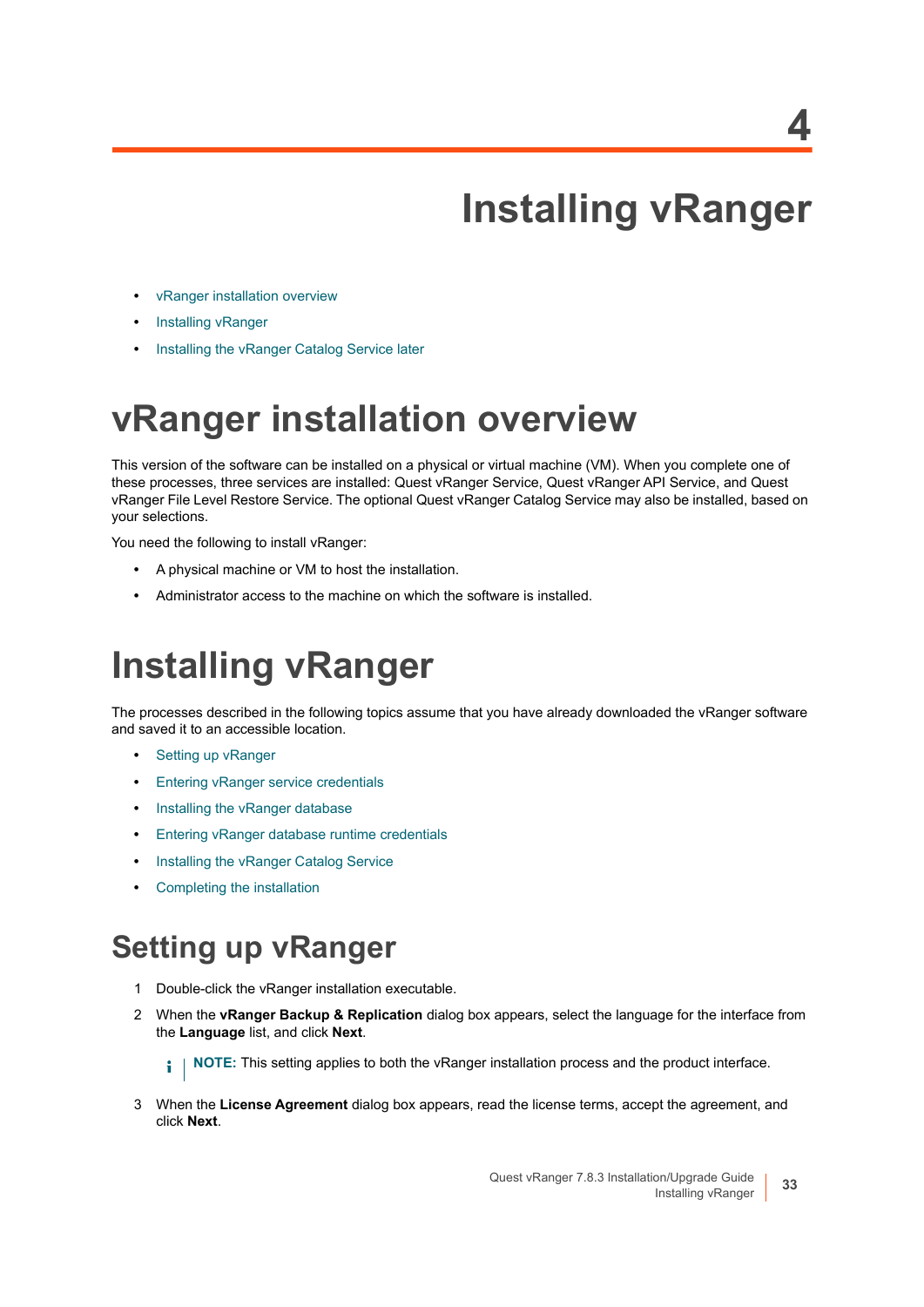## <span id="page-33-3"></span><span id="page-33-0"></span>**Entering vRanger service credentials**

The **vRanger Services Information** dialog box appears. Use this dialog box to configure the credentials that are used to run the services installed by vRanger.

#### **CAUTION: The user account needed for this step must have administrator privileges on the vRanger machine.**

1 In the **Domain** field, enter the domain in which the user account is located.

To use an account on the local machine, leave this field blank.

- 2 In the **Username** field, enter the username for the account.
	- **IMPORTANT:** If you choose to install the Quest vRanger Service with an account other than the f. account with which you are currently logged in, select **Mixed-Mode** authentication when installing the vRanger database.
- 3 In the **Password** field, enter the password for the account.
- 4 In the **Choose Components** dialog box, click **Next**.

### <span id="page-33-1"></span>**Installing the vRanger database**

vRanger utilizes a SQL Server® database to store application and task configuration data. The database can be either the embedded SQL Server Express instance—the default—or a SQL Server database running on your own SQL Server or SQL Server Express instance. For more information on the vRanger database and configuration options, see [Installing the vRanger database](#page-15-2).

- **i** | NOTE: This step is omitted if an existing SQL Server instance is detected.
	- 1 When the **vRanger Database Installation** dialog box appears, do one of the following:
		- **▪** To proceed with the default, leave **Install a new local instance of SQL Server Express** selected, and proceed to [Step 3.](#page-33-2)
		- **▪** To install vRanger on an existing SQL Server instance, clear **Install a new local instance of SQL Server Express**, and click **Next**.
	- 2 Select a server authentication mode:
		- **▪ Windows authentication mode:** When a user connects through a Windows® user account, SQL Server validates the account name and password using information in the Windows operating system. Windows Authentication uses Kerberos security protocol, provides password policy enforcement (complexity validation for strong passwords), supports account lockout, and supports password expiration.
		- **▪ Mixed Mode (SQL Server and Windows authentication and SQL Server Authentication):** Enter and confirm the system administrator (sa) password when you select Mixed Mode authentication. Setting strong passwords is essential to the security of your system. Never set a blank or weak sa password.
			- **I IMPORTANT:** If you chose an account for the Quest vRanger Service installation other than  $\ddot{\mathbf{r}}$ the account with which you are currently logged in, select **Mixed Mode**.

If you selected **Mixed Mode**, you are prompted to enter a password for the system administrator (sa) account. If you selected **Windows authentication mode**, the installation continues using the account specified in [Entering vRanger service credentials](#page-33-0).

<span id="page-33-2"></span>3 Click **Next.**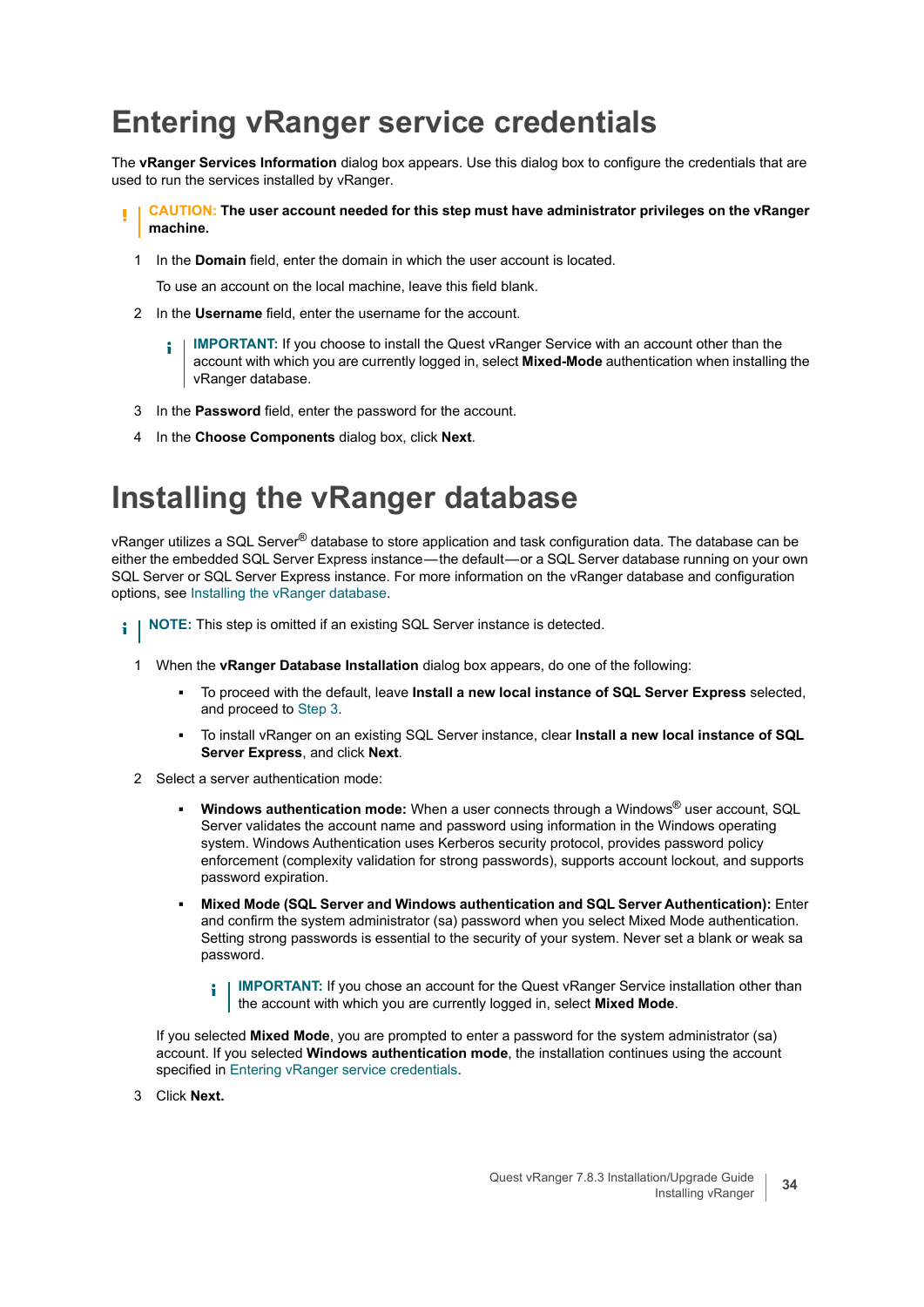## <span id="page-34-0"></span>**Entering vRanger database runtime credentials**

The **vRanger Database Runtime Credentials** dialog box appears. This dialog box allows you to configure different credentials for database installation and for normal runtime operations. In addition, this dialog box is where you configure a connection to an existing SQL Server<sup>®</sup> database.

1 To select an external database, select the server and database name in the drop-down lists.

**TIP:** If the applicable server is not visible, click the refresh icon to perform another discovery.

When using an external SQL Server, ensure that the following configurations are made.

- **▪** The external SQL Server must have **Named Pipes** and **TCP/IP** enabled in SQL Server Configuration Manager. **Named Pipes** is found under **SQL Server Network Configuration**, while **TCP/IP** is under **Protocols for Database\_Instance\_Name**. If you update these settings, restart SQL Server.
- **▪** SQL Server Browser services must be running for vRanger to discover the external database.
- 2 Configure the credentials for your database installation and connection as follows:
	- **▪ Database Installation Credentials**: If you select **Windows**, the database installs using the credentials chosen in [Entering vRanger service credentials](#page-33-0). If you are using SQL Server authentication, the credentials used must have administrative privileges on the SQL Server instance.
	- **▪ Runtime DB Connection Credentials**: You may choose different credentials for use during normal vRanger operations.
		- **▫** If you select **Windows**, the database installs using the credentials chosen in [Entering](#page-33-0)  [vRanger service credentials](#page-33-0).
		- **▫** If you select **SQL Server**, enter and confirm the system administrator (sa) password when you select Mixed Mode authentication. Setting strong passwords is essential to the security of your system. Never set a blank or weak sa password.
- 3 Click **Next**.

## <span id="page-34-1"></span>**Installing the vRanger Catalog Service**

The Quest vRanger Catalog Service provides a searchable catalog of files in cataloged backups. This feature enables faster searches during FLR.

- 1 When the **vRanger Catalog Service** dialog box appears, do one of the following:
	- **▪** To install the Catalog Service, select **Install vRanger Catalog Service**.
	- **▪** To proceed without installing the Catalog Service, clear the check box, click **Next**, and proceed to [Completing the installation.](#page-35-0)

**NOTE:** If you have previously installed the Catalog Service, you cannot clear the check box. $\mathbf{i}$ 

2 Choose the credentials to use for the database installation.

Select **Use the same credentials as vRanger Database**, or configure the credentials for the Catalog database per the following options:

- **▪ Database Installation Credentials**: If you select **Windows**, the database installs using the credentials chosen in [Entering vRanger service credentials](#page-33-0). If you are using SQL Server<sup>®</sup> authentication, the credentials used must have administrative privileges on the SQL Server instance.
- **Runtime DB Connection Credentials:** You may choose different credentials for use during normal vRanger operations.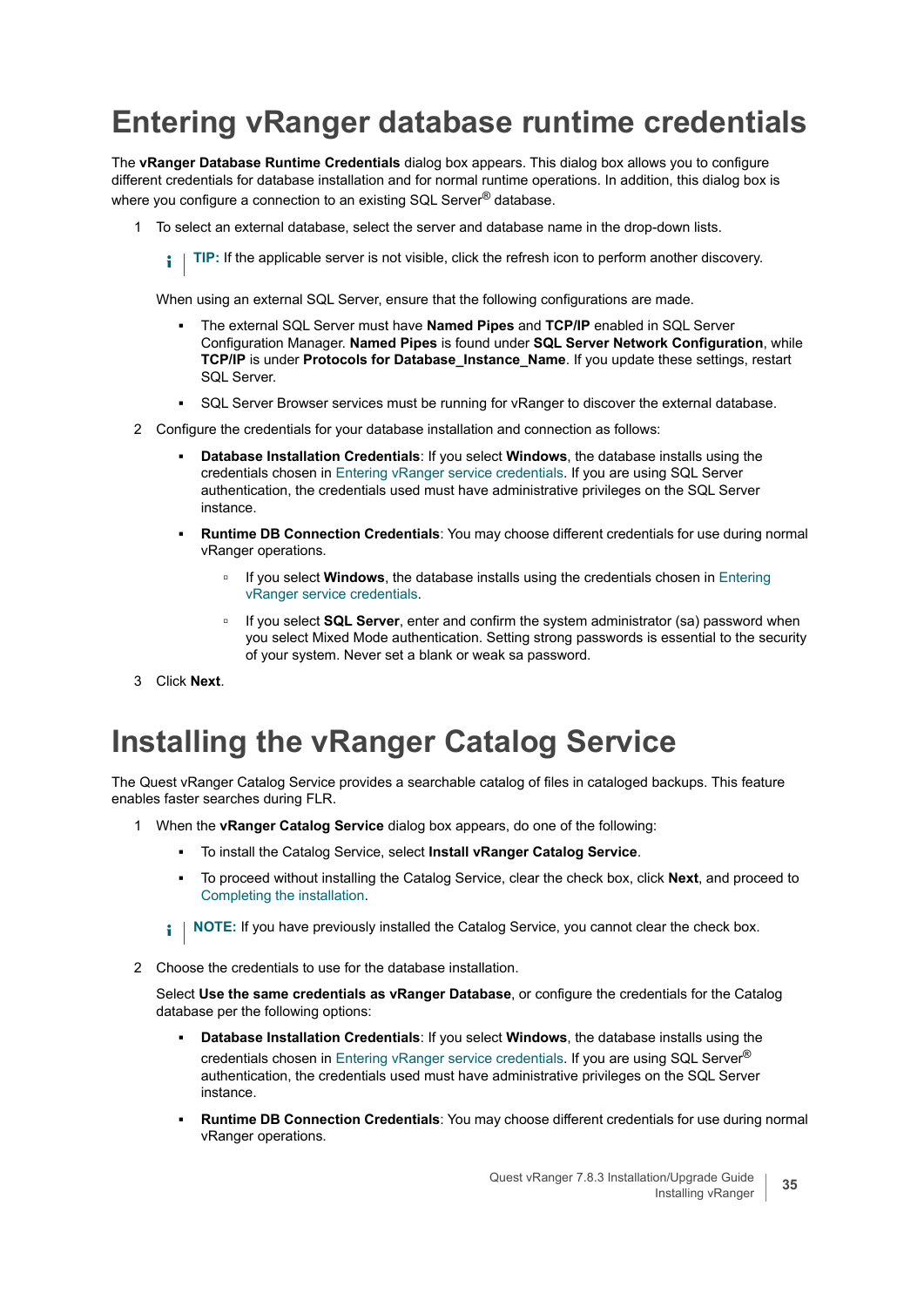- **▫** If you select **Windows**, the database installs using the credentials chosen in [Entering](#page-33-0)  [vRanger service credentials](#page-33-0).
- **▫** If you select **SQL Server**, enter the credentials for vRanger to use when connecting to the vRanger database. If the account entered does not exist, it is created.
- 3 Click **Next**.

### <span id="page-35-0"></span>**Completing the installation**

The **Ready to Install** dialog box appears.

- 1 Review and confirm your selected configurations.
- 2 To change any configuration, click **Back**; to continue, click **Install**.
- 3 After the installation is complete, click **Finish**.
	- **i** | NOTE: For procedures on completing the vRanger Startup Wizard or performing other configurations, see the *Quest vRanger User's Guide*.

# <span id="page-35-1"></span>**Installing the vRanger Catalog Service later**

If you want to install the Catalog Manager after vRanger Backup & Replication is already installed, you may modify your installation with the standard vRanger installer.

- 1 Double-click the installer file.
- 2 When the Setup Wizard appears, select **Modify the installation**, and click **Next**.
- 3 Click **Next** to proceed through the **vRanger Services Information and vRanger Database Runtime Credentials** dialog box.
- 4 When the **vRanger Catalog Service** dialog box appears, select **Install vRanger Catalog Service**, and click **Next**.
- 5 Choose the credentials to use for the database installation.

Select **Use the same credentials as vRanger Database**, or configure the credentials for the Catalog database per the following options:

- **▪ Database Installation Credentials**: If you select **Windows**, the database installs using the credentials chosen in [Entering vRanger service credentials](#page-33-0). If you are using SQL Server<sup>®</sup> authentication, the credentials used must have administrative privileges on the SQL Server instance.
- **▪ Runtime DB Connection Credentials**: You may choose different credentials for use during normal vRanger operations.
	- **▫** If you select **Windows**, the database installs using the credentials chosen in [Entering](#page-33-0)  [vRanger service credentials](#page-33-0).
	- **▫** If you select **SQL Server**, enter the credentials for vRanger to use when connecting to the vRanger database. If the account entered does not exist, it is created.
- 6 Click **Next**.
- 7 When the **Ready to Install** dialog box appears, click **Install**.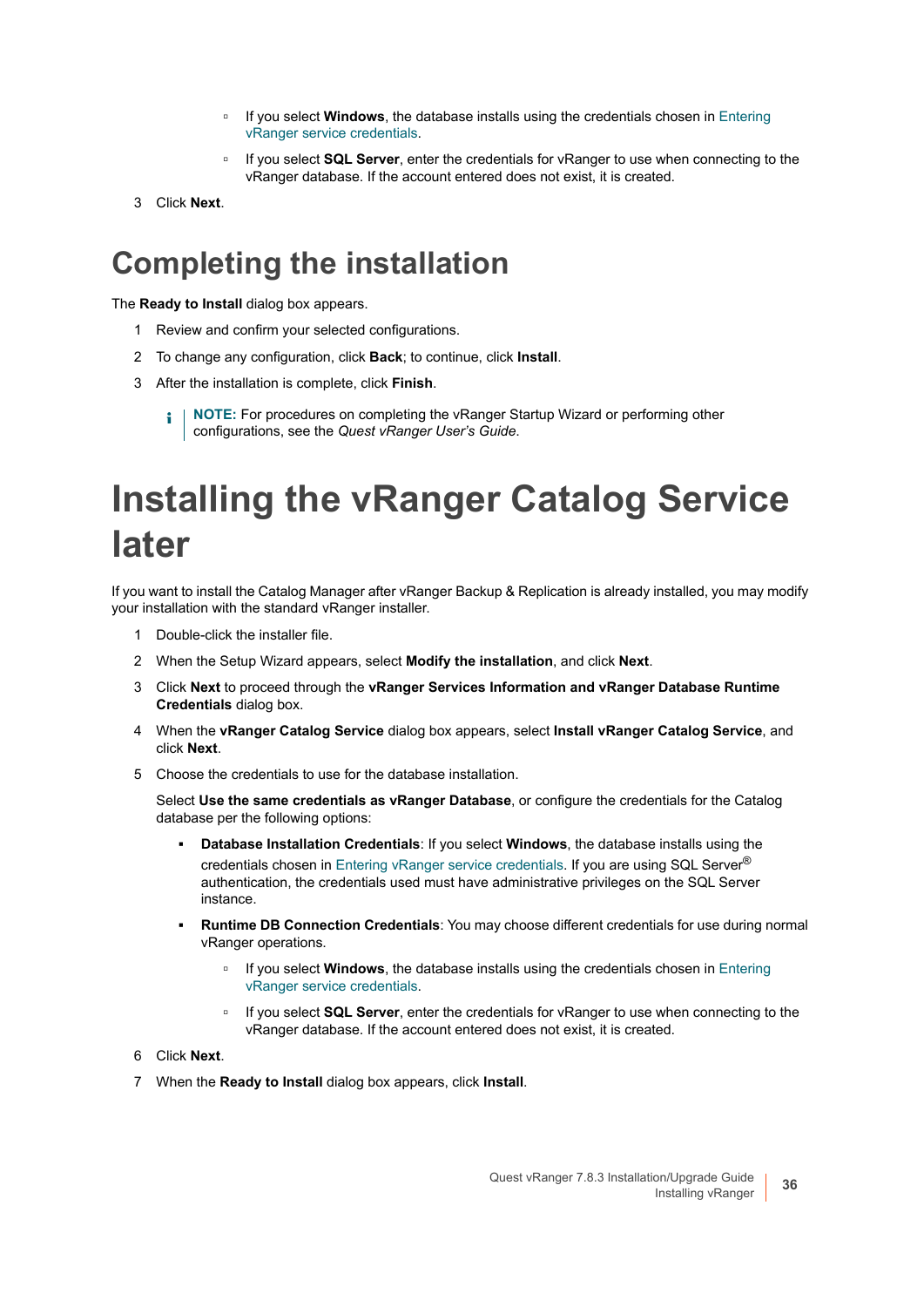# <span id="page-36-3"></span>**Upgrading vRanger**

- <span id="page-36-0"></span>**•** [Before upgrading vRanger](#page-36-1)
- **•** [Backing up the vRanger database](#page-38-0)
- **•** [Upgrading a previous vRanger installation](#page-38-1)
- **•** [Upgrading the vRanger Database](#page-40-0)
- **•** [Upgrading the vRanger virtual appliance \(VA\)](#page-42-0)
- **•** [Upgrading a previous vReplicator installation](#page-44-0)

# <span id="page-36-1"></span>**Before upgrading vRanger**

Before you upgrade an existing vRanger installation, review the following topics for important information.

- **•** [Deprecated repository types](#page-36-2)
- **•** [vRanger editions](#page-37-0)
- **•** [Upgrading a previous vRanger installation](#page-38-1)

## <span id="page-36-2"></span>**Deprecated repository types**

Starting with vRanger 7.6, FTP and SFTP repositories will not be supported. If your existing vRanger installation has either of these repository types configured, the upgrade will not proceed. To upgrade, you will need to:

- **•** [Optional] Migrate content from existing FTP and SFTP repositories to a supported repository type.
- **•** Remove the FTP and/or SFTP repository from vRanger.
- **•** Run the vRanger 7.6 installer to upgrade.
- **•** Edit any existing backup jobs for FTP or SFTP repositories and configure the jobs to use one of the supported repository types

#### **Migrating content from an FTP or SFTP repository**

You can migrate content from one repository (or repository type) to another simply by copying the repository contents to the new location.

#### *To migrate a repository:*

- 1 For each repository, identify the GlobalManifest.metadata file. This file serves as a master index to the repository contents. Ensure that this file is moved to the new repository along with the savepoint data.
- 2 Using the file transfer method of your choice, copy all of these files to the new repository location.
- 3 Remove the FTP or SFTP repository from vRanger.
	- **IMPORTANT:** Do not select **Delete all savepoints in this repository.** By not selecting this option, f. you will remove the repository from vRanger but maintain the data in the repository location.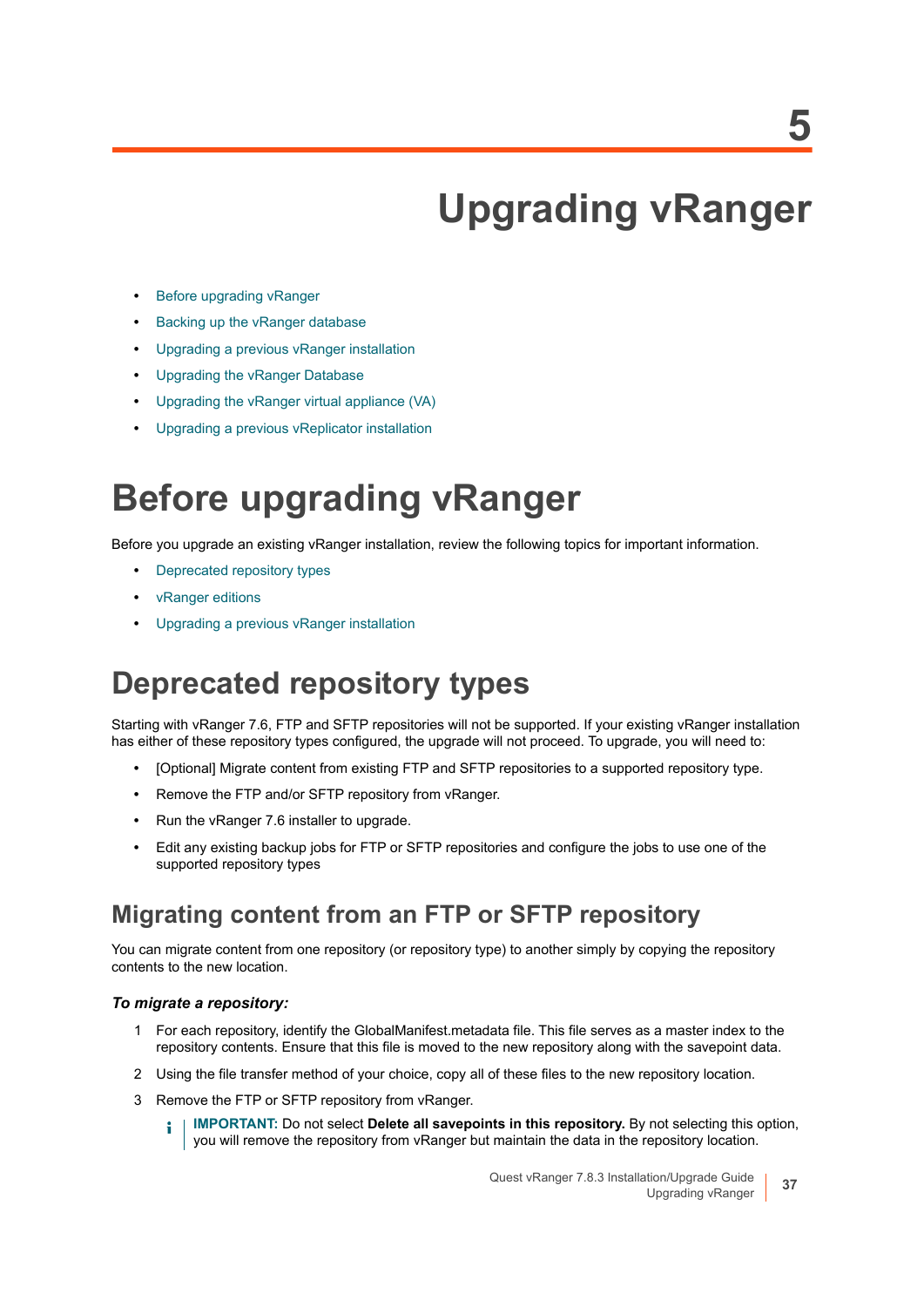- 4 When all FTP and SFTP repositories are removed, you will be able to upgrade vRanger to the latest version.
- 5 When the upgrade is completed, you can add the new repository to vRanger. Refer to the instructions in the "Configuration" chapter of the *vRanger User's Guide* if necessary.
	- **NOTE:** When adding the new repository, you will be prompted with the options to Import as Read-÷. Only, Import, or Overwrite. Select **Import.**
- 6 Please note that the imported savepoints will not be linked to any backup jobs. You will need to edit existing backup jobs to point to the new repository as required.

### <span id="page-37-0"></span>**vRanger editions**

With replication now integrated into vRanger, and vRanger being offered in multiple versions, there are several upgrade options available.

- **Current vRanger customers**: See [Upgrading a previous vRanger installation.](#page-38-1)
- **Current vReplicator customers**: See [Upgrading a previous vReplicator installation.](#page-44-0)
- **Customers of both vRanger and vReplicator**: The upgrade procedures differ depending on whether you want to manage replication from the disaster recovery (DR) site, or combine backup and replication management on the production site.
	- **▪ DR site**: If you want to manage replication from the DR site to ease failover, follow both of the preceding procedures, upgrading the vRanger installation on the production side and the vReplicator installation on the DR site. You may use a combined license file for both installations, if the combined CPU count for each protection type—backup and replication—for both sites does not exceed the total licensed number of CPUs.
	- **▪ Production site**: When both backup and replication are managed from the production site, start with [Upgrading a previous vRanger installation,](#page-38-1) and skip to [Step 4](#page-44-1) of the Upgrading a previous [vReplicator installation](#page-44-0) procedures.

If you purchase vRanger SE, you can purchase an upgrade to vRanger Backup & Replication. Similarly, you can also purchase an upgrade from vReplicator 5.0 to vRanger Backup & Replication 7.8.3.

#### <span id="page-37-1"></span>**Supported upgrade paths**

Due to architectural differences, a direct upgrade to vRanger 7.8.3 from older vRanger versions may not be possible.

- **Supported for direct upgrade**: If you are using one of the following vRanger versions, you may upgrade directly to vRanger 7.8.3.
	- **▪** vRanger 7.6.3
	- **▪** vRanger 7.6.4
	- **▪** vRanger 7.6.5
	- **▪** vRanger 7.6.6
	- **▪** vRanger 7.7
	- **▪** vRanger 7.7.1
	- **▪** vRanger 7.8.0
- **Requires intermediate upgrade**: The following versions are not supported for direct upgrade to vRanger 7.8.3. If you are using one of these versions, you must first upgrade to vRanger 7.6.x before upgrading to the latest version.
	- **▪** vRanger 7.2.x
	- **▪** vRanger 7.3.x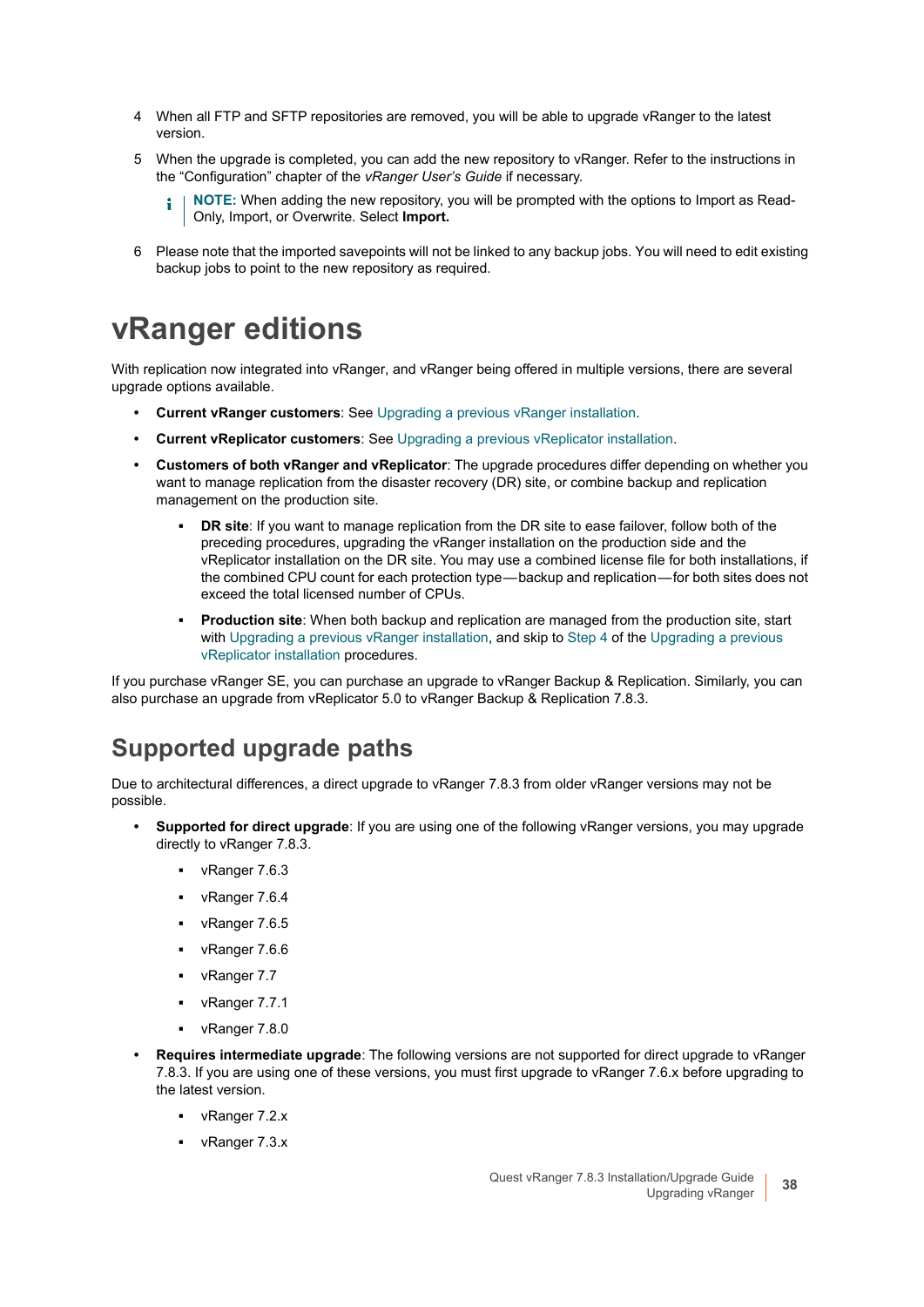**▪** vRanger 7.5.x

# <span id="page-38-0"></span>**Backing up the vRanger database**

vRanger utilizes a SQL Server® database to store application and task configuration data. The database can be either the embedded SQL Server Express instance—the default—or a SQL Server database running on your own SQL Server or SQL Server Express instance. If you want to back up the SQL Server database before installing an upgrade, you must use SQL Server Management Studio.

- 1 Start SQL Server Management Studio, and log in using either the system administrator (sa) or Windows credentials.
- 2 Expand the list of databases.
- 3 Right-click **vRangerPro Database**, select **Tasks**, and then select **Backup**.
- 4 In the **Back Up Database Wizard**, verify that the **Disk** option is selected in the **Destination** section.
- 5 If you need to point to a different destination, complete the following steps:
	- a Click **Add**.
	- b Verify that the default path to the SQL Server backup folder is acceptable; if not, point to a different location.
	- c After identifying the applicable path, enter **vRangerPro.bak** after the last backward slash in the path name, and click **OK**.
- 6 To run the backup process for the database, click **OK**.
- 7 To verify that the backup was created, go to the selected location, and look for the **vRangerPro.bak** file.

# <span id="page-38-1"></span>**Upgrading a previous vRanger installation**

You may upgrade a previous vRanger installation to the latest version by running the standard vRanger installer. For information on which versions of vRanger are supported for upgrade, see [Supported upgrade paths.](#page-37-1)

**NOTE:** Starting with vRanger 7.0, there is no longer a separate installer for upgrades. i I

Upgrade from Beta versions is not supported, nor is operating a GA version in parallel with a Beta version. The Beta version must be uninstalled before upgrading a previous GA version or performing a full installation.

**NOTE:** Quest recommends that you back up your vRanger database before upgrading the application. i I

#### *To upgrade a vRanger installation:*

- 1 Double-click the vRanger installation executable.
- 2 When the **vRanger Backup & Replication** dialog box appears, select the language for the interface from the **Language** list, and click **Next**.

**NOTE:** This setting applies to both the vRanger installation process and the product interface.i l

- 3 When the **License Agreement** dialog box appears, read the license terms, accept the agreement, and click **Next**.
- 4 When the **vRanger Services Information** dialog box appears, enter the credentials you want to use to run the services installed by vRanger.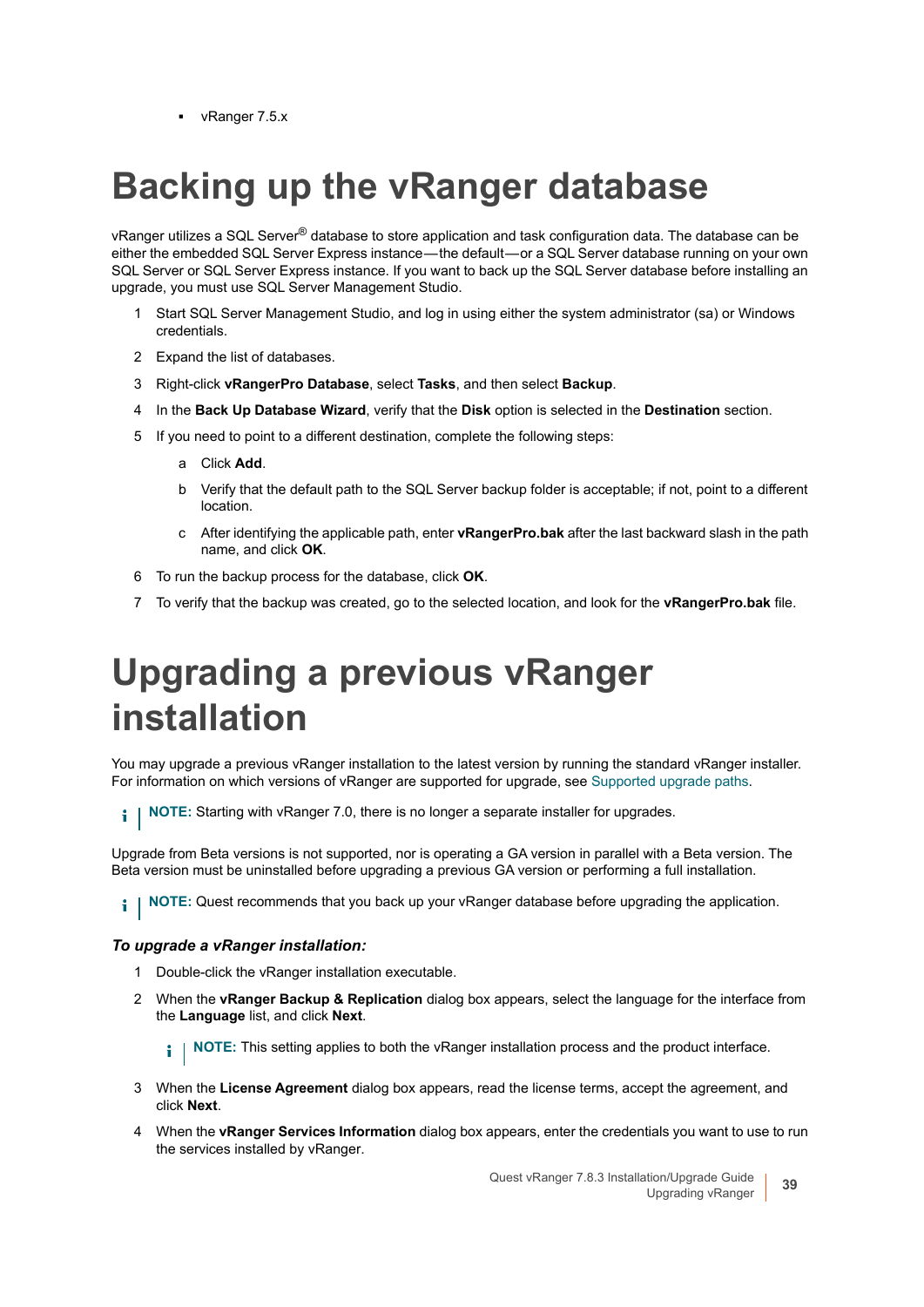- **CAUTION: The user account needed for this step must have administrator privileges on the vRanger machine.**
	- **▪** In the **Domain** field, enter the domain in which the user account is located.
	- In the **Username** field, enter the username for the account.
	- In the **Password** field, enter the password for the account.
	- 5 Click **Next**.

The **vRanger Database Runtime Credentials** dialog box appears. This dialog box allows you to configure different credentials for database installation and for normal runtime operations. In addition, this dialog box is where you configure a connection to an existing SQL Server<sup>®</sup> database.

- 6 To select an external database, select the server and database name in the drop-down lists.
	- **TIP:** If the applicable server is not visible, click the refresh icon to perform another discovery.  $\mathbf{i}$
- 7 Configure the credentials for your database installation and connection as follows:
	- **▪ Database Installation Credentials**: If you select **Windows**, the database installs using the credentials chosen in [Entering vRanger service credentials](#page-33-3). If you are using SQL Server authentication, the credentials used must have administrative privileges on the SQL Server instance.
	- **▪ Runtime DB Connection Credentials**: You may choose different credentials for use during normal vRanger operations.
		- **□** If you select **Windows**, the database installs using the credentials chosen in Entering [vRanger service credentials](#page-33-3).
		- **□** If you select **SQL Server**, enter and confirm the system administrator (sa) password when you select Mixed Mode authentication. Setting strong passwords is essential to the security of your system. Never set a blank or weak sa password.
- 8 When the **vRanger Catalog Service** dialog box appears, do one of the following:
	- **▪** To install the Catalog Service, select **Install vRanger Catalog Service**.
	- **▪** To proceed without installing the Catalog Service, clear the check box, and proceed to [Step 9](#page-39-1).
	- **i** | NOTE: If you have previously installed the Catalog Service, you cannot clear the check box.
- <span id="page-39-1"></span>9 Click **Next**.
- 10 When the **Ready to Install** dialog box appears, click **Install**.
- 11 After the installation is complete, click **Finish**.

## <span id="page-39-0"></span>**Updating the VSS Tools**

Starting with vRanger 7.6.3, the path to required files has changed. Upgrading from a version of vRanger prior to 7.6.3 requires a refresh of the VSS Tools on each VM for which they are configured.

#### *To update the VSS Tools:*

- 1 When viewing the **My Inventory View**, right-click the preferred VM, and select **Configure VSS Tools**.
- 2 When the **Configure VSS Tools** dialog box appears, enter the name and password for an account with administrative privileges on the VM, and click **Next**.

If the selected VM has more than one disk, the available disks are shown in the **Disk for VSS snapshot section**.

3 Select the disks to quiesce.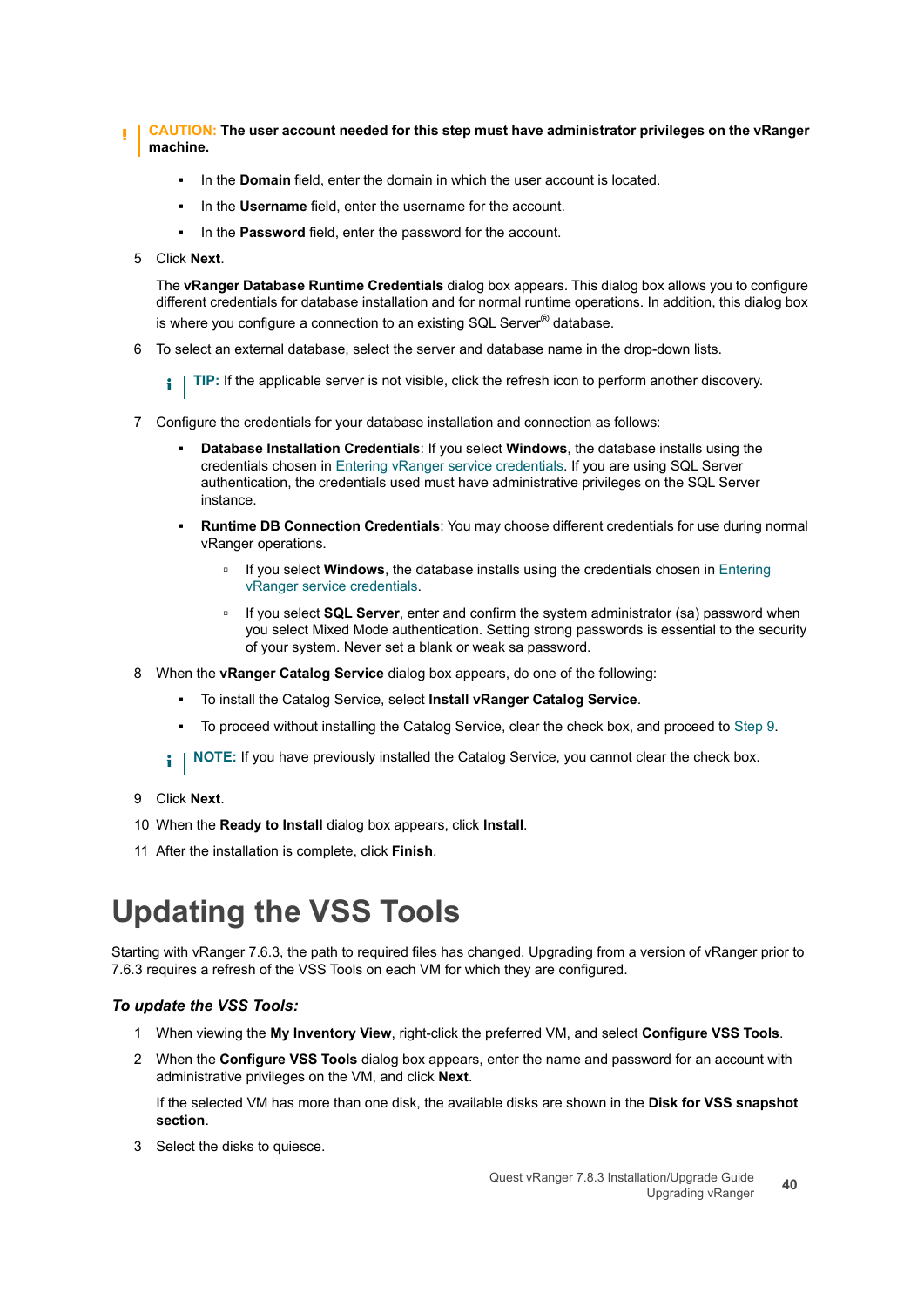- 4 If preferred, select **Perform application log truncation**.
- 5 Click **Configure**, and click **Next**.

vRanger performs the following actions:

- **▪** Creates the **C:\Program Files\Quest\vRanger\vzShadow** directory, and populates the directory with the **vzShadow** executable and supporting files.
- **▪** Creates the **C:\Program Files\VMware\VMware Tools\backupscripts.d** directory, and creates a **freeze.bat** file in that directory that contains the appropriate contents based on your selections.

# <span id="page-40-0"></span>**Upgrading the vRanger Database**

Starting with vRanger 7.7.1, the embedded vRanger database version has been changed to SQL Server 2014 SP3 Express. Follow the procedures below to upgrade your vRanger database.

## <span id="page-40-1"></span>**Performing a database upgrade**

In order to upgrade the vRanger database, perform the steps described below.

#### **Prerequisites**

- **•** Back up all SQL Server database files from the SQL Server instance to be upgraded. Refer to [Backing up](#page-38-0)  [the vRanger database](#page-38-0) for more information.
- **•** Run the appropriate Database Console Commands (DBCC) on databases to be upgraded to ensure that they are in a consistent state.
- **•** Estimate the disk space that is required to upgrade SQL Server components in addition to user databases.
- **•** Ensure that all database servers have logon information in the master database. This is important for restoring a database, as system logon information resides in master.
- **•** Disable all startup stored procedures, as the upgrade process will stop and start services on the SQL Server instance being upgraded. Stored procedures processed at startup time might block the upgrade process.
- **•** Quit all applications, including all services that have SQL Server dependencies. Upgrade might fail if local applications are connected to the instance being upgraded.

#### **Upgrading the database (32-bit SQL Server)**

#### *To upgrade an older 32bit version of SQL Server to a newer 32bit SQL server*

- 1 Log on to the computer as an Administrator or as a member of the Administrator group and select the installation package that contains the *setup.exe*.
- 2 Run the program and the **SQL Server Installation Center** wizard is displayed.
- 3 In the left navigation area, click **Installation** and then click **Upgrade from SQL Server 2005, SQL Server 2008, SQL Server 2008 R2 or SQL Server 2012**.
- 4 On the **License Terms** page, review the license agreement and, if you agree, select **I accept the license terms**, then click **Next**.
- 5 In the **Global Rules** window, the setup procedure will automatically advance to the **Product Updates** window if there are no rule errors.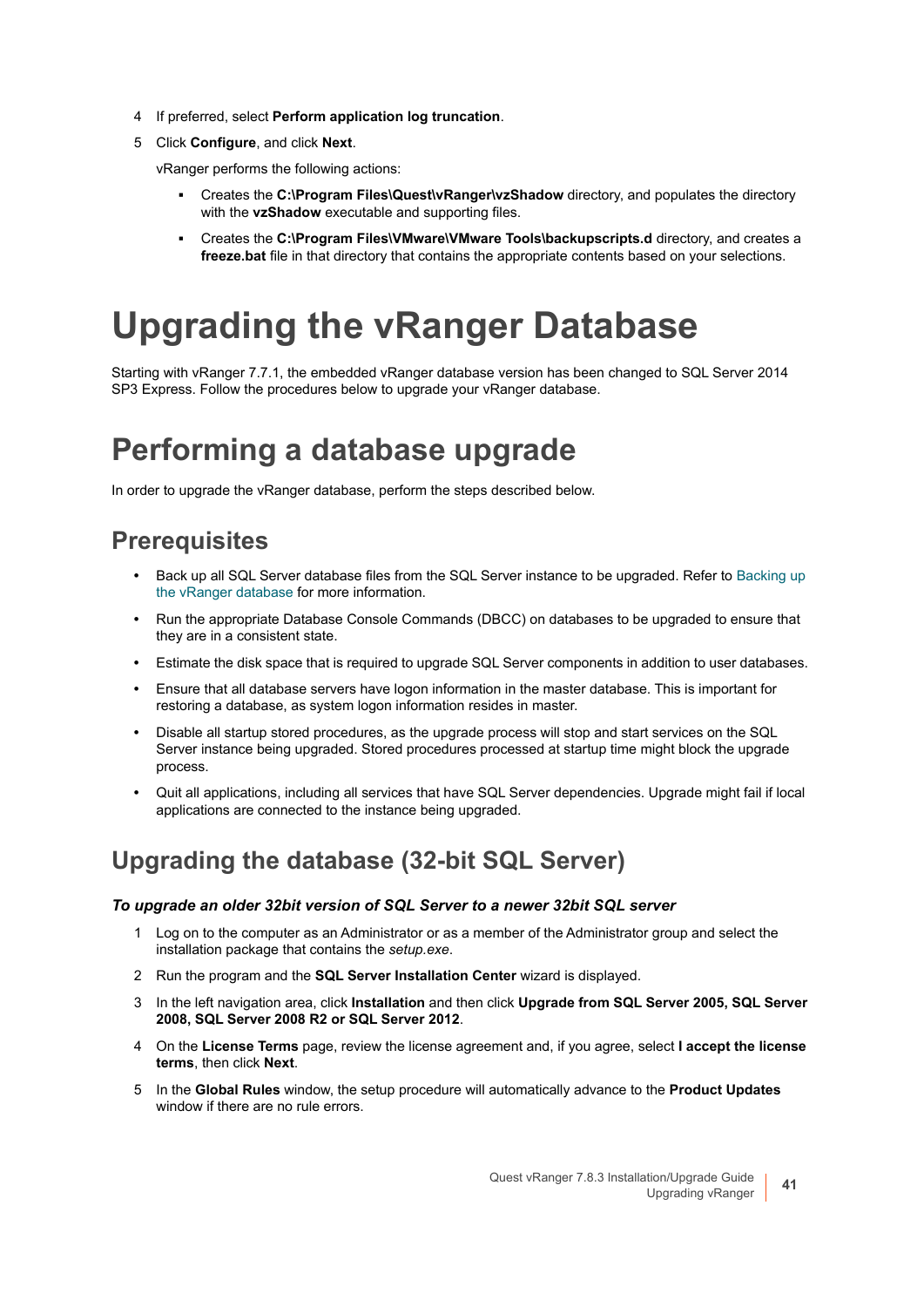- 6 The **Microsoft Update** page will appear next if the Microsoft Update check box in **Control Panel>All Control Panel Items>Windows Update>Change settings** is not checked. Putting a check in the Microsoft Update page will change the computer settings to include the latest updates when you scan for Windows Update.
- 7 On the **Product Updates** page, click **Next** to include the latest SQL Server updates. The **Install Setup Files** page is displayed, where the setup files are copied and then the installation automatically starts.
- 8 On the **Install Setup Files** page, **Setup** provides the progress of downloading, extracting, and installing the Setup files. If an update for SQL Server Setup is found, and is specified to be included, that update will also be installed.
- 9 In the **Upgrade Rules** window, the setup procedure will automatically advance to the **Select instance** window if there are no rule errors.
- 10 On the **Select Instance** page, specify the instance of SQL Server to upgrade.
- 11 On the **Select Features** page, the features to upgrade will be preselected. A description for each component group appears in the right pane after you select the feature name.

The prerequisites for the selected features are displayed on the right-hand pane. SQL Server Setup will install the prerequisite that are not already installed during the installation step described later in this procedure.

- 12 On the **Instance Configuration** page, specify the Instance ID for the instance of SQL Server.
	- **Instance ID** By default, the instance name is used as the Instance ID. This is used to identify installation directories and registry keys for your instance of SQL Server. This is the case for default instances and named instances. For a default instance, the instance name and instance ID would be MSSQLSERVER. To use a non-default instance ID, provide a value for the Instance ID textbox.

All SQL Server service packs and upgrades will apply to every component of an instance of SQL Server.

- **▪ Installed instances** The grid will show instances of SQL Server that are on the computer where Setup is running. If a default instance is already installed on the computer, you must install a named instance of SQL Server.
- 13 On the **Server Configuration Service Accounts** page, the default service accounts are displayed for SQL Server services. The actual services that are configured on this page depend on the features that you are upgrading.

Authentication and login information will be carried forward from the previous instance of SQL Server. You can assign the same login account to all SQL Server services, or you can configure each service account individually.

When you are finished specifying login information for SQL Server services, click **Next**.

14 On the **Full-Text Search Upgrade Options** page, specify the upgrade options for the databases being upgraded.

The **Feature Rules** window will automatically advance if all rules pass.

- 15 The **Ready to Upgrade** page displays a tree view of installation options that were specified during Setup. To continue, click **Install**. SQL Server Setup will first install the required prerequisites for the selected features followed by the feature installation.
- 16 During installation, the progress page provides status so that you can monitor installation progress as Setup continues.
- 17 After installation, the **Complete** page provides a link to the summary log file for the installation and other important notes. To complete the SQL Server installation process, click **Close**.
- 18 Open **SQL Server Management** and set the compatibility level for the selected database.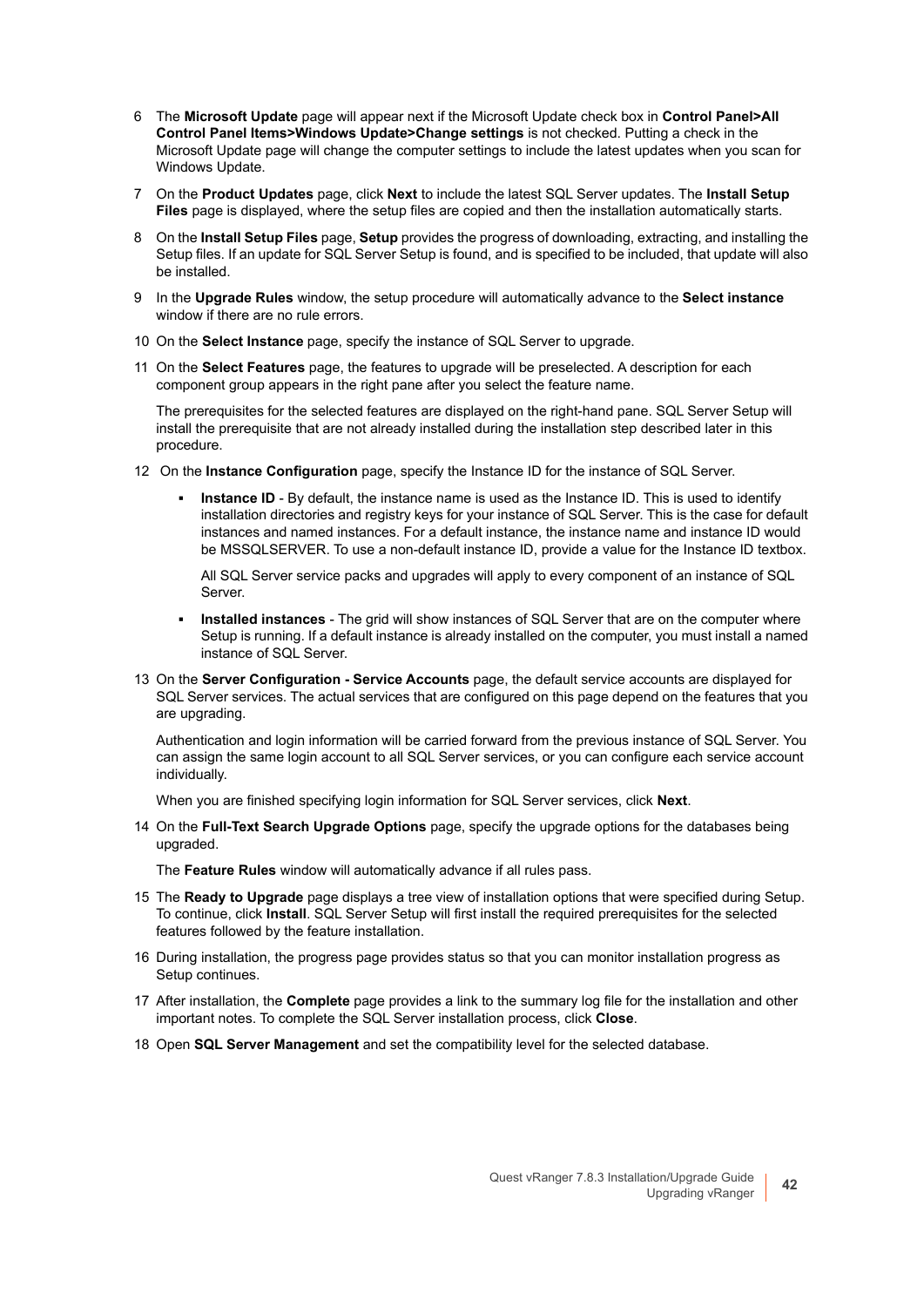#### **Upgrading the database (64-bit SQL Server)**

#### *To upgrade an older 32-bit version of SQL Server to a newer 64-bit SQL server*

- 1 Take backups of the **vRangerPro** and **Catalog** Databases. Refer to [Backing up the vRanger database](#page-38-0).
- 2 Uninstall the older 32-bit database.
- 3 Install a fresh 64-bit database.
- 4 Restore the **vRangerPro** and **Catalog** databases.
- 5 Open **SQL Server Management** and set the compatibility level for the selected database.

# <span id="page-42-3"></span><span id="page-42-0"></span>**Upgrading the vRanger virtual appliance (VA)**

The version of the vRanger VA for this release is listed in [Supported virtual appliance \(VA\) versions](#page-25-4). Review the topics that follow for information on checking the version of your deployed VAs, and for procedures on updating them if necessary.

**NOTE:** The vRanger VA is now bundled with vRanger, and can be found in: **C:\Program**  f **Files\Quest\vRanger**

## <span id="page-42-1"></span>**Checking the version of your VA**

#### *To check the version of your VA:*

- 1 Log in to the VA.
- 2 At the prompt, enter the command:

cat /etc/vzvaversion

## <span id="page-42-2"></span>**Upgrading your VA**

You can upgrade the vRanger virtual appliance using the Virtual Appliance Configuration dialog box. If your existing VAs have replication scratch disks configured, they are migrated to the upgraded VA as part of this process.

- 1 Click **Tools**, and then click **Options**.
- 2 Under the **Virtual Appliance** node on the **Configuration Options** page, click **Configuration**.
- 3 In the **Configure Existing Virtual Appliance** section, select the VAs to upgrade, and click **Upgrade**.

**IMPORTANT:** Only versions 1.9.0 and later of the VA can be upgraded with this method. i l

4 If not automatically populated, click **Browse**, and browse to the location of the latest Open Virtual Appliance (OVA) file.

By default, the vRanger virtual appliance OVA files are located in the directory: **C:\Program Files\Quest\vRanger**.

- 5 Do one of the following:
	- **▪** If you want to maintain the existing VAs, select **Do not delete the old virtual appliance**. Selecting this option deploys a new VA in parallel.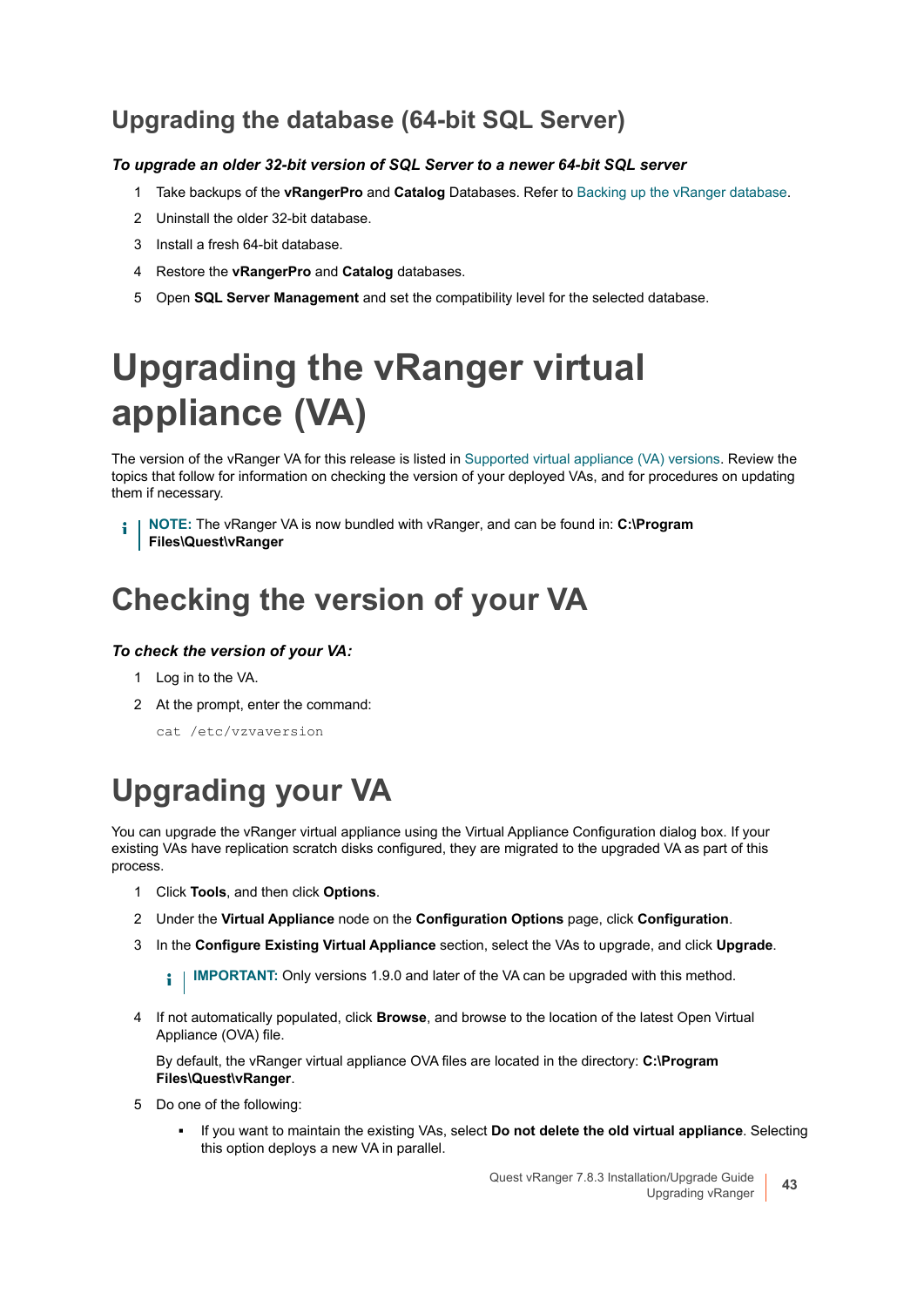- **▪** To remove old VAs, do not select this option.
- 6 Click **OK** to begin the upgrade process.

#### **Maintaining your scratch disk**

**IMPORTANT:** This section is for reference only. The VA scratch disk is migrated automatically by the f upgrade process.

The second disk — scratch disk — on your VA contains a hash file for each replicated VM. vRanger uses this file to identify changed data blocks during replication. When upgrading the VA, consider migrating the scratch disk from your legacy VA to the upgraded version. This migration ensures that your hash files are maintained. For more information, see [Upgrading your VA.](#page-42-2)

- **IMPORTANT:** If you do not migrate the scratch disk to your updated VAs, vRanger must re-create each hash ÷ file which requires a full scan of the replicated VM. While only the changed data is sent, the re-scan of the VM may take up to one minute per GB of hard disk space.
- **NOTE:** If you are using a VMware® vCenter™ version earlier than 6.0, the ability to change the datastore of ÷ the VA scratch disk used for replication is not available.

For more information about the scratch disk, see the *Quest vRanger User's Guide*.

#### **Migrating your existing scratch disk**

**IMPORTANT:** This section is for reference only. The VA scratch disk is migrated automatically by the f upgrade process.

The Virtual Appliance Deployment Wizard gives you the option of deploying a VA with or without a scratch disk. When deploying a new VA to upgrade an existing VA used for replication, do not create a scratch disk during the deployment process. You can add the existing scratch disk to the new VA:

- 1 Power off your existing VA.
- 2 From the VI Client, right-click the new VA, and select **Edit Settings**.
- 3 On the **Hardware** tab, click **Add**.
- 4 Select **Hard Disk**, and click **Next**.
- 5 Select **Use an existing virtual disk**.
- 6 Browse to the location of your existing scratch disk.
- 7 Select the VMDK for the scratch disk, and click **OK**.
- 8 Using the console in the VI client, log in to the VA.
- 9 Restart the VM by typing **reboot** at the prompt.
- 10 After the reboot, use the console to log in and enter the following commands:

```
echo "/dev/sdb /scratch/sdb ext3 defaults 0 0">>/etc/fstab
mkdir /scratch
mkdir /scratch sdb
reboot
```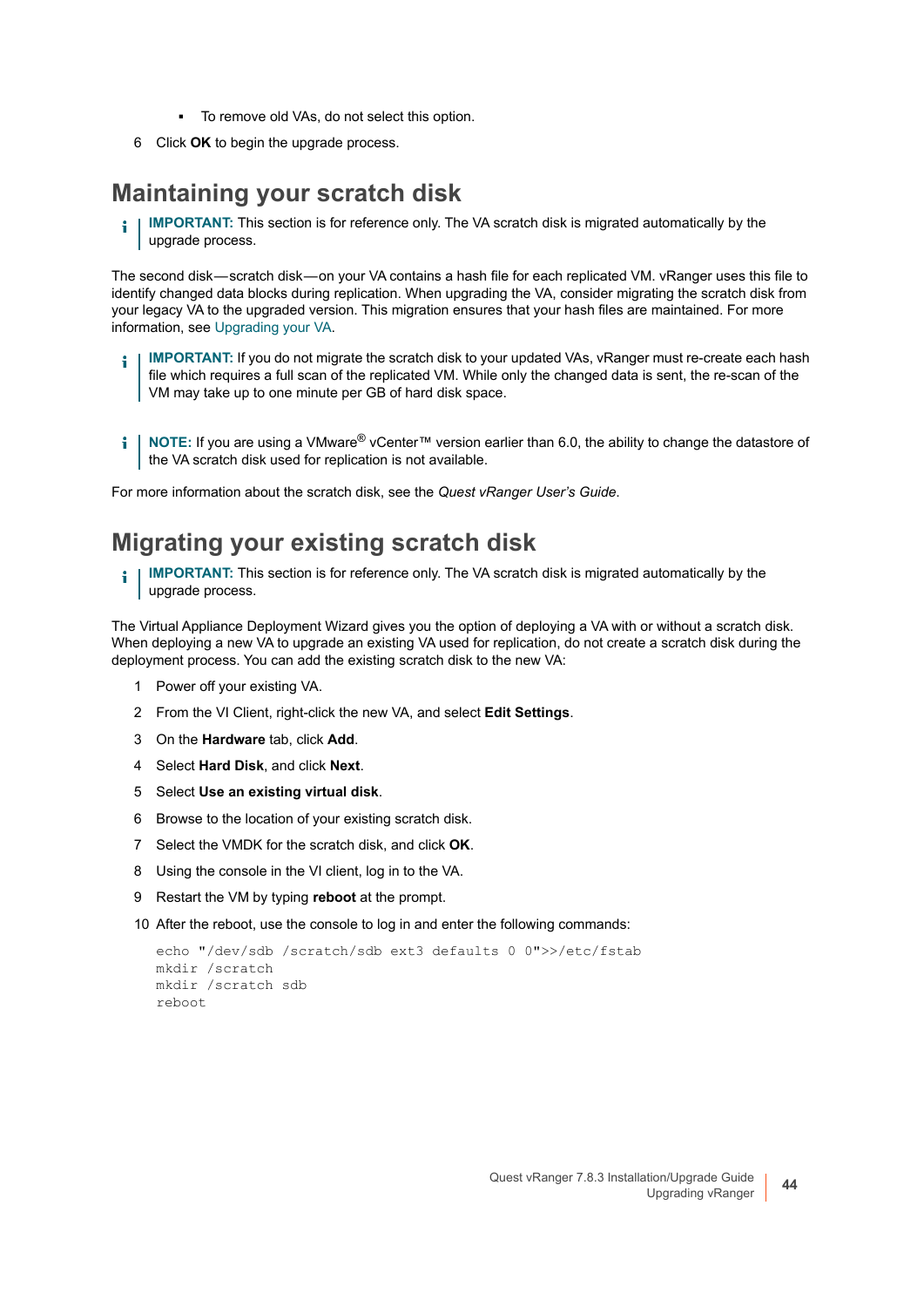# <span id="page-44-0"></span>**Upgrading a previous vReplicator installation**

Due to the differences in application architecture, there is no upgrade path from vReplicator 3.x to vRanger 7.8.3. vRanger must be installed fresh — using the full installer — and replication jobs must be re-created.

The high-level process for migrating from vReplicator to vRanger 7.8.3 is as follows:

1 Request a new vRanger 7.x license.

A new license is required for vReplicator customers migrating to vRanger 7.8.3. Request one using the form at: [https://support.quest.com/licensing-assistance.](https://support.quest.com/licensing-assistance)

**NOTE:** Current vReplicator 3.x customers who are also vRanger customers may want to request a i. combined license file that includes backup and replication licensing.

2 Download and install vRanger using the installer.

For the installation procedures, see [Installing vRanger.](#page-32-4)

- **CAUTION: If you are re-creating your replication jobs, do not uninstall vReplicator 3.x. You may install and run vRanger on the same machine as vReplicator 3.x without issue.**
- 3 Configure vRanger as appropriate.

For more information, see the topic that discusses using the Startup Wizard in the *Quest vRanger User's Guide*.

<span id="page-44-1"></span>4 Re-create replication jobs to match your vReplicator configuration.

vRanger replication jobs can re-use the existing target VMs created by the vReplicator jobs. This reuse eliminates the need to perform a full synchronization to start the new replication jobs. When configuring jobs, ensure that the host and datastore configuration matches the original job. vRanger recognizes the existing target VM and resume replication without sending the full VM.

- **CAUTION: Disable the vReplicator job before enabling its vRanger counterpart.**ΠI
	- 5 After validating that all replication jobs have been properly migrated and are working correctly, uninstall vReplicator.